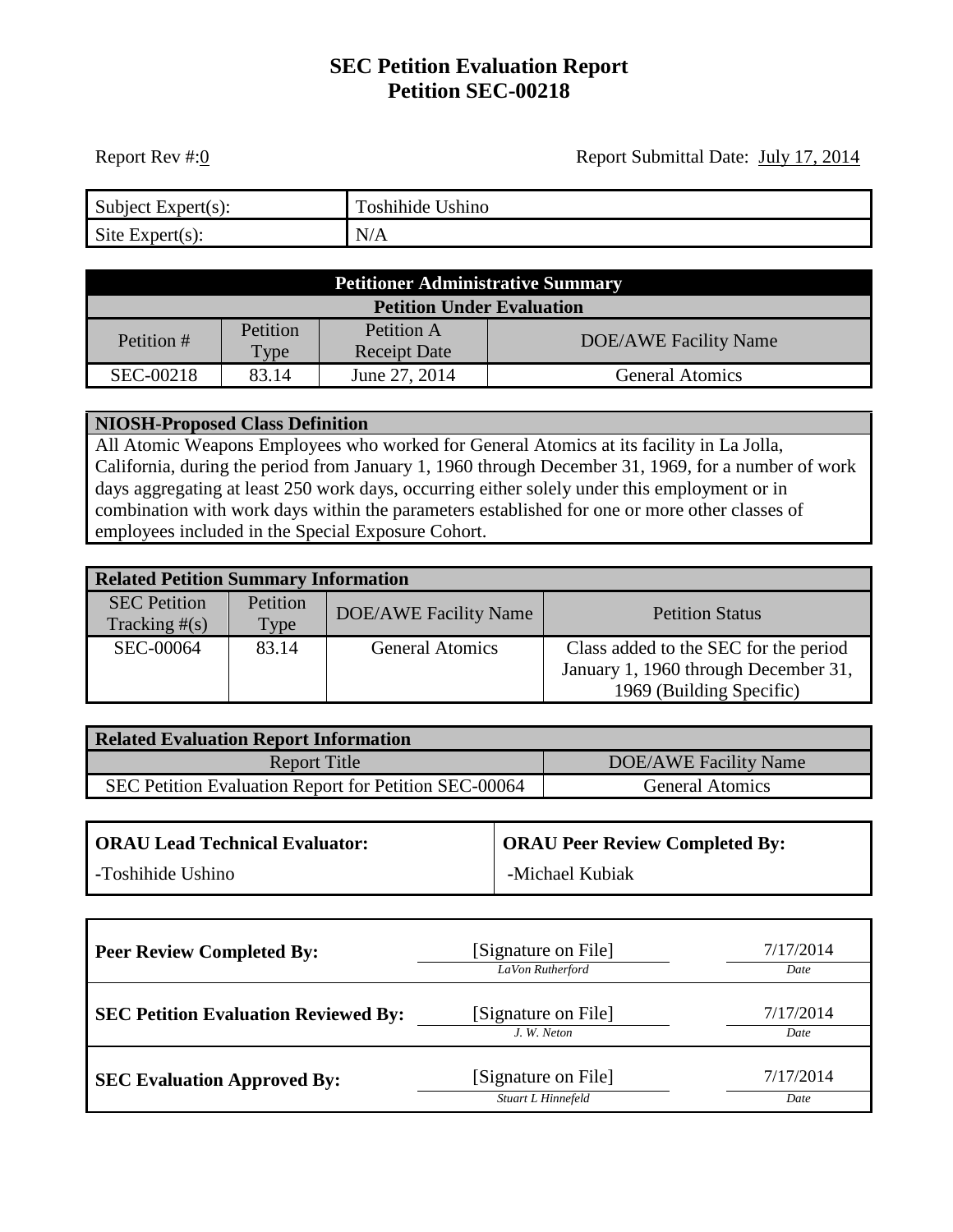This page intentionally left blank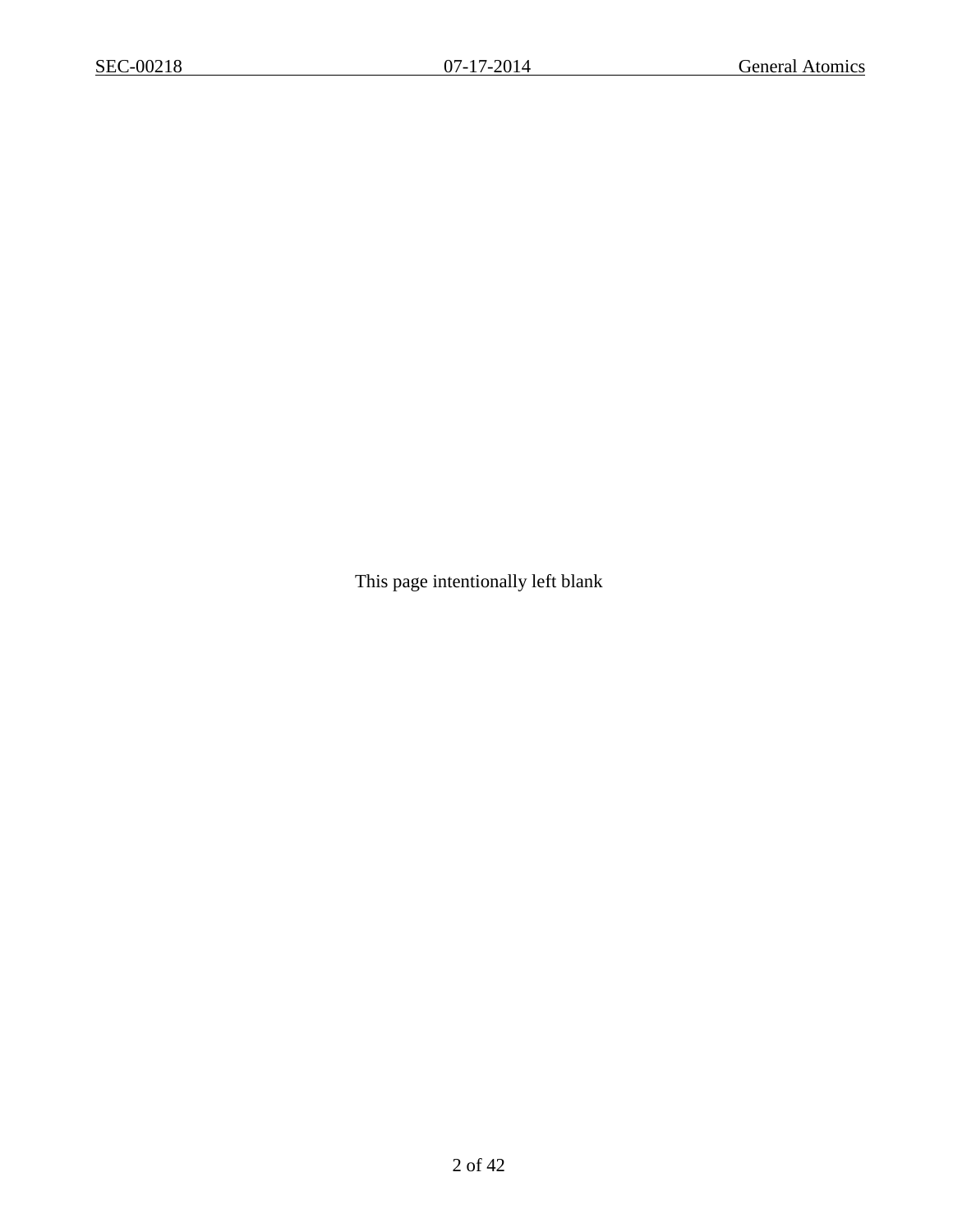### **Evaluation Report Summary: SEC-00218, General Atomics**

<span id="page-2-0"></span>This evaluation report by the National Institute for Occupational Safety and Health (NIOSH) addresses a class of employees proposed for addition to the Special Exposure Cohort (SEC) per the *Energy Employees Occupational Illness Compensation Program Act of 2000*, as amended, 42 U.S.C. § 7384 *et seq.* (EEOICPA) and 42 C.F.R. pt. 83, *Procedures for Designating Classes of Employees as Members of the Special Exposure Cohort Under the Energy Employees Occupational Illness Compensation Program Act of 2000*.

#### NIOSH-Proposed Class Definition

The intent of this evaluation is to address consistency and implementation issues associated with NIOSH's 2006 Special Exposure Cohort Evaluation for General Atomics, specifically SEC-00064 (NIOSH, 2006). A NIOSH review of existing SEC class definitions evaluated criteria such as consistency, applicability, and whether any class definitions needed to be corrected by NIOSH (DCAS, 2010). In this review, NIOSH determined that the class definition as set forth in SEC-00064 needed revising because of the potential for difficulties in implementing the class definition. In addition, through the course of ongoing dose reconstruction and research, NIOSH has determined that, due to undocumented worker movements across the site, limited claimant-specific information pertaining to work locations, and observation that that employment records do not always indicate work locations, NIOSH is unable to eliminate any specific worker from potential exposure scenarios based on assigned work location. NIOSH has found that a determination cannot always be made as to the specific area an employee worked in, or whether an employee should have been monitored for radiological exposures.

Accordingly, NIOSH has determined that it is necessary to remove the area-specific and monitoring criteria from the class description associated with SEC-00064 for the period from January 1, 1960 through December 31, 1969. As such, NIOSH recommends expanding the SEC class definition to include all areas of the General Atomics facility, and to include all Atomic Weapons Employees who worked for General Atomics during the period from January 1, 1960 through December 31, 1969. This SEC-00218 evaluation recommends a class that is consistent with current NIOSH methods for defining a recommended SEC class.

The NIOSH-proposed class definition is all Atomic Weapons Employees who worked for General Atomics at its facility in La Jolla, California, during the period from January 1, 1960 through December 31, 1969, for a number of work days aggregating at least 250 work days, occurring either solely under this employment or in combination with work days within the parameters established for one or more other classes of employees included in the Special Exposure Cohort.

#### Feasibility of Dose Reconstruction Findings

NIOSH lacks sufficient information, which includes biological monitoring data, sufficient air monitoring information, or sufficient process and radiological source information, that would allow it to estimate with sufficient accuracy the potential unmonitored internal exposures, including unmonitored uranium, thorium, plutonium, tritium, and fission and activation products, to which the proposed class may have been subjected during the period from January 1, 1960 through December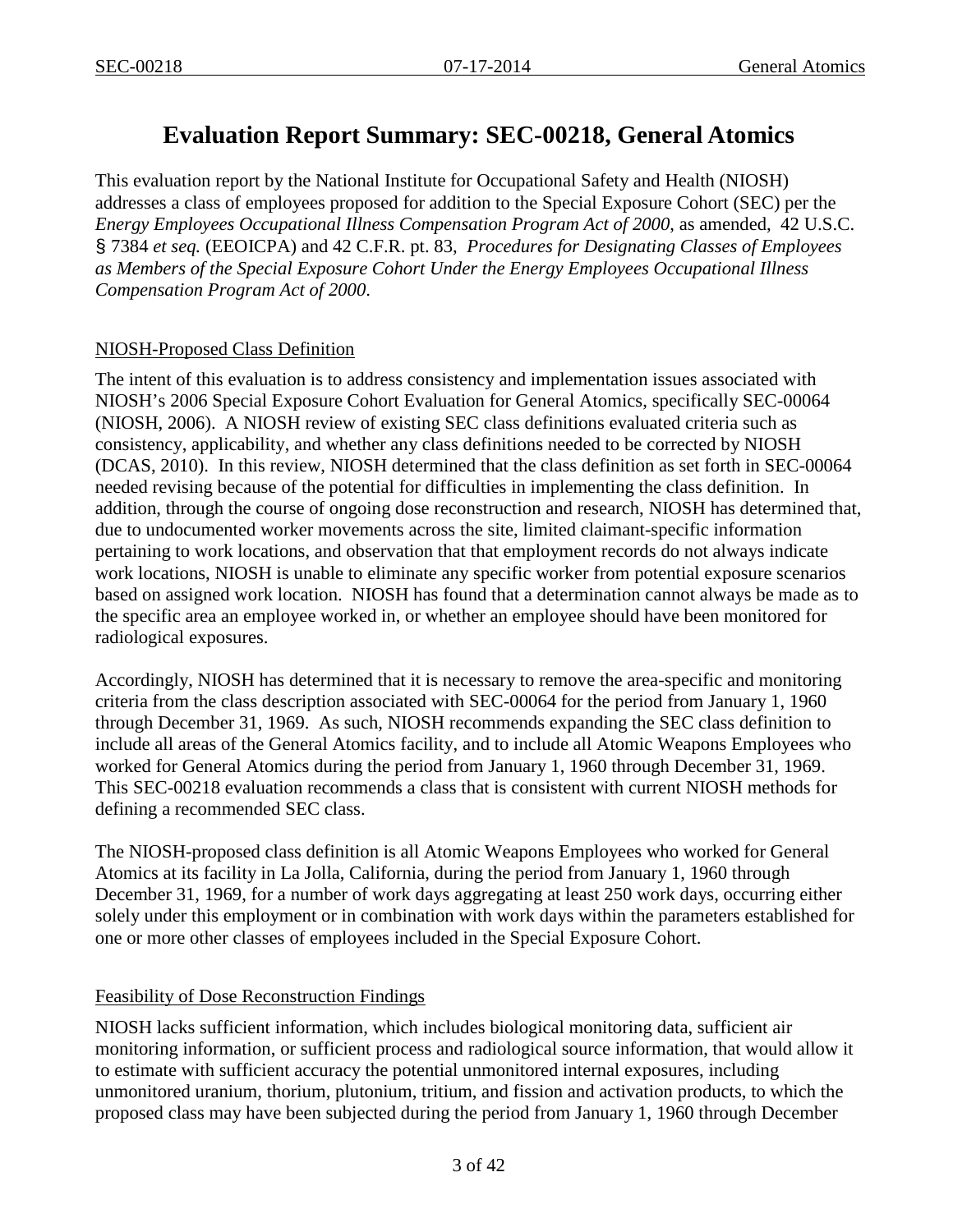31, 1969. Although NIOSH found that it is not possible to completely reconstruct radiation doses for the proposed class, NIOSH intends to use any internal and external monitoring data that may become available for an individual claim (and that can be interpreted using existing NIOSH dose reconstruction processes or procedures).

The NIOSH dose reconstruction feasibility findings are based on the following:

- Principal sources of internal radiation for members of the proposed class included exposures to uranium isotopes (depleted, natural, enriched and recycled), plutonium, thorium, tritium, and other fission and activation products associated with radiological research and production activities, including reactor and accelerator operations.
- NIOSH has determined that it is necessary to remove the area-specific and monitoring criteria from the class description associated with NIOSH's 2006 evaluation of SEC-00064 exposures for the period from January 1, 1960 through December 31, 1969. Additionally, due to the issues identified during ongoing dose reconstruction and methodology reviews conducted by NIOSH and the Advisory Board on Radiation and Worker Health (the Board) after implementation of SEC-00064, NIOSH has determined that infeasibilities associated with sufficiently accurate reconstruction of internal exposures during that period extend beyond the assessment of thorium exposures as was presented in NIOSH's 2006 evaluation of General Atomics. NIOSH lacks sufficient information that would allow it to estimate with sufficient accuracy the potential unmonitored internal exposures, including unmonitored uranium, thorium, tritium, and fission and activation products, to which the proposed class may have been subjected during the period from January 1, 1060 through December 31, 1969.
- Principal sources of external radiation for members of the proposed class included exposures to radiation fields associated with reactor, accelerator, and fuel production operations and experiments.
- Through the course of ongoing dose reconstruction and methodology reviews conducted by NIOSH and the Board after implementation of SEC-00064, NIOSH has also determined that NIOSH is unable to define individual worker external exposure scenarios for those workers that were not monitored for external exposure. NIOSH does not have access to sufficient personnel monitoring, workplace monitoring, or source term data to estimate unmonitored external beta, gamma, or neutron exposures during the period from January 1, 1960 through December 31, 1969.
- NIOSH considers that sufficiently accurate reconstruction of medical dose for General Atomics workers is feasible by using claimant-favorable assumptions as well as applicable protocols specified in the complex-wide ORAUT-OTIB-0006, *Technical Information Bulletin: Dose Reconstruction from Occupationally Related Diagnostic X-Ray Procedures*.
- Pursuant to 42 C.F.R. § 83.13(c)(1), NIOSH determined that there is insufficient information to either: (1) estimate the maximum radiation dose, for every type of cancer for which radiation doses are reconstructed, that could have been incurred under plausible circumstances by any member of the class; or (2) estimate the radiation doses of members of the class more precisely than a maximum dose estimate.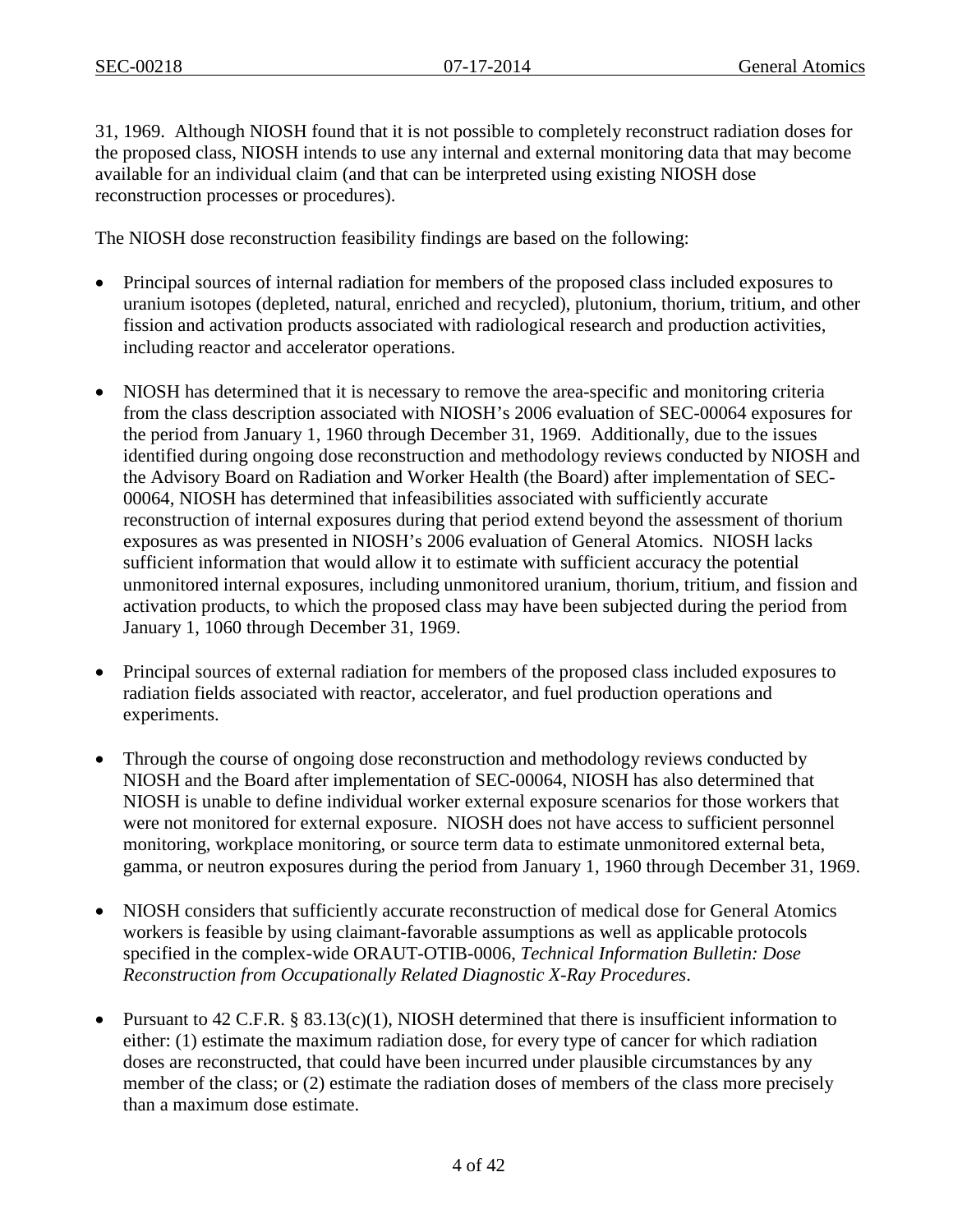Although NIOSH found that it is not possible to completely reconstruct radiation doses for the proposed class, NIOSH intends to use any internal and external monitoring data that may become available for an individual claim (and that can be interpreted using existing NIOSH dose reconstruction processes or procedures). Therefore, dose reconstructions for individuals employed at General Atomics during the period from January 1, 1960 through December 31, 1969, but who do not qualify for inclusion in the SEC, may be performed using these data as appropriate.

#### Health Endangerment Determination

The NIOSH evaluation did not identify any evidence supplied by the petitioners or from other resources that would establish that the class was exposed to radiation during a discrete incident likely to have involved exceptionally high-level exposures, such as nuclear criticality incidents or other events involving similarly high levels of exposures. However, the evidence reviewed in this evaluation indicates that some workers in the class may have accumulated chronic radiation exposures from radionuclides of uranium, thorium, plutonium, tritium, and fission and activation products associated with radiological research and production activities, including reactor and accelerator operations. Therefore,  $42$  C.F.R. §  $83.13(c)(3)(ii)$  requires NIOSH to specify that health may have been endangered for those workers covered by this evaluation who were employed for a number of work days aggregating at least 250 work days within the parameters established for this class or in combination with work days within the parameters established for one or more other classes of employees in the SEC.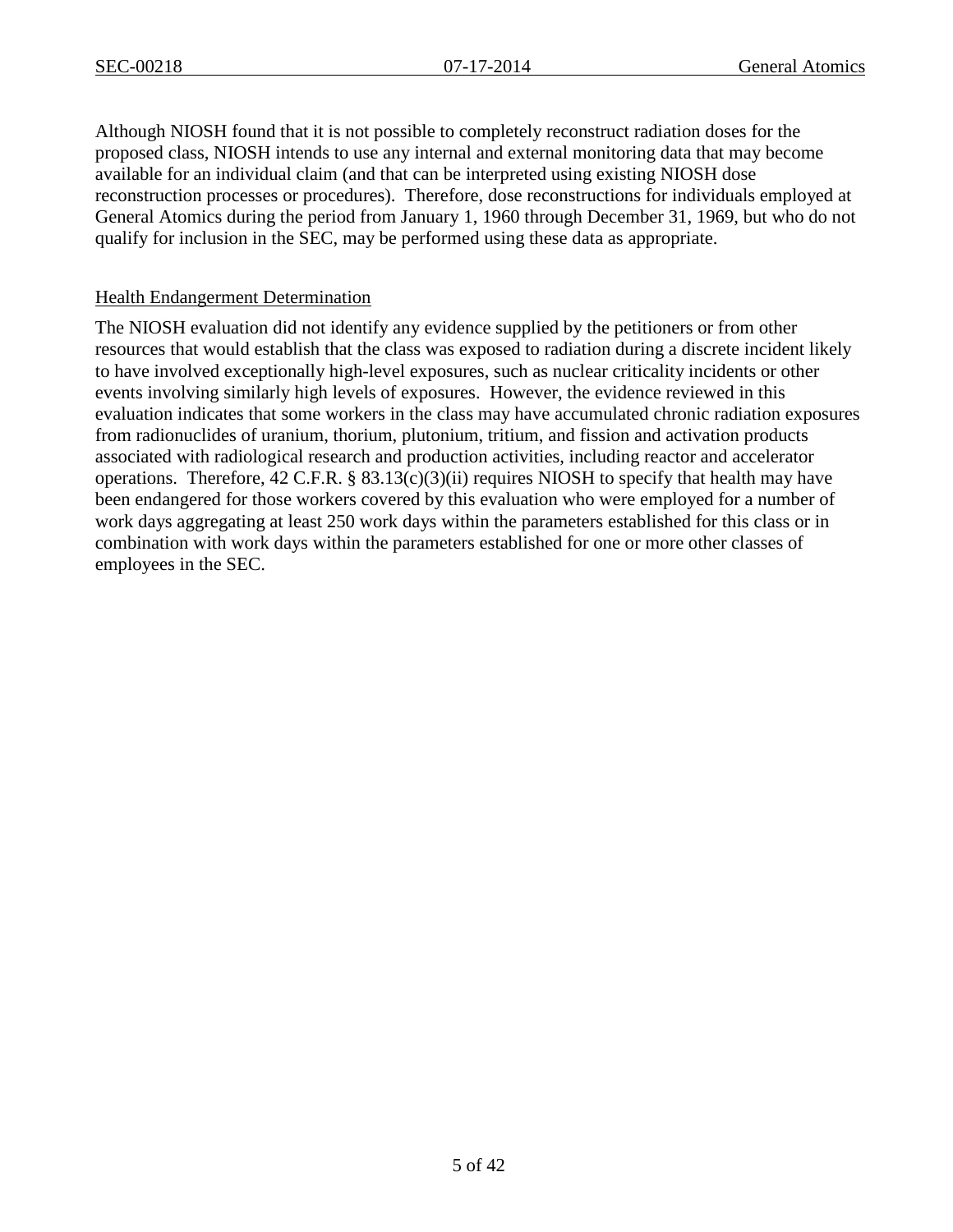This page intentionally left blank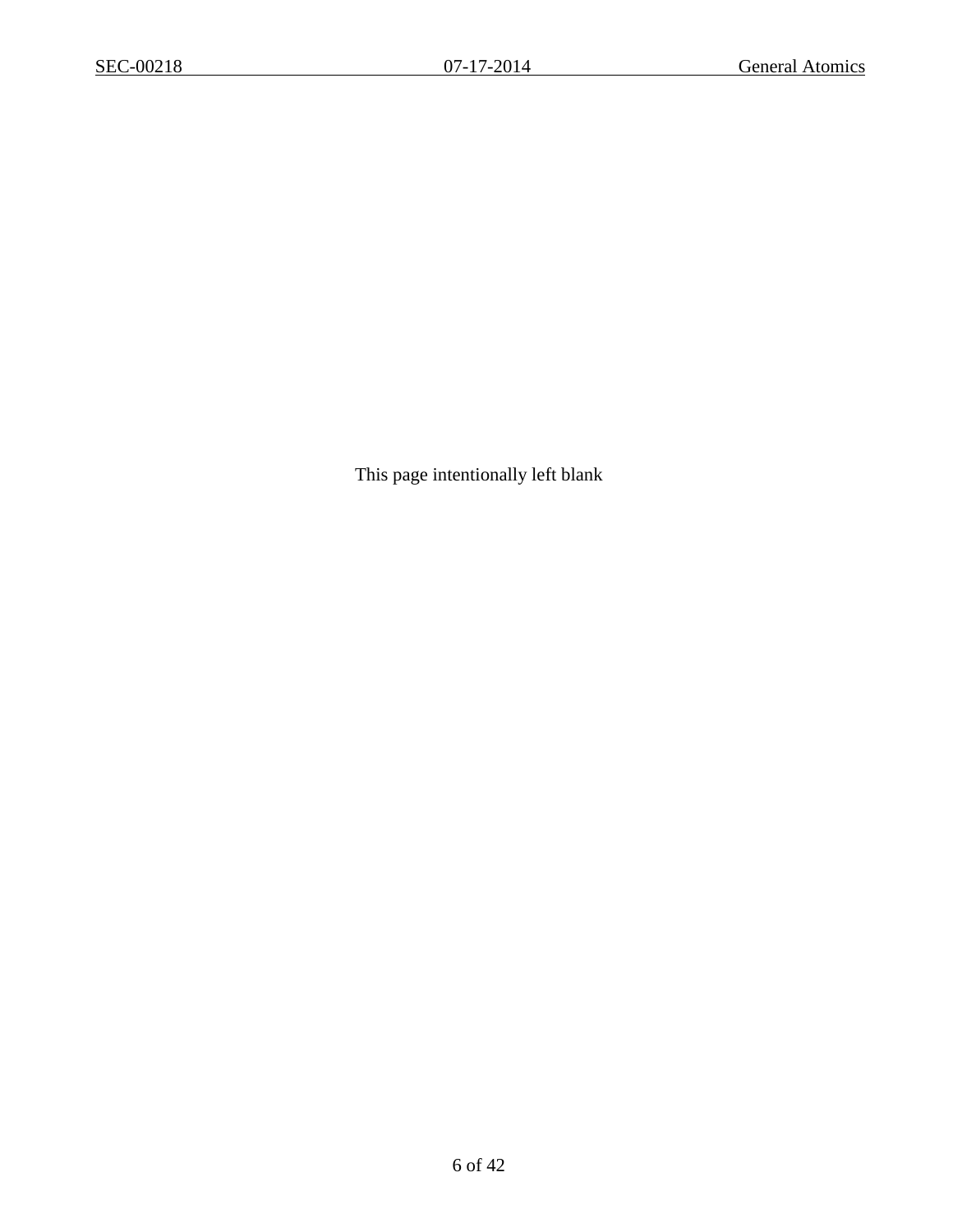# **Table of Contents**

| 1.0  |                                               |  |
|------|-----------------------------------------------|--|
| 2.0  |                                               |  |
| 3.0  |                                               |  |
| 4.0  | 4.1<br>4.2<br>4.3<br>4.4<br>4.5               |  |
| 5.0  | 5.1<br>5.2<br>5.3<br>5.4<br>5.5<br>5.6<br>5.7 |  |
| 6.0  | 6.1<br>6.2<br>6.3                             |  |
| 7.0  |                                               |  |
| 8.0  |                                               |  |
| 9.0  |                                               |  |
| 10.0 |                                               |  |
| 11.0 |                                               |  |
|      |                                               |  |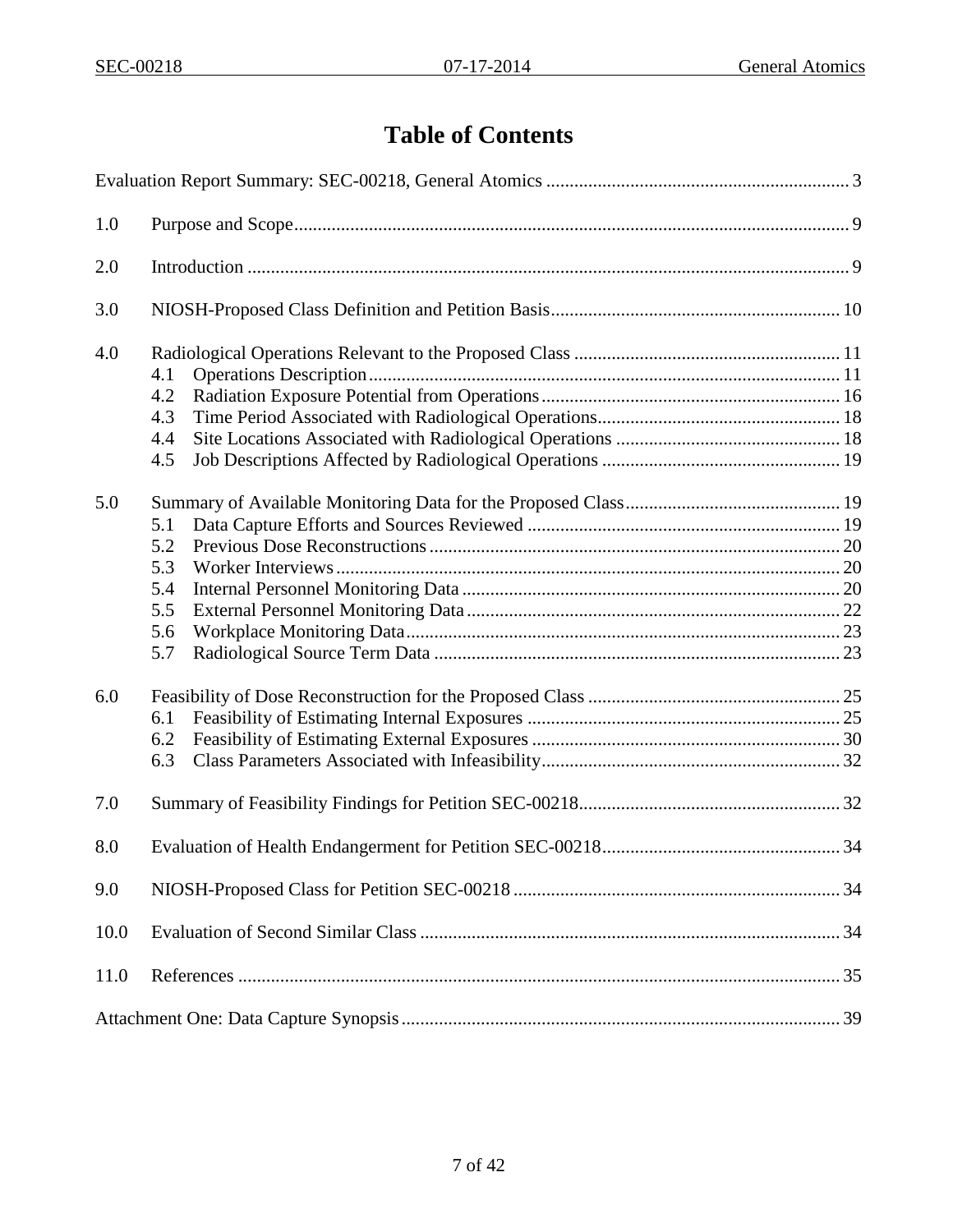# **Tables**

| Table 5-1: No. of Site Name Claims Submitted Under the Dose Reconstruction Rule |  |
|---------------------------------------------------------------------------------|--|
|                                                                                 |  |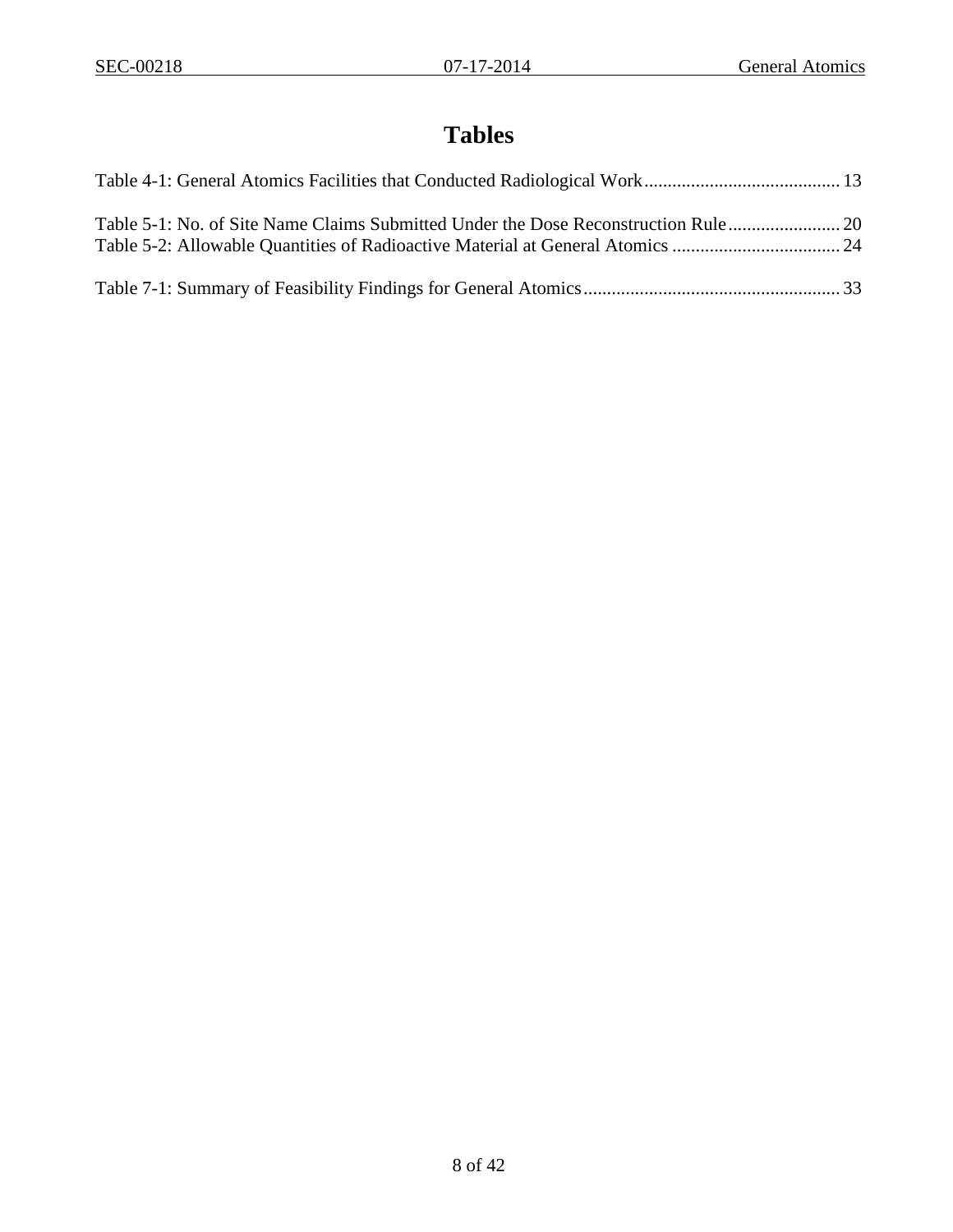## **SEC Petition Evaluation Report for SEC-00218**

*ATTRIBUTION AND ANNOTATION: This is a single-author document. All conclusions drawn from the data presented in this evaluation were made by the ORAU Team Lead Technical Evaluator: Toshihide Ushino, MJW Corporation. The rationales for all conclusions in this document are explained in the associated text.*

## <span id="page-8-0"></span>**1.0 Purpose and Scope**

This report evaluates the feasibility of reconstructing doses for employees who worked at General Atomics during a specified time. It provides information and analysis germane to considering a petition for adding a class of employees to the Congressionally-created SEC.

This report does not make any determinations concerning the feasibility of dose reconstruction that necessarily apply to any individual energy employee who might require a dose reconstruction from NIOSH, with the exception of the employee whose dose reconstruction could not be completed, and whose claim consequently led to this petition evaluation. The finding in this report is not the final determination as to whether or not the proposed class will be added to the SEC. This report will be considered by the Advisory Board on Radiation and Worker Health (the Board) and by the Secretary of Health and Human Services (HHS). The Secretary of HHS will make final decisions concerning whether or not to add one or more classes to the SEC in response to the petition addressed by this report.

This evaluation, in which NIOSH provides its findings both on the feasibility of estimating radiation doses of members of this class with sufficient accuracy and on health endangerment, was conducted in accordance with the requirements of EEOICPA and 42 C.F.R. § 83.14.

## <span id="page-8-1"></span>**2.0 Introduction**

Both EEOICPA and 42 C.F.R. pt. 83 require NIOSH to evaluate qualified petitions requesting that the Department of Health and Human Services add a class of employees to the SEC. The evaluation is intended to provide a fair, science-based determination of whether it is feasible to estimate, with sufficient accuracy, the radiation doses of the proposed class of employees through NIOSH dose reconstructions.<sup>[1](#page-8-2)</sup>

NIOSH is required to document its evaluation in a report, and to do so, relies upon both its own dose reconstruction expertise as well as technical support from its contractor, Oak Ridge Associated Universities (ORAU). Once completed, NIOSH provides the report to both the petitioners and the Advisory Board on Radiation and Worker Health. The Board will consider the NIOSH evaluation report, together with the petition, comments of the petitioner(s) and such other information as the Board considers appropriate, to make recommendations to the Secretary of HHS on whether or not to add one or more classes of employees to the SEC. Once NIOSH has received and considered the advice of the Board, the Director of NIOSH will propose a decision on behalf of HHS. The Secretary

<span id="page-8-2"></span><sup>&</sup>lt;sup>1</sup> NIOSH dose reconstructions under EEOICPA are performed using the methods promulgated under 42 C.F.R. pt. 82 and the detailed implementation guidelines available at http://www.cdc.gov/niosh/ocas.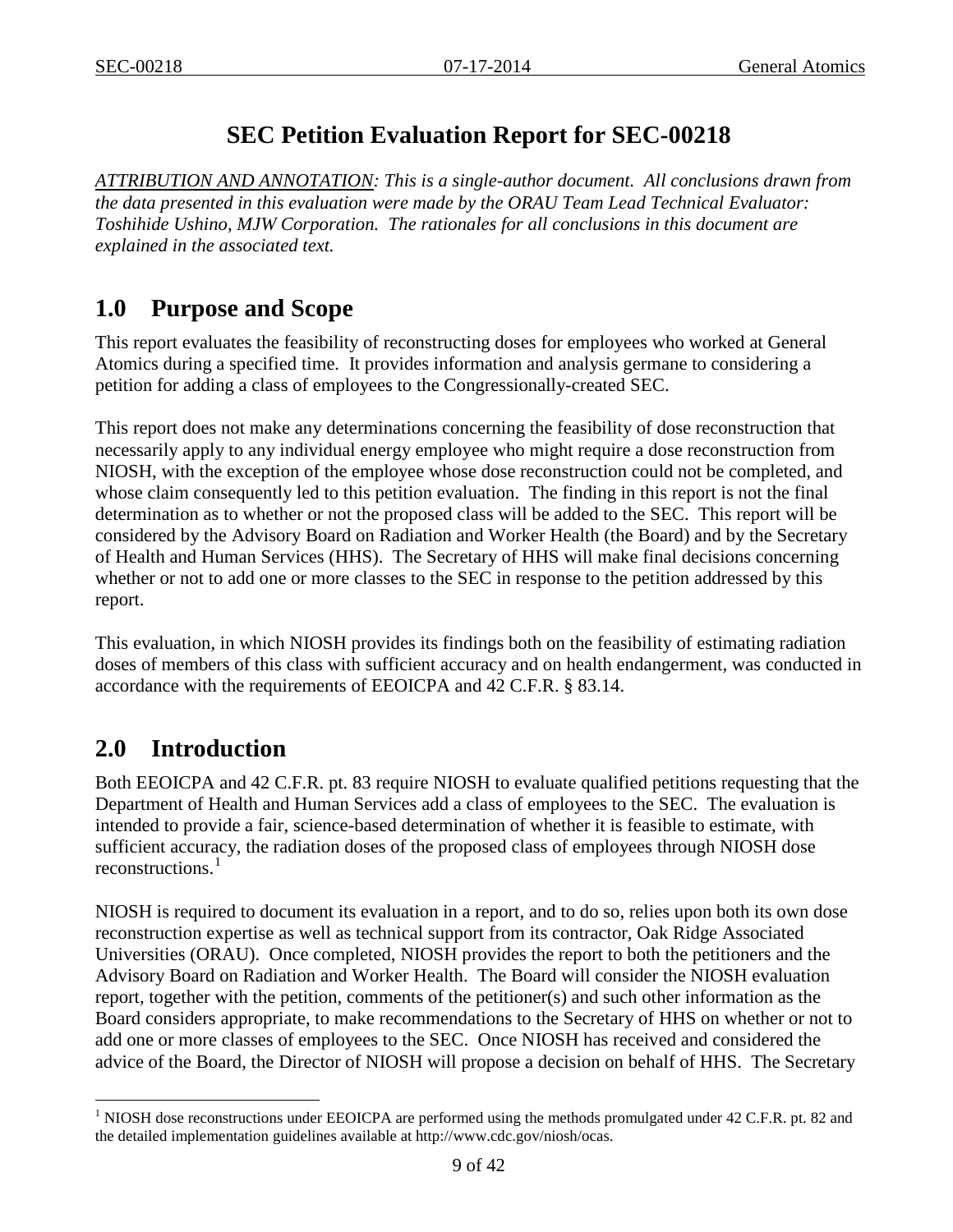of HHS will make the final decision, taking into account the NIOSH evaluation, the advice of the Board, and the proposed decision issued by NIOSH. As part of this final decision process, the petitioner(s) may seek a review of certain types of final decisions issued by the Secretary of HHS.<sup>[2](#page-9-1)</sup>

## <span id="page-9-0"></span>**3.0 NIOSH-Proposed Class Definition and Petition Basis**

The NIOSH-proposed class includes all Atomic Weapons Employees who worked for General Atomics at its facility in La Jolla, California, during the period from January 1, 1960 through December 31, 1969, for a number of work days aggregating at least 250 work days, occurring either solely under this employment or in combination with work days within the parameters established for one or more other classes of employees included in the Special Exposure Cohort. During this period, employees at this facility performed an array of radiological research and production activities to support development of commercial applications for nuclear technology.

The evaluation responds to Petition SEC-00218 which was submitted by an EEOICPA claimant whose dose reconstruction could not be completed by NIOSH due to a lack of sufficient dosimetryrelated information. NIOSH's determination that it is unable to complete a dose reconstruction for an EEOICPA claimant is a qualified basis for submitting an SEC petition pursuant to 42 C.F.R. § 83.9(b).

There is currently one class of General Atomics workers associated with the previous NIOSH evaluation of SEC petition SEC-00064 (NIOSH, 2006), for which the Secretary of HHS has designated inclusion in the Special Exposure Cohort:

Class added to the SEC effective March 18, 2007: All AWE employees who were monitored or should have been monitored for exposure to ionizing radiation while working at the following General Atomics locations: Science Laboratories A, B, and C (Building 2); Experimental Building (Building 9); Maintenance (Building 10); Service Building (Building 11); Buildings 21 and 22; Hot Cell Facility (Building 23); Waste Yard (Buildings 25 and 26); Experimental Area (Buildings 27 and 27-1); LINAC Complex (Building 30); HTGR-TCF (Building 31); Fusion Building (Building 33); Fusion Doublet III (Building 34); SV-A (Building 37); SV-B (Building 39); and SV-D (no building number) for a number of work days aggregating at least 250 work days from January 1, 1960, through December 31, 1969, or in combination with work days within the parameters established for one or more other classes of employees in the SEC.

A NIOSH review of existing SEC class definitions evaluated criteria such as consistency, applicability, and whether any class definitions needed to be corrected by NIOSH (DCAS, 2010). In this review, NIOSH determined that the class definition as set forth in SEC-00064 needed revising because of the potential for difficulties in implementing the class definition. In addition, through the course of ongoing dose reconstruction and research, NIOSH has determined that, due to undocumented worker movements across the site, limited claimant-specific information pertaining to work locations, and observation that that employment records do not always indicate work locations, NIOSH is unable to eliminate any specific worker from potential exposure scenarios based on assigned work location. NIOSH has found that a determination cannot always be made as to the

<span id="page-9-1"></span> $2$  See 42 C.F.R. pt. 83 for a full description of the procedures summarized here. Additional internal procedures are available at http://www.cdc.gov/niosh/ocas.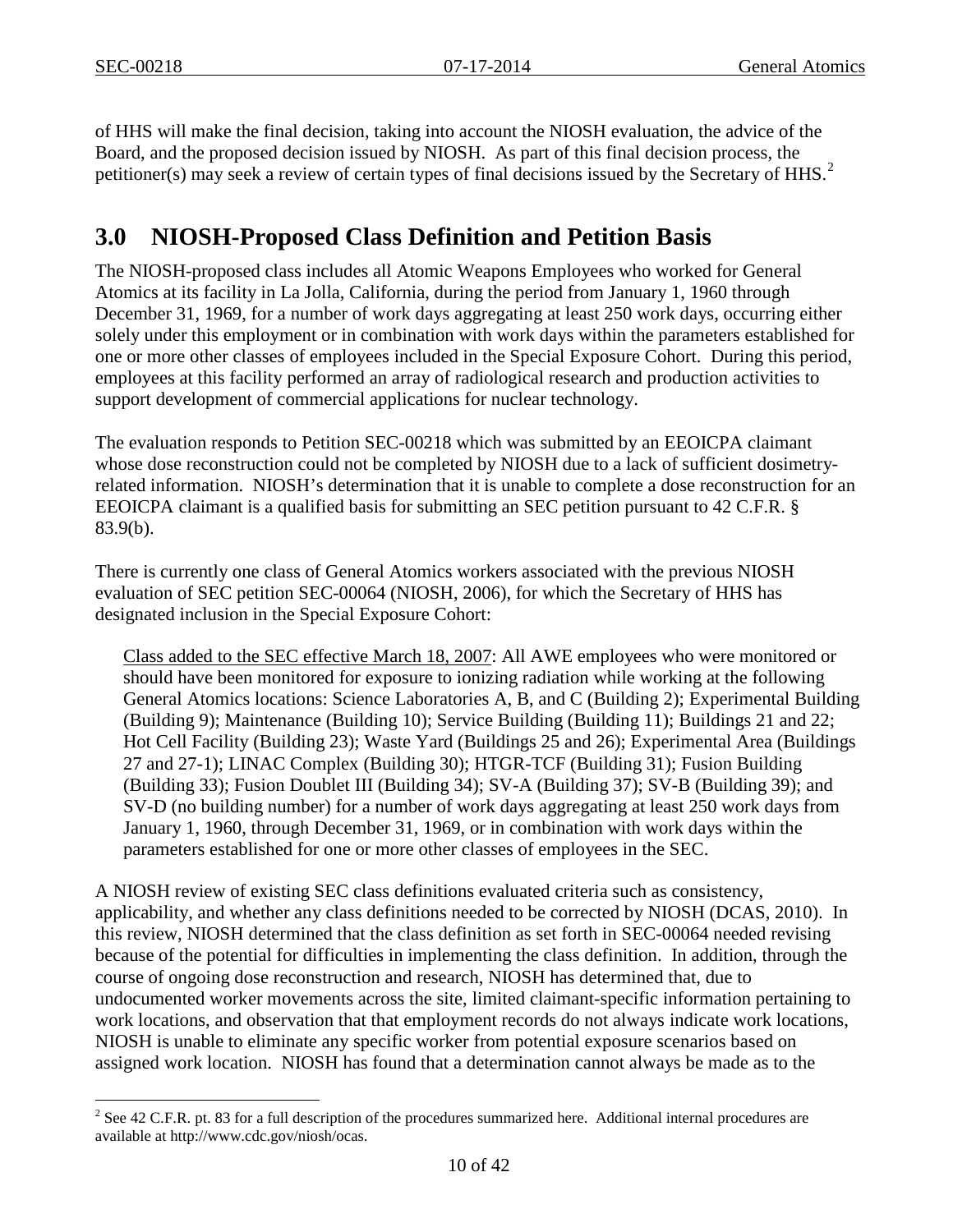specific area an employee worked in, or whether an employee should have been monitored for radiological exposures.

Accordingly, NIOSH has determined that it is necessary to remove the area-specific and monitoring criteria from the class description associated with SEC-00064 for the period from January 1, 1960 through December 31, 1969. As such, NIOSH recommends expanding the SEC class definition to include all areas of the General Atomics facility, and to include all Atomic Weapons Employees who worked for General Atomics during the period from January 1, 1960 through December 31, 1969. This SEC-00218 evaluation recommends a class that is consistent with current NIOSH methods for defining a recommended SEC class.

## <span id="page-10-0"></span>**4.0 Radiological Operations Relevant to the Proposed Class**

The following subsections summarize the radiological operations at General Atomics from January 1, 1960 through December 31, 1969, and the information available to NIOSH to characterize particular processes and radioactive source materials. Using available sources, NIOSH has attempted to gather process and source descriptions, information regarding the identity and quantities of radionuclides of concern, and information describing processes through which the radiation exposures of concern may have occurred and the physical environment in which they may have occurred. The information included within this evaluation report is meant only to be a summary of the available information.

### <span id="page-10-1"></span>**4.1 Operations Description**

General Atomics is located in La Jolla, California, on 60-acres on the Torrey Pines Mesa site. The main site is approximately 300-feet above sea level, 1-mile from the Pacific Ocean, and 13-miles northwest of downtown San Diego. The General Atomics site is in the center of the Torrey Mesa Science Center, a 304-acre industrial park. The majority of General Atomics buildings are on top of the mesa, but some work, such as work at the Fuel Fabrication Facility (Building 37) and the Fusion Energy Facility (also known as DIII-D National Fusion Facility), occurred (and some still occurs) at the base of the mesa to the east of the central set of site buildings. For the period evaluated by NIOSH, the General Atomics workforce consisted of approximately 1,900 workers. Of the approximately 1,900 workers (obtained by averaging data from 1960 through 1964), approximately 400 workers/year were monitored for external penetrating doses.

General Dynamics Corporation established the General Atomics Division in San Diego, California, to develop commercial applications for nuclear technology. General Atomics performed an array of radiological research and production activities at its Torrey Pines Mesa facility in La Jolla, California (General Atomics, 1998). General Atomics operated under licenses first issued by the Atomic Energy Commission (AEC) and later by the State of California. The General Atomics source term includes depleted, normal, and highly-enriched uranium [typically greater than 20% and up to 93.5% (SNM-696) U-235 by mass]. This uranium was in the form of scrap, fresh reactor fuel, and irradiated reactor fuel comprised of uranium, activation products, and fission products. Thorium was used in fuel fabrication work. Plutonium work was also done on site. Four linear accelerators (LINACs) and several nuclear reactors were employed. Sealed sources were used for instrument calibrations and other work. By-product materials (Atomic Numbers 3-83) and tritium were also used.

General Atomics performed irradiation and time-of-flight studies with four LINACs; developed and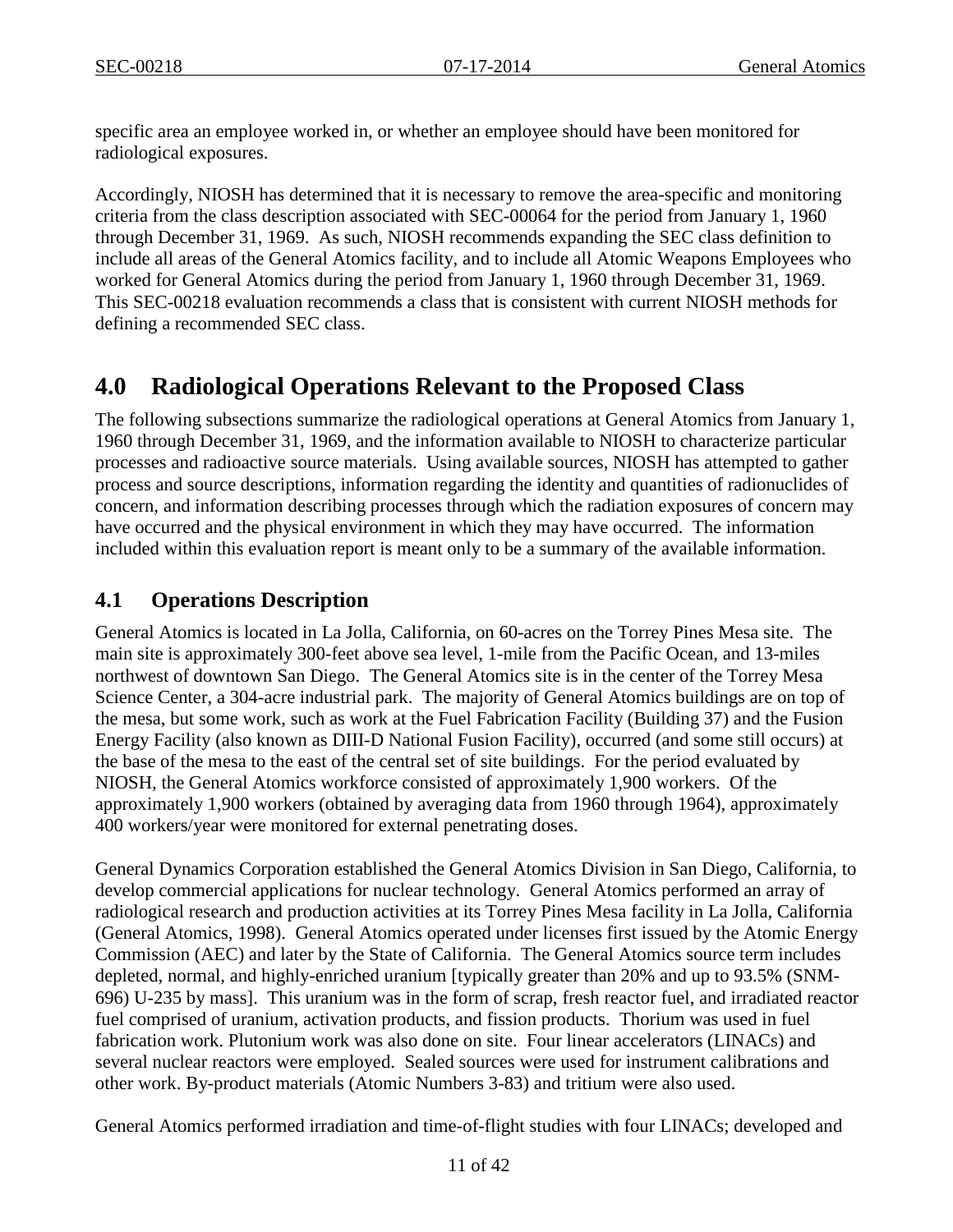fabricated reactor fuels; operated three on-site TRIGA reactors (Training/Research/Isotopes General Atomics); performed fusion research (since the mid-1960s); ran experimental criticality test facilities; used an "experimental" facility that is understood to have conducted a diverse set of tests with radioactive materials; and worked with special nuclear material (SNM) and radioactive tracers in its laboratory facilities. Hot Cells were used for handling radioactive materials associated with high radiation fields or very large quantities of radioactive materials that might be subject to processes resulting in dispersion. Operations conducted in these hot cells included post-irradiation examinations of DOE fuels, structural materials, and reactor dosimetry materials; and mechanical inspection of irradiated fuel. Development and manufacture of Experimental Beryllium Oxide Reactor (EBOR) fuel, tritium extraction, and experiments to test plutonium transport using plutonium oxide were also performed in hot cells.

Fuel fabrication involved working with uranium (up to 93.5% U-235 by mass) and thorium. Radioactive materials were coated, blended, compounded, heated, rolled, extruded, machined, compacted, and eventually made into fuel elements. There were many tasks required for fuel fabrication whereby raw materials were converted to usable fuel assemblies.

General Atomics reclaimed highly-enriched uranium (HEU) from non-irradiated NERVA (Nuclear Engines for Rocket Vehicle Applications) scrap fuel. The scrap was identified as being in Scrap Groups III (uranium compounds such as oxides) and IV (combustibles such as paper, tissue wipes, filters, etc.). The scrap materials were to be shipped from the Westinghouse Electric Corporation's Astrofuel Facility in Cheswick, Pennsylvania, to General Atomics for processing into uranium oxides (Type III recovered uranium: UO2, UO3, and U3O8). SNM in the form of uranium-bearing impure scrap materials (e.g., oxides or carbides) was processed to recover and purify the contained uranium. The material was accumulated from several sources (both on-site and off-site), including out-ofspecification SNM product, process equipment, scrap, waste, and solid residue from liquid evaporation. Some of the materials came from the facility recovery operations.

The steps used for uranium material extraction and purification are described in SNM License 696 (SNM-96). In addition to the production, research, and recovery activities conducted with uranium and SNM, General Atomics also worked with thorium materials. Thorium was one of the radionuclides used in the initial stages of operation; such use continued through the operational period. Thorium was used in Building 2 (Science Laboratories) for testing mixtures and components of fuel assemblies. The thorium operations conducted in Building 2 included grinding of thorium, high-temperature heating under vacuum, and fabrication of thorium-uranium gel. Undetermined amounts of thorium were used in Building 9 (Experimental Building); operations included extrusion, rolling, cutting, milling, lathing, and casting of metal. Research and development of reactor fuel pellets using uranium and thorium was one of the activities conducted in Building 23 (Hot Cell Facility). When work was performed in hot cells, there was the potential for exposure during the transport of radioactive materials to and from the Hot Cells and during maintenance of equipment.

Radioactive materials containing thorium and other radionuclides were volume-reduced at, stored at, and shipped from the Waste Yard (Buildings 25 and 26). Information regarding the total quantities and activities of individual radionuclides handled at the Waste Yard has not been identified. Coated thorium fuel pellets were irradiated in the linear accelerator building (LINAC Complex or Building 30). Other research activities involving thorium were also conducted at the LINAC Complex. Criticality testing of fuel elements containing thorium was routinely conducted at the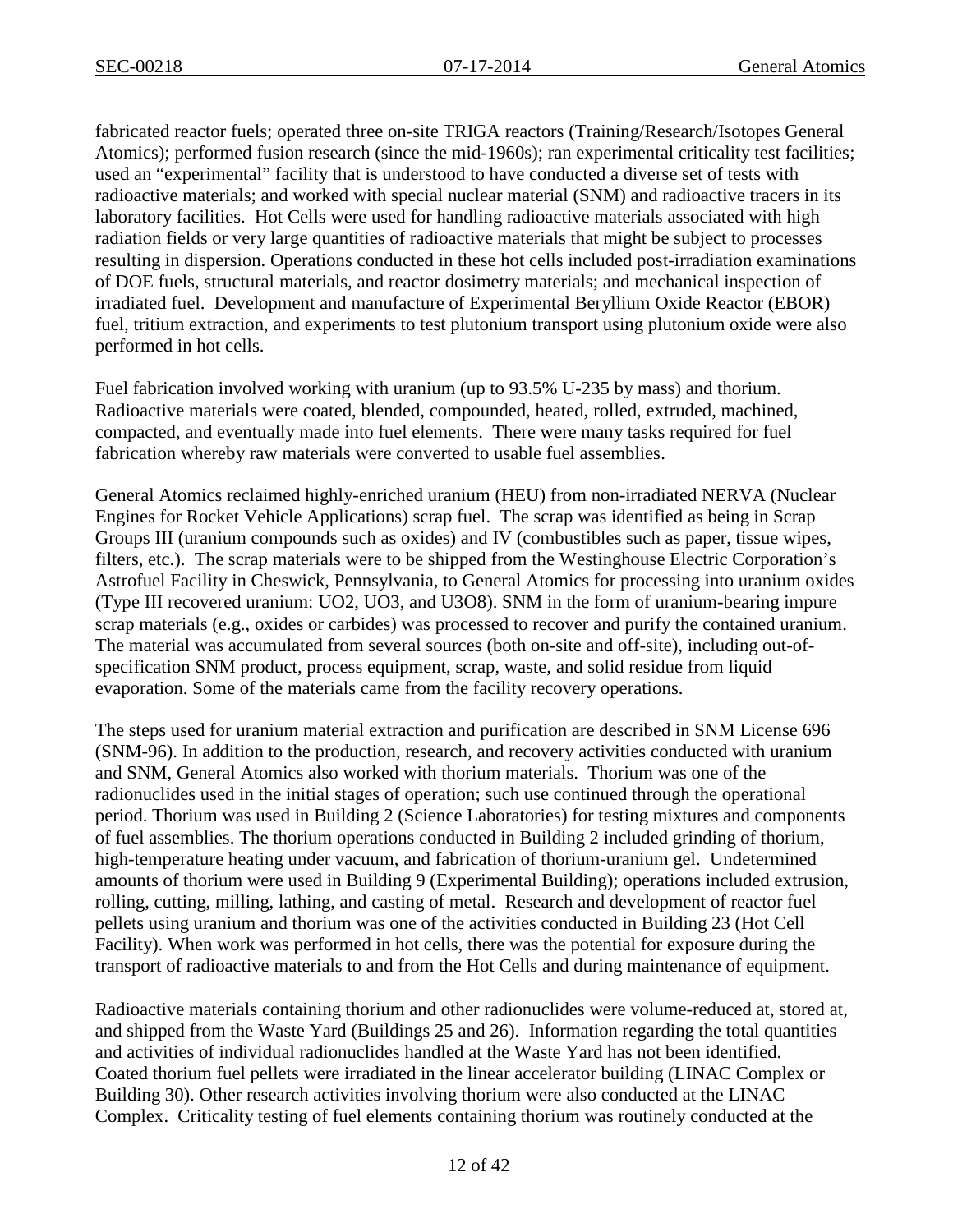Critical Assembly Facility (Building 31); thorium compaction also occurred in this facility. Fabrication and testing of HTGR (High Temperature Gas Cooled Reactor) fuel was performed in Buildings 37 (SV-A) and 39 (SV-B). One of the primary uses of thorium at General Atomics was in the fabrication of Th-U fuel. Potential exposure to thorium in these Sorrento Valley areas resulted in part from the transport and handling of materials, maintenance of fabrication equipment, and airborne leaks from the thorium conversion furnace (SNM-696).

Records suggest that thorium was routinely used in the aforementioned buildings. However, based on available documentation (General Atomics, 1964; SNM-696), the transfer, storage, and use of thorium in other radiological buildings was also likely. NIOSH has not located documentation on the amount of thorium used and processes employed in these remaining buildings or on the level of thorium activity in any specific locations of the facility.

| Table 4-1: General Atomics Facilities that Conducted Radiological Work |                                                              |  |  |
|------------------------------------------------------------------------|--------------------------------------------------------------|--|--|
| <b>Building</b>                                                        | <b>Process</b>                                               |  |  |
| Building 2 Science Laboratories A, B, and C*                           | Radiological and chemical laboratories                       |  |  |
| Building 9 Experimental Building (E Building)*                         | Many radiological operations, including fuel element         |  |  |
|                                                                        | development and Pu storage                                   |  |  |
| Building 10 Maintenance Building                                       | Radioanalytical laboratory and Health Physics                |  |  |
| Building 11 Service Building                                           | Shipping and receiving of radioactive materials              |  |  |
| Building 21 (TRIGA)                                                    | Housed three TRIGA reactors                                  |  |  |
| Building 22                                                            | <b>TRIGA Fuel Fabrication</b>                                |  |  |
| Building 23 (Hot Cell Facility)*                                       | Multiple radiological operations                             |  |  |
| Buildings $25*$ and $26*$                                              | Waste handling, minimization, processing, and storage;       |  |  |
|                                                                        | SNM storage; and a gamma counting facility                   |  |  |
| Building 27 (Experimental Area Building #1)                            | Preparation of target samples for neutron irradiation; post- |  |  |
|                                                                        | irradiation radiochemical separations                        |  |  |
| Building 27-1 (Experimental Area Building #1 – Bunker;                 | Neutron activation; yttrium production from Sr-90; and       |  |  |
| also contained 'Strontium Facility')                                   | research and development                                     |  |  |
| Building 30 (LINAC Complex)*                                           | High-energy electron accelerators                            |  |  |
| Building 31 (HTGR-TCF)* Also called the Critical                       | Testing of fuel elements                                     |  |  |
| <b>Assembly Facility</b>                                               |                                                              |  |  |
| Building 33 (Fusion Building)                                          | Study of controlled thermonuclear reactions                  |  |  |
| Building 34 (Fusion Doublet III)                                       | Research in magnetic fusion technologies (involving short-   |  |  |
|                                                                        | lived radiation sources)                                     |  |  |
| Building 37 (SV-A)*                                                    | Fabrication of fuel elements; SNM                            |  |  |
| Building 39 (SV-B)*                                                    | Fabrication and testing of fuel assemblies for HTGR; SNM     |  |  |
| SV-D (no building number)                                              | Assembled thermionic and thermoelectric fuel elements;       |  |  |
|                                                                        | <b>SNM</b>                                                   |  |  |

Note:

\* Records suggest that thorium was routinely used in these buildings. However, based on available documentation (General Atomics, 1964; SNM-696) the transfer, storage, and use of thorium in other radiological buildings was also likely.

Some of the larger radiological operations involved the Fuel Fabrication Facility, the Hot Cell Facility (Building 23), the reactors, and the linear accelerator. In addition, there were a number of research and development and small-scale manufacturing projects on going in the General Atomics research and experimental buildings. Although many of the facilities were operational by 1960, some were moved or constructed during the 1960s. This evaluation report identifies the functional areas and facilities where thorium was handled, used, or processed. A list of these facilities is shown in Table 4- 1; these thorium facilities are discussed in the successive report sub-sections.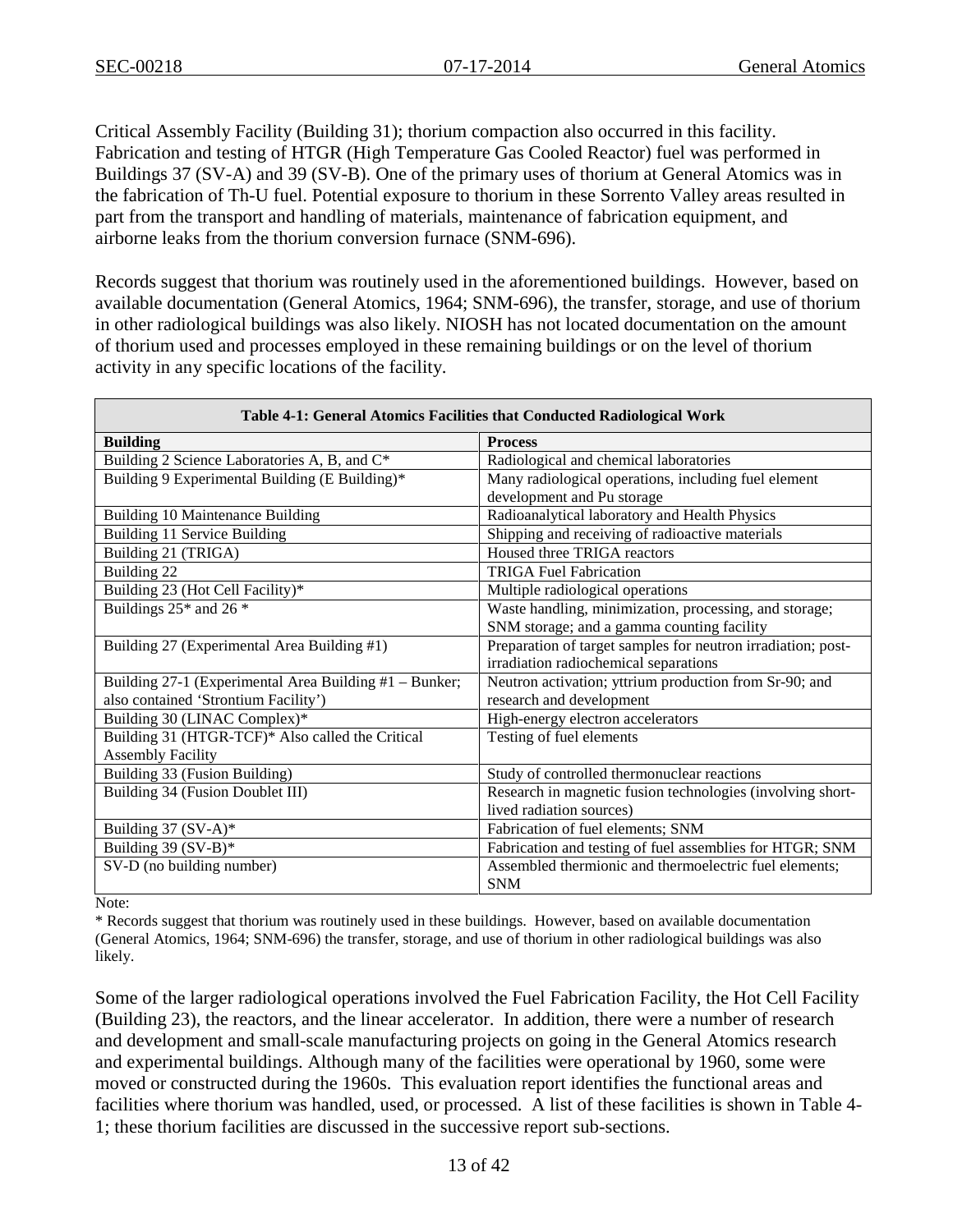#### **LINAC Facility**

The LINAC facility began operating in 1962 and was used for a variety of research activities. Early experiments investigated the intensity of delayed radiations from the fission of uranium-238, uranium-235, plutonium-239, and thorium-232 (General Atomics, 1964). Tritium was also used as a LINAC target. However, information on the design and construction of the targets was not found.

Administrative controls coupled with physical interlocks were used to ensure the safety and protection of LINAC personnel. Any material registering over twice background on an alpha, beta, or gamma detector was considered radioactive (SNM-69).

#### **Experimental Building (E Building)**

The Experimental Building was involved in much of the initial fuel development work conducted onsite. The first major operation conducted within the facility was the fabrication of TRIGA reactor fuel elements (UZrH, a uranium-zirconium hydride alloy). There were two radiologically-controlled areas within the structure, designated as Zones A (South Control Zone: A-1, A-2, and A-3) and B (Hot Suite: B-1, B-2, and B-3). All operations with the potential to generate particulate matter were conducted in hoods or glove boxes, or were serviced by portable ductwork attached to an exhaust system. Procedural and administrative controls were in place to minimize exposure; these controls typically helped the health physics group to protect personnel. There were two SNM storage vaults located adjacent to the east wall of the facility and a security storage area designed to store materials in Zone A for short periods of time.

Undetermined amounts of thorium were used in the Experimental Building in fuel fabrication experiments involving extrusion, rolling, cutting, milling, lathing, and casting of metal.

#### **Critical Assembly Facility**

This facility consisted of two buildings contained in a fenced area between the LINAC Complex and TRIGA / Experimental Area Building #1. The facility was used to conduct many critical and subcritical assembly experiments. These buildings, also referred to as Building 31, were collectively referred to as the Critical Assembly Facility. The buildings were used to support the Marine Gas-Cooled Reactor (MGCR) and HTGR programs (General Atomics, 1961). In addition to these two buildings, a fuel assembly building was located in the area. Fuel assemblies were irradiated with accelerator-produced neutrons or with neutron triggers (e.g., PoBe or PuBe sources). The design of the fuel and assembly was such that if an undesired criticality were to occur, the fuel would either rapidly expand (Russell, 1967) or the sub-critical fuel beds would separate (Pound, 1974), inducing the neutron excursion to terminate. Criticality testing of fuel elements containing thorium was conducted at this facility.

#### **Science Laboratories**

The Science Laboratories were composed of three two-story, arc-shaped buildings forming an annular ring around the central library and cafeteria buildings. The Science Laboratories contained 150 individual laboratories and associated offices. Much of General Atomics' work in chemistry, experimental physics, electronics, metallurgical research, reactor physics, and thermoelectricity was performed in these buildings. Thorium was used in the Science Laboratories for testing mixtures and components of fuel assemblies. Operations included grinding of thorium, high-temperature heating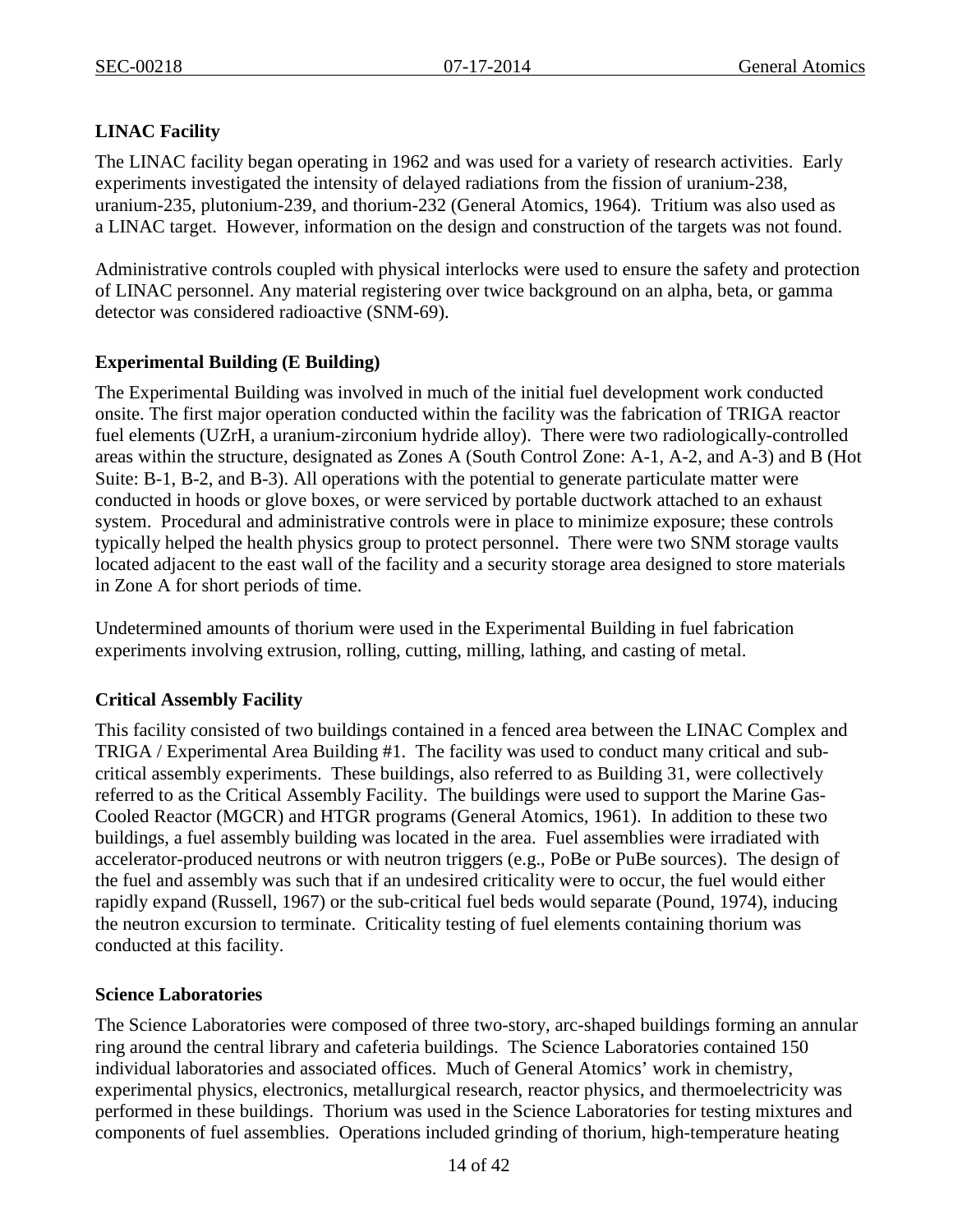under vacuum, and fabrication of thorium-uranium gel.

#### **Hot Cell Facility**

The Hot Cell Facility (HCF), Building 23, was constructed in 1959 and used primarily to facilitate remote inspection of irradiated, highly-radioactive HTGR and TRIGA fuel (General Atomics, 1960). Approximately 12% of the building footprint was taken up by the hot cell (SNM-69). A hot cell was made up of 3 sections: the high-level cell (HLC), low-level cell (LLC), and the metallurgy cell (MC). The HLC was used as a remotely operated "hot" machine shop to cut open and section irradiated fuel samples for inspection. The MC was used for analytical inspection and research activities, including the sample preparation that entailed grinding, polishing, and mounting. The LLC was used as an interface between the other "hot" cells and other areas of the building, and housed all shipping cask off-loading and packaging operations. Thick (up to 42-inch), high-density concrete walls were in place to minimize personnel exposure to penetrating radiation. In addition to uranium and other fuel constituents, thorium materials were handled in the hot cell facility.

#### **Waste Yard/Incinerator**

The waste processing facility includes several buildings, collectively referred to as Building 25. The facility was used for waste handling, minimization, processing, and storage; SNM and by-product material storage; and as a gamma-counting facility. Liquid wastes generated on the site were treated by placing them in evaporation pools. Only authorized personnel were allowed into the fenced-off incinerator area; they were required to wear a film badge and a self-reading dosimeter, and to submit bioassay samples for analysis (SNM-69). Several locations were used within the waste processing facility area to store radioactive materials, including TRIGA Hot Storage, a temporary storage yard, the Butler Building, and the By-Products Vault. Radioactive materials containing thorium were volume-reduced at, stored at, and shipped from the Waste Yard. Information regarding the total quantities and activities of individual radionuclides handled at the Waste Yard has not been identified.

#### **Reactor Facilities**

Three separate TRIGA reactors (Mark I, Mark F, and Mark III) were operated within Building 21; each reactor was individually licensed (R-38, R-67, and R-100, respectively). The original building, constructed in 1957, housed the Mark I reactor. The building was later expanded to the east and then to the north (1966) to house the Mark F and III reactors, respectively. The Mark I, F, and III reactors were all below-ground pool reactors (General Atomics, 1966-1969). They were designed to: provide university training; provide a source of neutrons and/or gamma radiation for research; aid investigations of the effects of radiation on materials; and produce radioisotopes.

The Mark I, which was graphite-reflected, was operated routinely at steady-state thermal levels up to 250 kW; it could also be operated in pulsed mode. The Mark F reactor (also known as the Advanced TRIGA Prototype and the FLAIR [Flash Irradiation Reactor]), which was water-reflected, operated routinely at steady-state thermal power levels up to 1500 kW and also could be operated in pulsed mode. The Mark III reactor, also water-reflected, operated routinely at steady-state thermal levels up to 1500 kW.

The core of the TRIGA reactor contained reactor fuel, dummy fuel assemblies, and one or more neutron source holders. Workers may have been exposed to external and internal radiation during fuel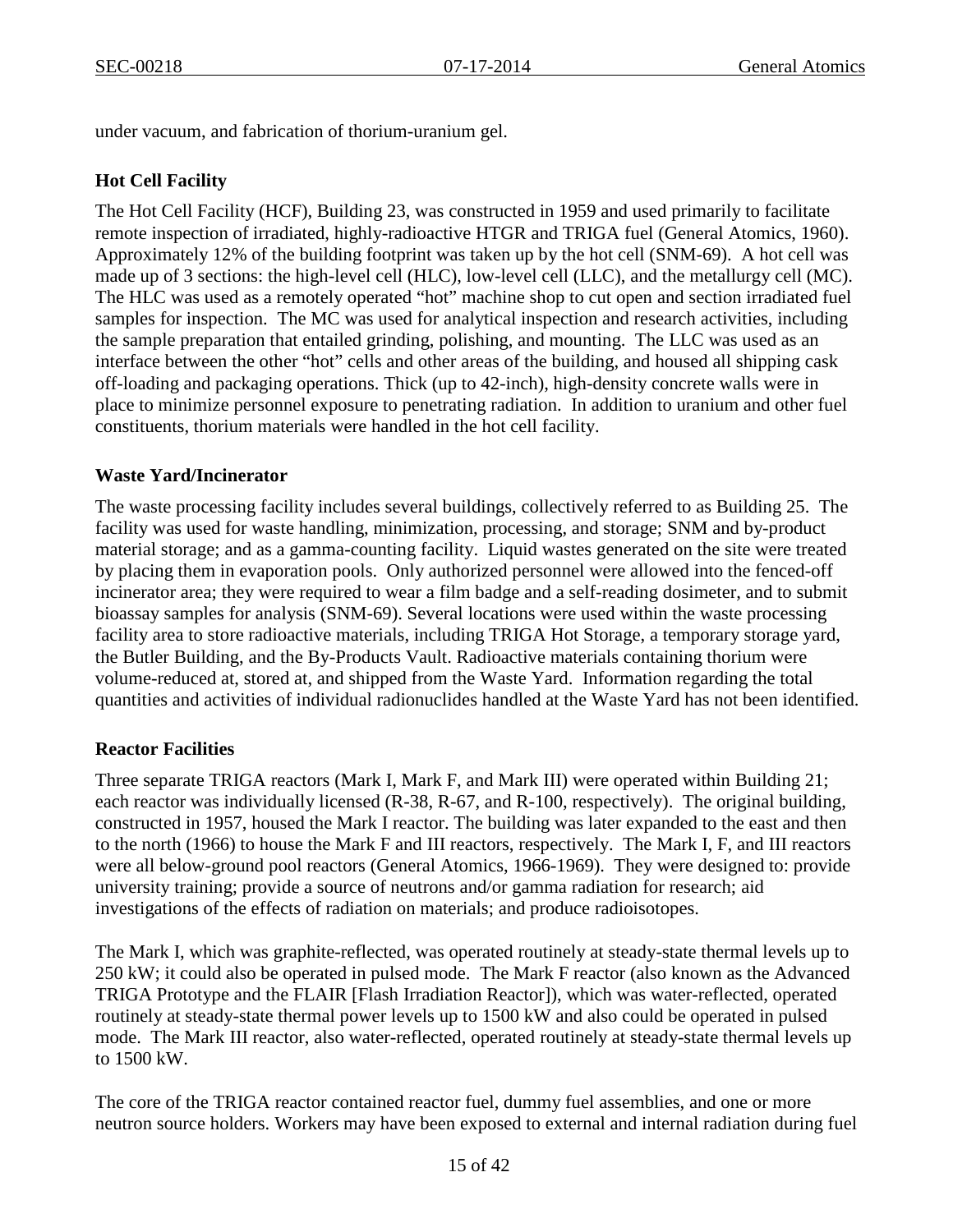loading and maintenance. Thorium was a fuel mixture constituent during some of these operations.

#### **Other Locations**

Due to the diversity of General Atomics operations, there was a significant potential for thorium storage, handling, or use in any of the buildings or work areas associated with radiological activities. For instance, thorium was likely handled in a radiochemistry laboratory located in the Maintenance Building, and the Service Building was used for receiving and shipping radioactive materials and components. Based on available information, NIOSH cannot rule out the possible existence of thorium contamination in any General Atomics radiological work area. Consequently, all General Atomics radiological work areas are included in the proposed SEC class.

### <span id="page-15-0"></span>**4.2 Radiation Exposure Potential from Operations**

The General Atomics source term includes depleted, normal, and highly enriched uranium (typically greater than 20% and up to 93.5% U-235 by mass) in the form of scrap and reactor fuel both in a fresh form and in an irradiated form that includes uranium as well as activation and fission products. Thorium was used in fuel fabrication work. Plutonium work also occurred on the site. Four linear accelerators (LINACs) and several nuclear reactors were also available. Sealed sources were used for instrument calibrations and other work. Byproduct materials (atomic numbers 3 to 83) and tritium were also used.

The potential for external radiation dose existed at all the General Atomics facilities that conducted radiological work. The areas known to NIOSH as radiological work areas include: Science Laboratories A, B, and C (Building 2); Experimental Building (Building 9); Maintenance (Building 10); Service Building (Building 11); Buildings 21 and 22; Hot Cell Facility (Building 23); Waste Yard (Buildings 25 and 26); Experimental Area (Buildings 27 and 27-1); LINAC Complex (Building 30); HTGR-TCF (Building 31); Fusion Building (Building 33); Fusion Doublet III (Building 34); SV-A (Building 37); SV-B (Building 39); and SV-D (no building number). Based on the site operations outlined in Section 4.1, sources of exposure included photons and neutrons emitted from the reactors and the LINACs and neutron from sources such as Pu-Be and Am-Be.

The primary sources of internal radiation exposure at the site were uranium isotopes (depleted, natural, enriched, and recycled), plutonium, thorium, tritium, and other fission and activation products generated during various processes at General Atomics.

Determining the amount and variety of radionuclides comprising the source term for radiological exposures at General Atomics is a difficult process due to changes in radionuclides over time as well as fluctuations in SNM inventory on the site. The number of laboratories, and the variety of laboratory activities associated with work in chemistry, experimental physics, electronics, metallurgical research, reactor physics, and thermoelectricity, led to the potential for a large variety of radionuclides as well as varying quantities of these radionuclides on the site at any given time (ORAUT-TKBS-0045, PDF p. 40).

Building 23, HCF (which contained BeO, EBOR, tritium production, and a room where plutonium was handled) was also referred to as the Plutonium Laboratory. In late 1959, during the final phase of construction, General Atomics decided to expand the original building design to include an additional  $1,200$  ft<sup>2</sup> of laboratory space to accommodate the EBOR Fuel Fabrication Facility. Portions of the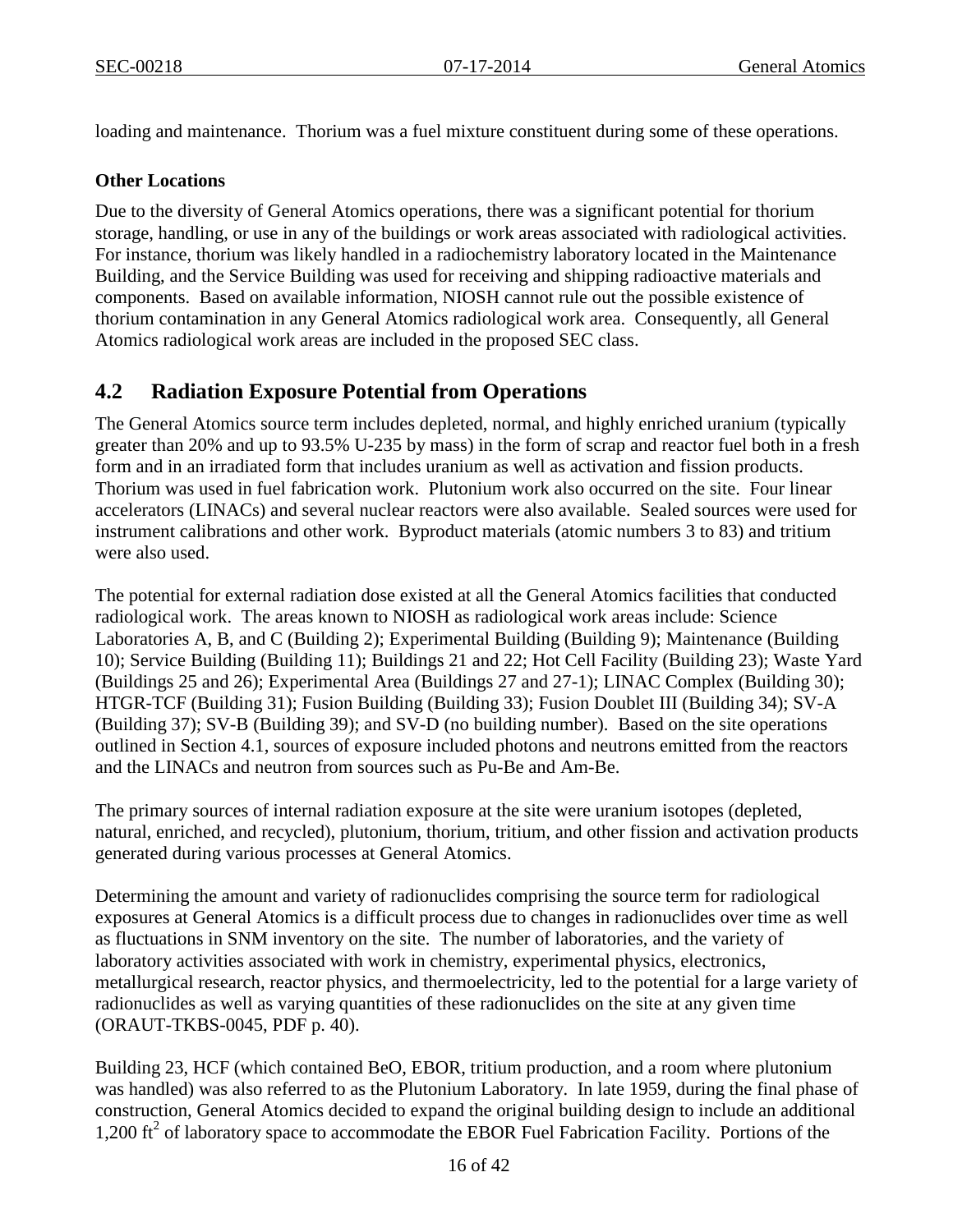building have been used to conduct other radiological activities, including the development and manufacture of EBOR fuel (in Rooms 108/108A), a tritium extraction laboratory for preparation and testing of irradiated fuel samples in Room 109 from 1969 to 1987, and a plutonium transport experiment that used plutonium oxide (Room 116). General Atomics conducted the SNAP-15A Program for AEC, which utilized a small thermoelectric generator that was powered by Pu-238. General Atomics also documented the presence of plutonium on the site in October 1964 when the SNAP-15A Plutonium Handling Room was completed at the SV-B Building (Bold, 1964), but plutonium was probably handled elsewhere on the site earlier. The SNAP Plutonium Handling Room was later relocated to the Experimental Building concrete vault in October 1965 (ORAUT-TKBS-0045, PDF pp. 37-38).

Thorium in the form of oxides, carbides, and nitrates was documented at General Atomics. Thorium was used for fabrication of thorium-uranium fuel. Thorium appears to have been on the site before and throughout the AWE operational period. Some of the operations at the HCF and Experimental Critical Facility involved irradiated, experimental HTGR fuels for a thorium fuel cycle and irradiated fuel for the Reduced-Enrichment Research and Test Reactor (RERTR) program. The HTGR design employed two types of fuel, both in the physical form of microspheres. No *in vitro* bioassay results specifically for thorium have been found for General Atomics. There does not appear to be a defensible way to ratio thorium intakes to uranium intakes because some tasks included pure thorium handling. Thorium source terms that were associated with internal exposures would have most commonly been associated with the Fuel Fabrication Facility, the Scrap Handling Facility, the laboratory buildings, the Experimental Building High Bay and HTGR critical assembly, and the waste handling areas.

General Atomics conducted research and development on thermoelectric generators that were powered by radioisotopes for space power applications for AEC. By the end of September 1964, a 250-W 90Sr-powered thermoelectric generator had been investigated and test generators were being fabricated and tested (General Atomics, 1964). Radioactive strontium was associated with the irradiated fuels and the Y-90 Production Facility. Specific information on chemical form or forms of Sr-90 at General Atomics has not been found by NIOSH, but strontium that is associated with the irradiated fuels is likely to be in the form of an oxide and strontium used for the production of nuclear batteries (thermoelectric generators) may have been in the form of SrTiO3 (ORAUT-TKBS-0045). Other fission products were associated with irradiated fuel and reactor operations. General Atomics documentation mentions Cs-134, Cs-137, and Ta-182 and Eu-154 (ORAUT-TKBS-0045). Monthly reports in the mid-1960s discuss the use of titanium tritide associated with the TRIGA Reactor Building. It appears that targets were irradiated in the TRIGA reactor and then the Activation Analysis group worked with the targets in the Experimental Area Building #1 – Bunker (ORAUT-TKBS-0045, PDF p. 20).

The TRIGA reactors and the LINAC were used to activate a variety of materials including soils, steel, cladding materials, uranium, and plutonium. A detailed list of possible activation products at the LINAC is provided in Attachment F of ORAUT-TKBS-0045.

Little information has been found on the quantities and chemical forms of tritium that were used at General Atomics during the AWE period, but site documentation indicates that a Texas Nuclear Corporation Neutron Generator console at the LINAC was being used with a "new 3 to 5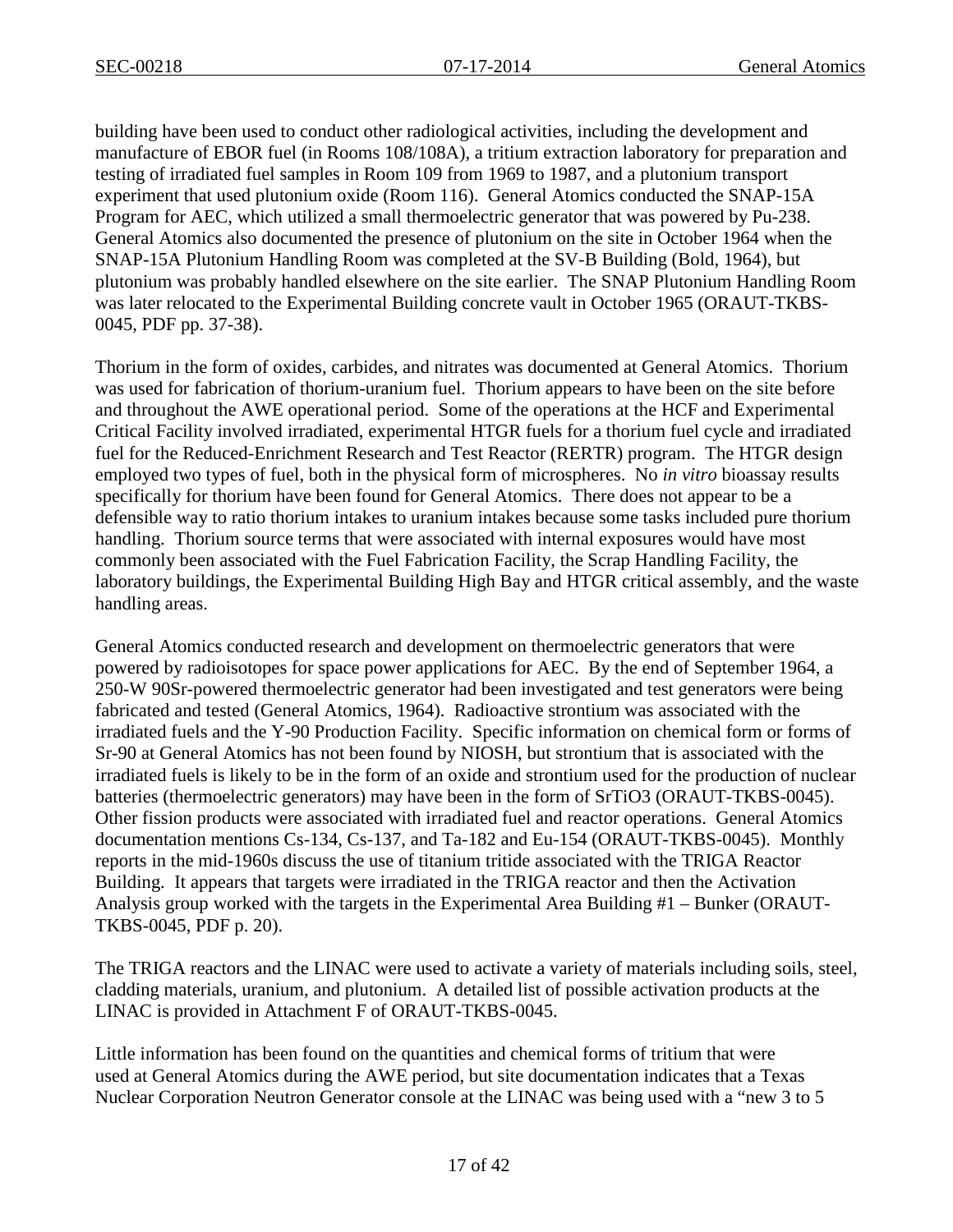curie tritium target" in January 1963 (Bold, 1963). The October 1965 monthly report for TRIGA and Activation Analysis Facilities (Cockle, 1965) noted that 25 used tritium targets that totaled 111 Ci were transferred from General Atomics for storage and ultimate disposal. Tritides (particulate) and tritiated water vapor and tritiated gas (the latter compounds would be released during off-gassing of the tritium targets) were likely chemical forms on the site.

### <span id="page-17-0"></span>**4.3 Time Period Associated with Radiological Operations**

Per the DOE Office of Health, Safety and Security (HSS), the time period associated with AWE operations at General Atomics is from January 1, 1960 through December 31, 1969, as specified by DOE HSS [\(https://hsspublic.energy.gov/search/facility/ViewByName.aspx\)](https://hsspublic.energy.gov/search/facility/ViewByName.aspx). NIOSH has discovered no additional data to support more specific dates for the start and stop of AWE operations. Therefore, AWE work at General Atomics is assumed to have started on January 1, 1960, and to have continued through December 31, 1969.

### <span id="page-17-1"></span>**4.4 Site Locations Associated with Radiological Operations**

The General Atomics facility was comprised of many buildings where many different activities occurred. These activities required the use of test reactors, fusion reactors, LINACs, hot cells, and radiochemistry laboratories; many of these operations involved uranium, plutonium, and thorium.

- Building 2 held radiological and chemical laboratories.
- Building 9 was the site of radiological operations, including fuel element development and Pu storage.
- Building 10 had a radio-analytical laboratory.
- Building 11 was used for shipping and receiving radioactive materials.
- Building 21 housed three TRIGA reactors.
- Building 22 was for TRIGA Fuel Fabrication.
- Building 23 housed the Hot Cell Facility.
- Buildings 25 and 26 were for waste storage, SNM storage, and housed a gamma counting facility.
- Building 27 was for preparing target samples for neutron irradiation and post-irradiation radiochemical separations.
- Building 27-1, also known as the "Experimental Area Building #1 Bunker" contained the Strontium Facility and was the location for neutron activation, yttrium production, and research and development.
- Building 30 was the LINAC Complex that housed the high-energy electron accelerators.
- Building 31 was the Critical Assembly Facility used for testing fuel elements.
- Building 33 was the Fusion Building for studying controlled thermonuclear reactions.
- Building 34 housed the Fusion Doublet III for research in magnetic fusion technologies.
- Building 37 was for fabricating fuel elements.
- Building 39 was for fabrication and testing fuel assemblies for HTGR.
- Building SV-D stored assembled thermionic and thermoelectric fuel elements.

Records suggest that thorium was routinely used in nine of the buildings specified above. However, based on available documentation (General Atomics, 1964; SNM-696) the transfer, storage, and use of thorium in other radiological buildings was also likely. Through the course of ongoing dose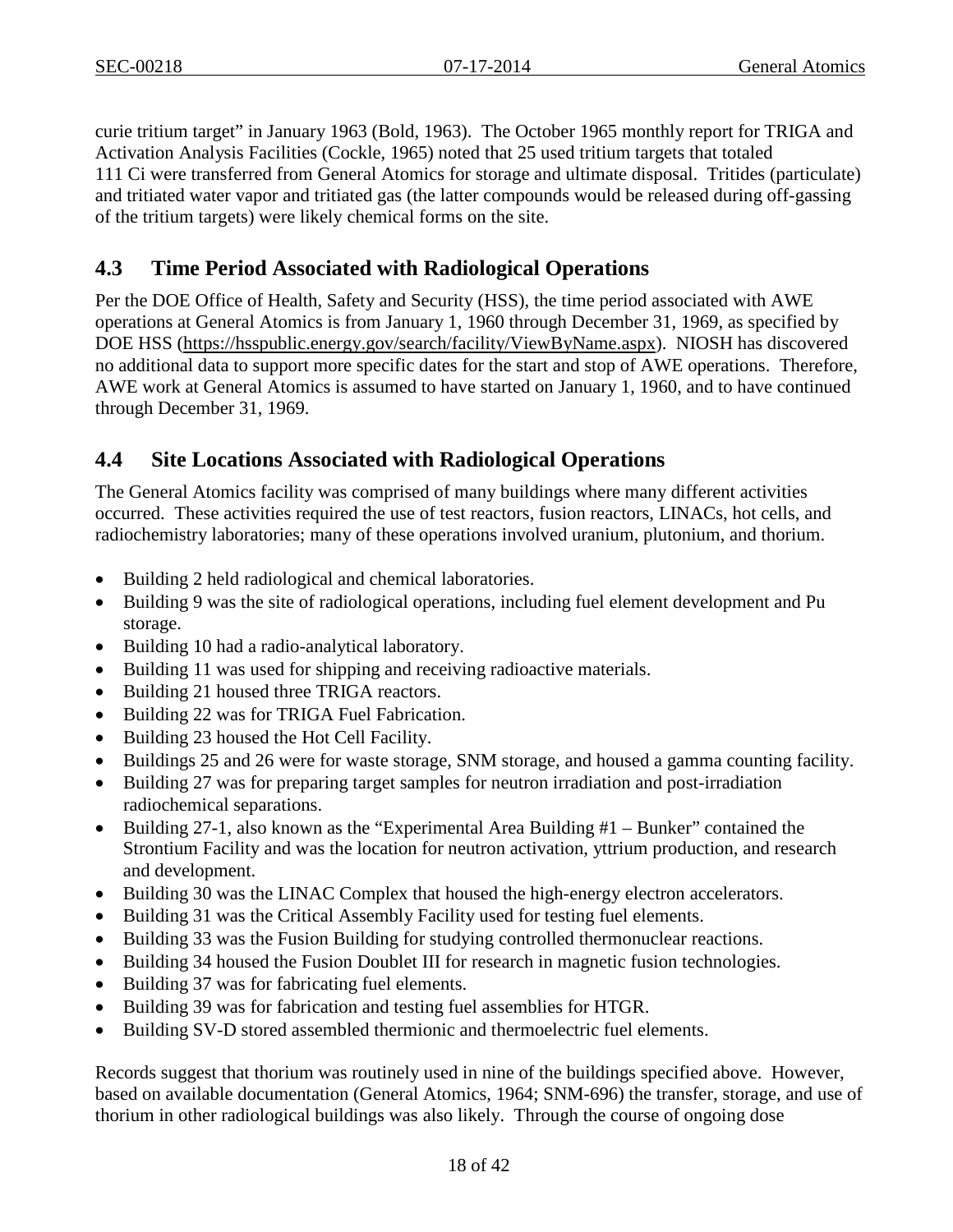reconstruction and research associated with the SEC-00064 class period, NIOSH has determined that, due to undocumented worker movements across the site, limited claimant-specific information pertaining to work locations, and observation that employment records do not always indicate work locations, NIOSH is unable to eliminate any specific worker from potential exposure scenarios based on assigned work location. NIOSH is therefore unable to define individual worker exposure scenarios based on specific work locations within the General Atomics site during the period under evaluation.

### <span id="page-18-0"></span>**4.5 Job Descriptions Affected by Radiological Operations**

NIOSH has determined that the site-specific and claimant-specific data available for General Atomics for the time period under evaluation are insufficient to allow NIOSH to determine that any specific work group was not potentially exposed to external radiation fields, radioactive material releases, or possible subsequent contamination.

NIOSH has insufficient information associating job titles and/or job assignments with specific radiological operations or conditions. Without such information, NIOSH is unable to define potential radiation exposure conditions based on worker job descriptions.

## <span id="page-18-1"></span>**5.0 Summary of Available Monitoring Data for the Proposed Class**

The primary data used for determining internal exposures are derived from personal monitoring data, such as urinalyses, fecal samples, and whole-body counting results. If these are unavailable, the air monitoring data from breathing zone and general area monitoring are used to estimate the potential internal exposure. If personal monitoring and breathing zone area monitoring are unavailable, internal exposures can sometimes be estimated using more general area monitoring, process information, and information characterizing and quantifying the source term.

This same hierarchy is used for determining the external exposures to the cancer site. Personal monitoring data from film badges or thermoluminescent dosimeters (TLDs) are the primary data used to determine such external exposures. If there are no personal monitoring data, exposure rate surveys, process knowledge, and source term modeling can sometimes be used to reconstruct the potential exposure.

A more detailed discussion of the information required for dose reconstruction can be found in OCAS-IG-001, *External Dose Reconstruction Implementation Guideline,* and OCAS-IG-002, *Internal Dose Reconstruction Implementation Guideline*. These documents are available at: http://www.cdc.gov/niosh/ocas/ocasdose.html.

### <span id="page-18-2"></span>**5.1 Data Capture Efforts and Sources Reviewed**

As a standard practice, NIOSH completed an extensive database and Internet search for information regarding General Atomics. The database search included the DOE Legacy Management Considered Sites database, the DOE Office of Scientific and Technical Information (OSTI) database, the Energy Citations database, and the Hanford Declassified Document Retrieval System. In addition to general Internet searches, the NIOSH Internet search included OSTI OpenNet Advanced searches, OSTI Information Bridge Fielded searches, Nuclear Regulatory Commission (NRC) Agency-wide Documents Access and Management (ADAMS) web searches, the DOE Office of Human Radiation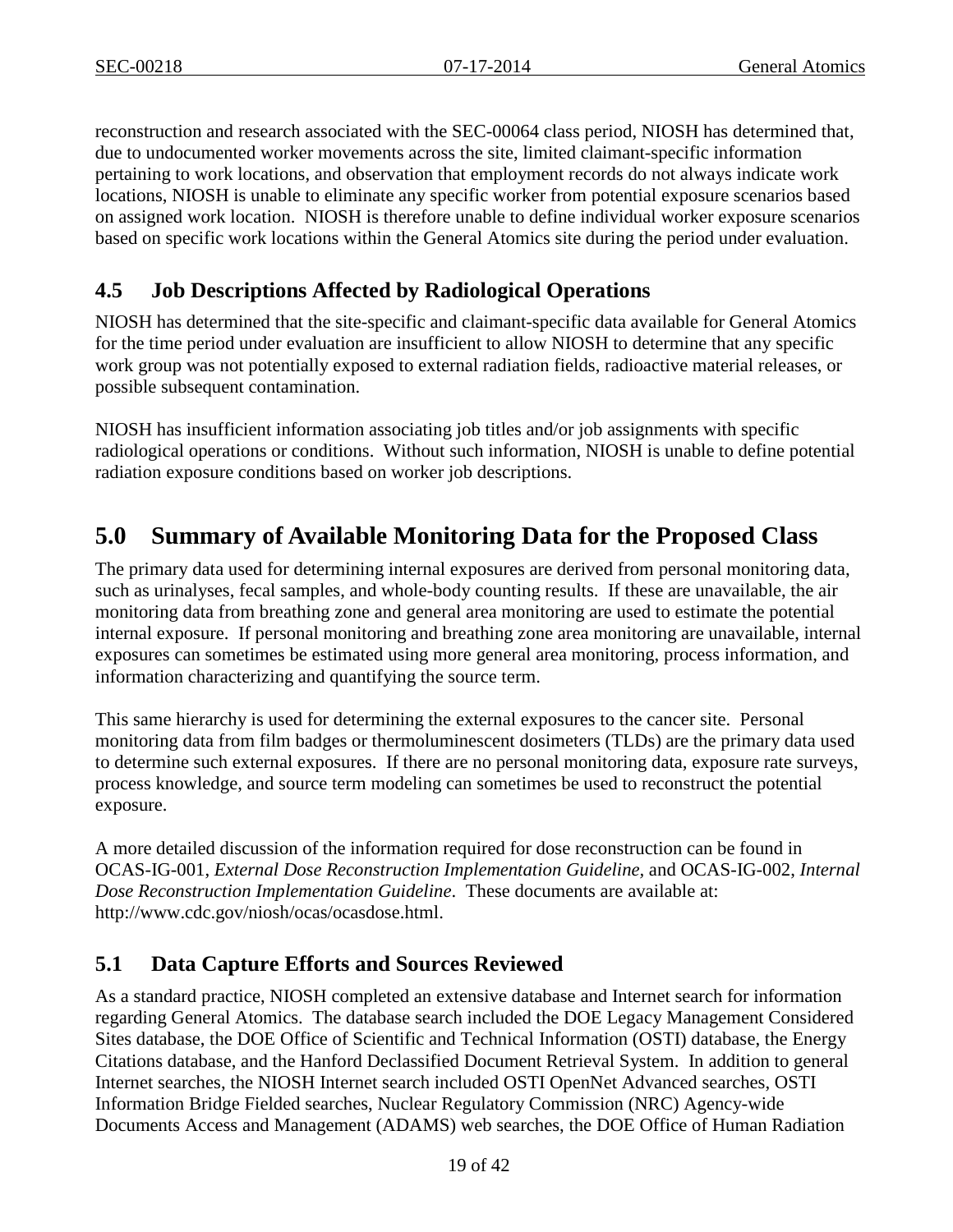Experiments website, and the DOE-National Nuclear Security Administration-Nevada Site Officesearch. Attachment One contains a summary of General Atomics documents. The summary specifically identifies data capture details and general descriptions of the documents retrieved.

In addition to the database and Internet searches listed above, NIOSH identified and reviewed numerous data sources to determine information relevant to determining the feasibility of dose reconstruction for the class of employees under evaluation. This included determining the availability of information on personal monitoring, area monitoring, industrial processes, and radiation source materials. The following subsections summarize the data sources identified and reviewed by NIOSH.

### <span id="page-19-0"></span>**5.2 Previous Dose Reconstructions**

NIOSH reviewed its NIOSH DCAS Claims Tracking System (referred to as NOCTS) to locate EEOICPA-related dose reconstructions that might provide information relevant to the petition evaluation. NIOSH also reviewed each claim to determine whether internal and/or external personal monitoring records could be obtained for the employee. Table 5-1 summarizes the results of this review. (NOCTS data available as of June 11, 2014)

| Table 5-1: No. of Site Name Claims Submitted Under the Dose Reconstruction Rule                                                                                                                                                                                    |               |
|--------------------------------------------------------------------------------------------------------------------------------------------------------------------------------------------------------------------------------------------------------------------|---------------|
| <b>Description</b>                                                                                                                                                                                                                                                 | <b>Totals</b> |
| Total number of claims submitted for dose reconstruction                                                                                                                                                                                                           | 145           |
| Total number of claims submitted for energy employees who worked during the period under<br>evaluation (January 1, 1960 through December 31, 1969)                                                                                                                 | 107           |
| Number of dose reconstructions completed for energy employees who worked during the period<br>from January 1, 1960, through December 31, 1969 (i.e., the number of such claims completed by<br>NIOSH and submitted to the Department of Labor for final approval). | 59            |
| Number of claims for which internal dosimetry records were obtained for the period from January 1,<br>1960, through December 31, 1969                                                                                                                              | 78            |
| Number of claims for which external dosimetry records were obtained for the identified for the<br>period from January 1, 1960, through December 31, 1969                                                                                                           | 58            |

### <span id="page-19-1"></span>**5.3 Worker Interviews**

The specific purpose of this evaluation is to expand the existing class description associated with SEC-00064 by removing the area-specific and monitoring criteria from the class parameters. As such, NIOSH has determined that additional interviews supporting this evaluation were not necessary, and therefore were not performed.

### <span id="page-19-2"></span>**5.4 Internal Personnel Monitoring Data**

During the AWE operational period for General Atomics (1960 through 1969), some workers were monitored by bioassay; however, bioassays were not routine at General Atomics until October 1963. NIOSH has reviewed available data, which appear to be from random sampling, and identified 1,188 bioassay results through September 1963. NIOSH has identified 1,577 bioassay records for the period October through December 1963. These results are gross activity results. NIOSH has identified 17,188 results from October 1963 through December 1969. According to the data available to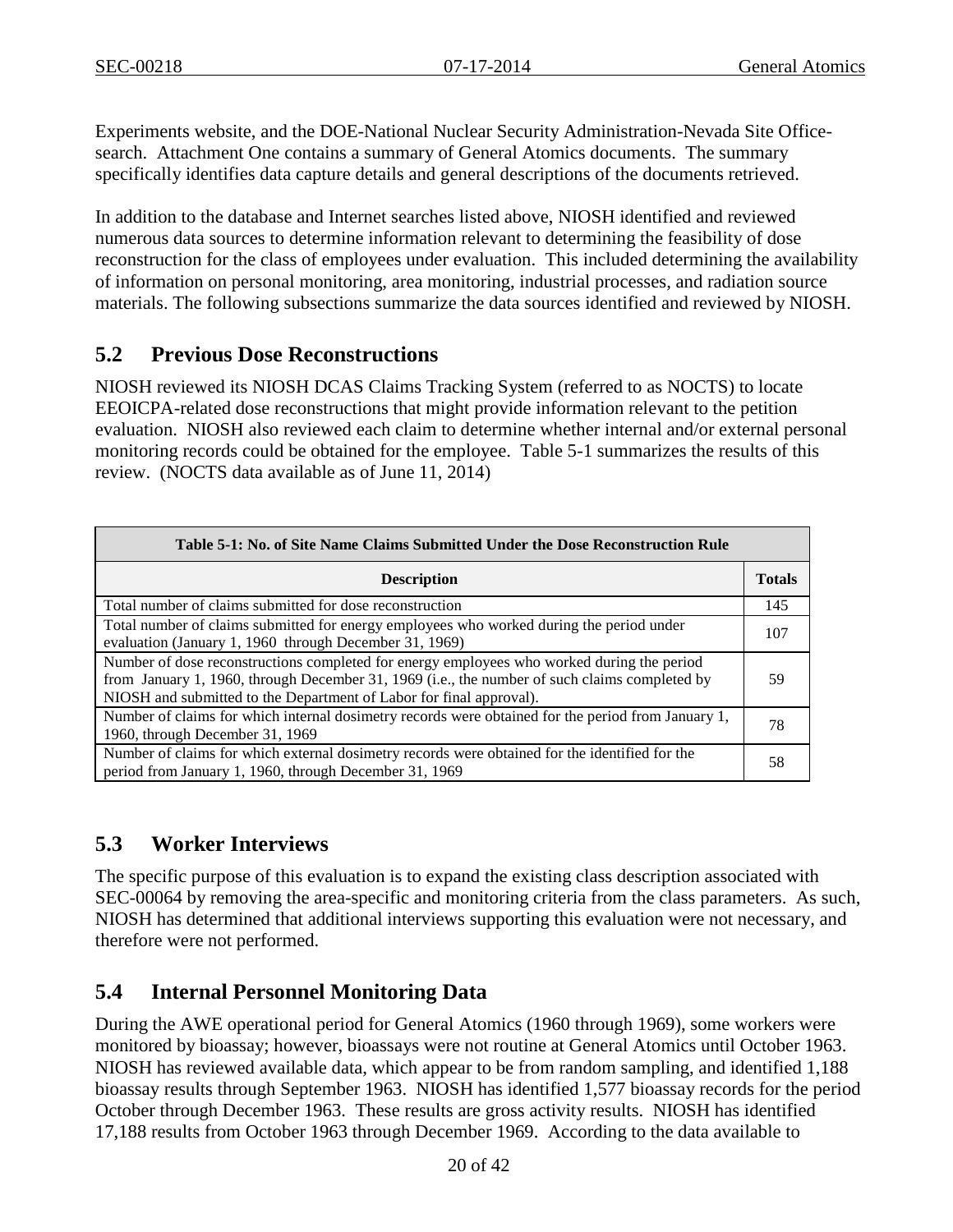NIOSH, most results were for *in vitro* sampling. A majority of the samples collected from 1960 through 1963 were analyzed for gross beta, gross alpha, and U-235. Most of the *in vitro* bioassay data available for the period October 1963 through December 1969 show that samples were analyzed for gross alpha or for uranium activity. The bioassay program incorporated gross counting methods to determine exposure to uranium, and the analytical methods used are generally unavailable to NIOSH.

Determination of the specific internal exposures to other radionuclides, including thorium-232, thorium-238, plutonium, and americium, did not occur within the AWE operational period (ending December 31, 1969). NIOSH has located no *in vitro* results specifically for exposure to thorium. Further, NIOSH has not found any evidence to suggest that routine or job-specific *in vitro* bioassay for thorium exposure was performed at General Atomics.

Strontium analyses involved chemically removing the strontium from the urine sample, counting the new sample, and counting again when the Y-90 has started to grow back in order to determine the activity of Sr-90. Strontium could have been associated with irradiated fuels or the Y-90 Production Facility (about which little is known), as well as other programs (ORAUT-TKBS-0045, PDF pp. 56- 57).

General Atomics began monitoring for tritium exposure by bioassay in September 1965. NIOSH has identified 194 tritium bioassay records for the period November 1965 through December 1969. NIOSH's 2006 evaluation for SEC-00064 determined that it is not feasible to reconstruct internal radiation doses from exposure to tritium before October 1965 (ORAUT-TKBS-0045, PDF p. 58). The type of metal tritides potentially present at General Atomics is important for accurate assessment of internal dose since metal tritides exhibit different characteristics depending on their formulation. For example, compared to HTO which is classified as Type F, titanium tritide studies have reported it to be Type M or S materials in terms of dissolution classification. If the metal tritide is zirconium tritide, then it would be classified as Type S. If all tritium is in the form of insoluble Type S metal tritide, a urinalysis program could fail to detect rather large intakes. There is no information on whether any analyses were performed on the type of metal tritides that may have been present at General Atomics, and what the potential for intake might have been during the AWE period.

Urine samples that contained mixed fission and activation products were likely placed in a container and gamma-counted, or evaporated to dryness and beta-counted. The radionuclides were typically not identified, and the results were reported in terms of gross activity or gross beta and adjusted to a 24 hour time if a 24-hour sample was not provided or analyzed (ORAUT-TKBS-0045, PDF p. 58).

At some point, maybe in 1963, the urine samples were chemically processed and then beta-counted, but it is not known if the gamma-counted results were chemically processed or if results that were designated as MFPs or beta represent the same or different analysis types (ORAUT-TKBS-0045, PDF p. 58).

No explicit concentration measurements of thoron progeny have been found for 1960 through 1969. Given the fairly routine references to contamination on air samples from thoron progeny in the Fuel Fabrication area during the 1960-1969 period, and the lack of information about what activities took place at the Thorium Pilot Plant after AWE operations, NIOSH assumes that the later Pilot Plant measurements are not useful for estimating thoron concentrations during the operational period in areas where large quantities of thorium were stored and handled.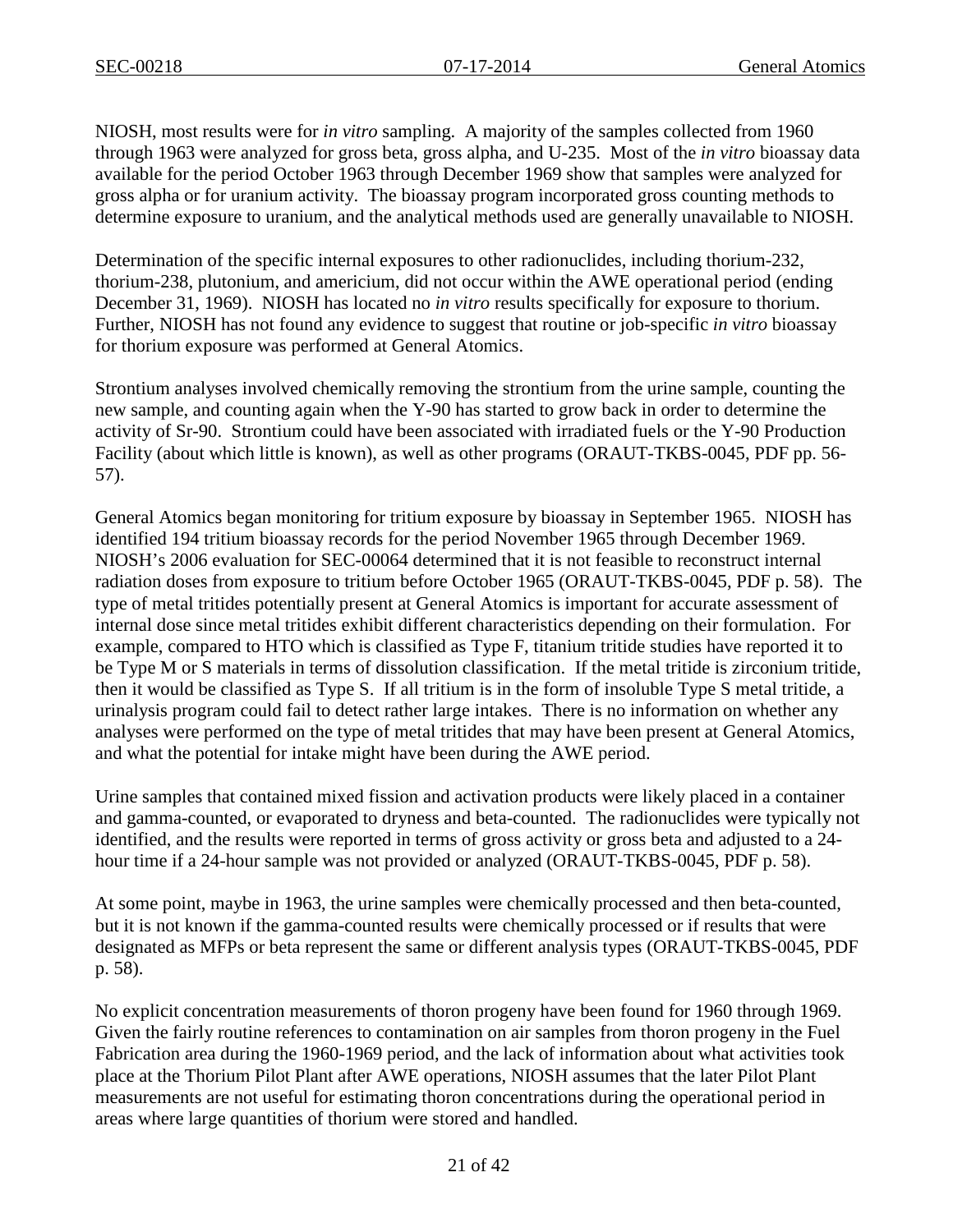General Atomics implemented an *in vivo* analysis program in 1966. The Helgeson mobile counter was brought to the site a few times each year. The perceived potential for internal exposure was the early basis for including a worker in the *in vivo* bioassay program. Many individual measurement spectra are included with results identifying the radionuclide and quantity measured. Background and calibration measurements were also observed in the records provided by Helgeson (Helgeson, 1966). The first U-235 lung counting results (~1966 through 1967) were considered "experimental" by Helgeson, and were either associated with some large uncertainty or assumed to be invalid. Workers were chosen for lung counts based on their potential for U-235 exposure and the results of their uranium urinalyses (Helgeson, 1969). The early General Atomics U-235 *in vivo* measurements are indicators that a worker had the potential for U-235 exposure.

In addition to the Helgeson *in vivo* analysis, General Atomics conducted its own in-house *in vivo*  measurements beginning in 1966. The subject sat in an office chair lined with 0.25-inch thick lead and a 4" x 4" NaI(Tl) detector operated in a lap geometry.

The *in vivo* bioassay program was not used in 1966 to routinely monitor for exposures to thorium, although twelve workers were analyzed for thorium in March of that year. These results were reported to be experimental and final results were not provided by Helgeson (Helgeson, 1966). Available records indicate that a thorium *in vivo* result was reported for only one worker in 1969, who was reported to have no thorium activity (Helgeson, 1969).

#### <span id="page-21-0"></span>**5.5 External Personnel Monitoring Data**

External whole body dosimetry results are available for monitored General Atomics workers for the entire AWE operational period (January 1960 through December 1969). NIOSH has 27,661 external monitoring records available for that period. Initially, external dosimetry services using film badges were provided by R. S. Landauer, Jr. and Company. In July 1961, those services were transferred to Radiation Detection Company; however, in 1965 they were transferred back to R. S. Landauer, Jr. and Company. Personnel working in areas where potential neutron exposure could occur were issued film badges sensitive to beta, gamma, and neutron radiation. Otherwise, personnel were issued film badges sensitive to only beta and gamma radiation.

No details on the Radiation Detection Company dosimeter design or film type are currently available, but site documentation suggests that the film badge was comparable to the Landauer design. Film badge detection thresholds for R.S. Landauer, Jr. and Company badges were reported in January 1961 as 10 mrem from gamma, 40 mrem from beta, and 20 mrem from fast neutrons. Other documentation indicates that film badge detection thresholds in the early days were assumed to be as high as 50 mrem for gamma and 60-80 mrem for beta.

In addition to the badge dosimeters, personnel used direct- or indirect-reading dosimeters, such as personal ion chambers. It is unclear whether these additional dosimeters detected low-energy X-rays. (Currently available pocket dosimeters designed for low-energy X-ray detection report the lower end of the energy range as 20 to 40 keV. Dosimeters not specifically designed for low-energy X-ray detection have thresholds of about 80 keV.) Extremity dosimeters were used in some operations, such as during removal of irradiated samples from the TRIGA reactors (Gurren, 1966). Results from the pocket dosimeters were logged by staff on a routine basis. Some on-site readings are included in the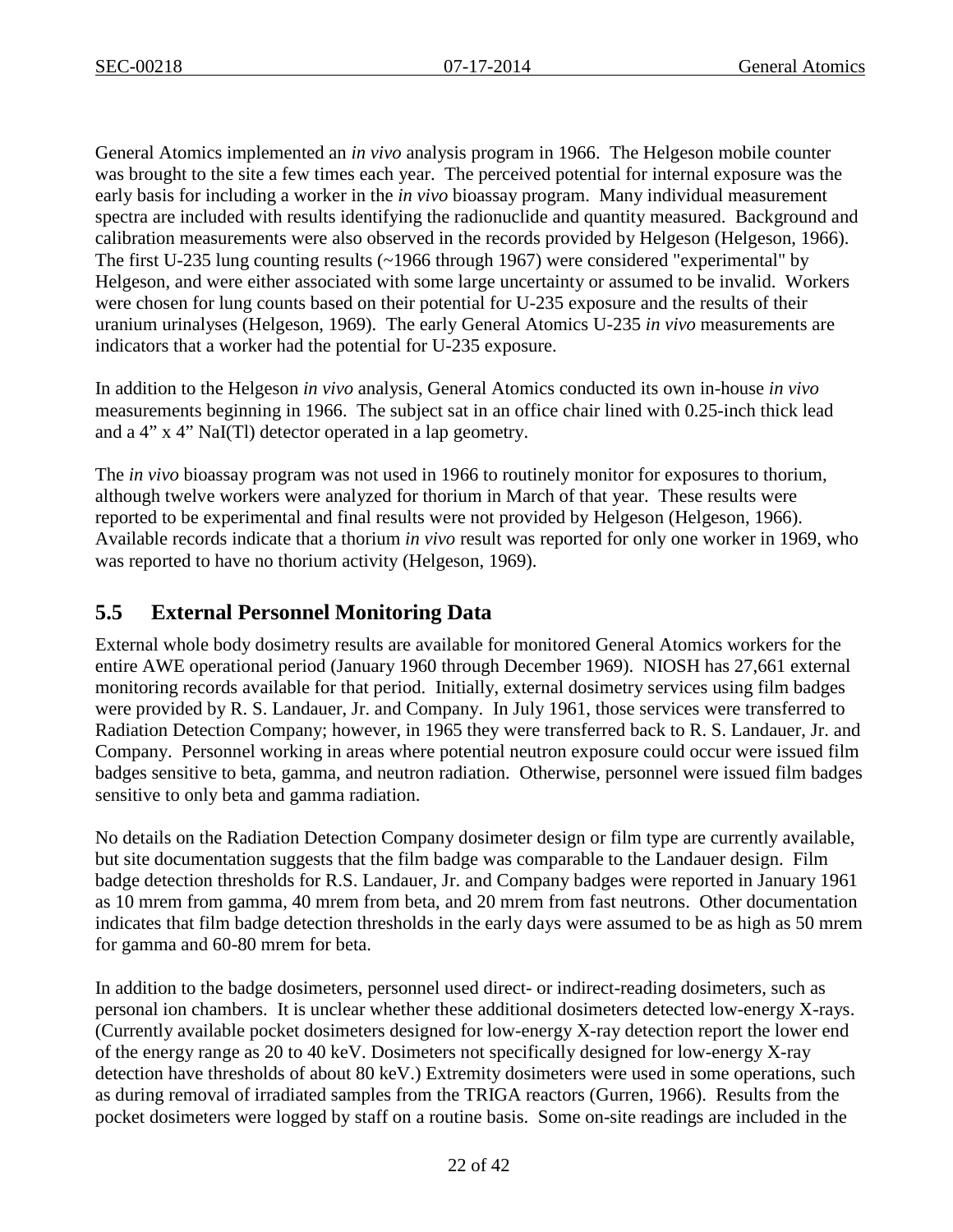available individual dosimetry records.

Site documentation indicates that during the 1960 to 1961 timeframe, film badges, fast and thermal neutron detection equipment, and direct- and indirect-reading pocket dosimeters were irradiated to evaluate the radiation recorded on each device. Beginning in early 1960, indium foils were incorporated into personnel security badges in case of a criticality event (Ray, 1960). By July 1961, all personnel film holders were equipped with a built-in threshold detector for neutron dose evaluations in the event of a criticality (Bold, 1961). Badges were exchanged on a bi-monthly frequency at General Atomics in 1960 and 1961 (Bold, 1962). In 1962, badges were exchanged monthly (Bold, 1968); this frequency was likely used until 1996 when quarterly exchanges were begun.

According to 1961 correspondence, "Special Tests for Employees Working Around BeO," special radiation tests, X-rays, and spirograms were conducted for employees working in the vicinity of BeO (Bethard, May1961, Bethard, Jun1961, Bethard, Sep1961, and 1961d). No additional documentation detailing occupationally-required medical X-ray examinations has been identified. NIOSH's review of data for EEOICPA claimants who worked at General Atomics suggests that X-rays were given annually. To date, no information regarding equipment and techniques specific to General Atomics has been located.

### <span id="page-22-0"></span>**5.6 Workplace Monitoring Data**

Engineering controls to reduce radiation/radioactivity exposure appear to have been present throughout the site. General Atomics conducted routine air monitoring, but noted inadequacies in the frequency and quality of its program in the early years. NIOSH has no documentation that suggests thorium was specifically monitored by air sampling.

Surface area wipe-testing was performed periodically at General Atomics, but it is unclear whether direct contamination surveys were routinely performed. Several incidents involving radioactivity releases and occurrences of contamination were documented (Hughes, 1964; Hughes, 1967; Hughes, 1969; Kesting, 1964; Kesting, 1969; Lepper, 1963). At least one incident, in 1968, involved the LINACs whereby both long- and short-lived radionuclides were potentially released. Because thorium was irradiated at the accelerators, it is plausible that thorium was released during one or more incidents.

### <span id="page-22-1"></span>**5.7 Radiological Source Term Data**

Much of the information specifying the radioactive isotopes and their quantities used, produced, and/or fabricated at General Atomics from January 1, 1960 through December 31, 1969 are not available to NIOSH. However, it is clear that various radionuclides, such as TRIGA fuel, were present at General Atomics during that period. It is possible to obtain a snapshot of allowable quantities of radioactive material at General Atomics from radioactive material licenses. Table 5-2 presents summary information available to NIOSH regarding licensed quantities during the period from 1960 through 1969 (ORAUT-TKBS-0045; SNM-69, PDF pp. 9-11). Radionuclides and allowable quantities might have changed over time, but based on site descriptions, health physics reports, and inventory reports, the materials listed in Table 5-2 are generally representative of the variety and the upper limits on source term during the AWE covered period.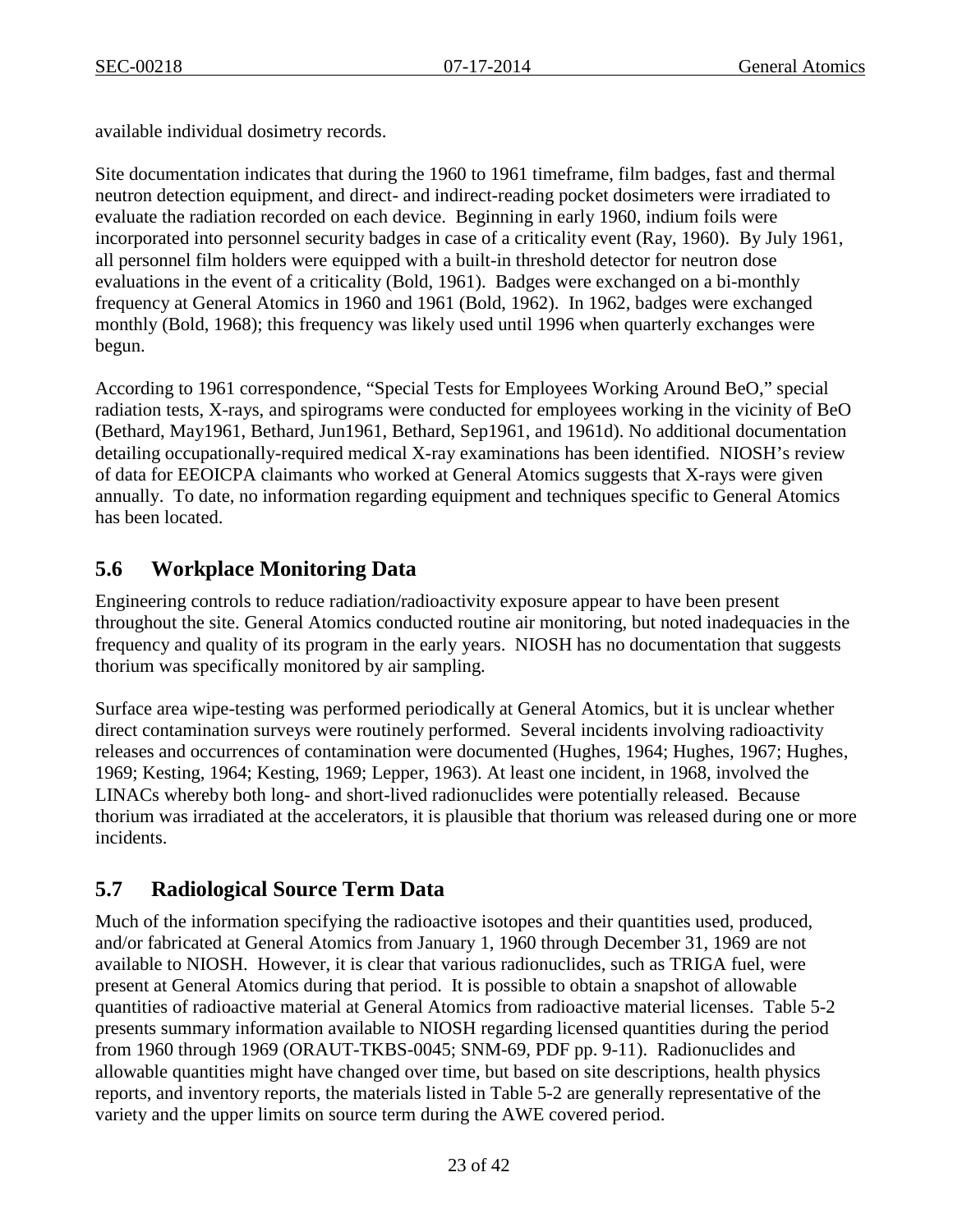| Table 5-2: Allowable Quantities of Radioactive Material at General Atomics |                                                                        |                                                             |                    |                                                 |                                                            |              |
|----------------------------------------------------------------------------|------------------------------------------------------------------------|-------------------------------------------------------------|--------------------|-------------------------------------------------|------------------------------------------------------------|--------------|
| <b>Date</b>                                                                | License                                                                | <b>Material</b>                                             | <b>Description</b> | Form                                            | Quantity                                                   | <b>Total</b> |
| ca. 1960                                                                   | <b>AEC</b> License<br>No. 4-1611-11<br>$(J-60)$                        | Byproduct materials,<br>atomic numbers from<br>3 through 83 |                    | Any                                             | 10 Ci each                                                 | 500 Ci       |
|                                                                            |                                                                        | $H-3$                                                       |                    |                                                 | 200 mCi                                                    |              |
|                                                                            |                                                                        | $Sr-90$                                                     |                    | Sealed                                          | 1 Ci                                                       |              |
|                                                                            |                                                                        | $Sr-90$                                                     |                    | Unsealed                                        | 100 mCi                                                    |              |
|                                                                            |                                                                        | Po-210                                                      |                    | Sealed                                          | 50 Ci                                                      |              |
|                                                                            |                                                                        | Po-210                                                      |                    | Unsealed                                        | 100 mCi                                                    |              |
|                                                                            |                                                                        | Tm-170/171                                                  |                    |                                                 | 50,000 Ci                                                  |              |
| Dec. 1960                                                                  | <b>AEC</b> License<br>No. 4-1611-11<br>$(J-60)$ , proposed<br>increase | Byproduct materials,<br>atomic numbers 3<br>through 83      | Any                |                                                 | 100,000 Ci<br>each                                         | 500,000 Ci   |
|                                                                            | Proposed<br>addition                                                   | <b>Fission</b> products                                     | All                |                                                 | 1,000,000 Ci                                               |              |
| May 1965                                                                   | <b>SNM-69</b>                                                          | Uranium                                                     |                    | As metal or<br>metallic alloy                   | 300 kg<br>(up to $20%$<br>enriched U-<br>235)              |              |
|                                                                            |                                                                        | $U-235$                                                     |                    | As metal,<br>metallic<br>alloy, or<br>compounds | 265 kg<br>(up to 93.5%)<br>enriched in<br>$U-235$          |              |
|                                                                            |                                                                        | $U-233$                                                     |                    | As metal,<br>metallic<br>alloy, or<br>compounds | $100 \text{ gm}$<br>(any<br>enrichment)                    |              |
|                                                                            |                                                                        | $U-235$                                                     |                    | In sealed<br>containment                        | $50 \text{ gm}$<br>(up to 93.5%)<br>enriched in<br>$U-235$ |              |
|                                                                            |                                                                        | U-233                                                       |                    | In sealed<br>containment                        | 32 gm<br>(any<br>enrichment)                               |              |
|                                                                            |                                                                        | Plutonium                                                   |                    | In sealed<br>containment                        | 1095 gm<br>(any<br>enrichment)                             |              |
|                                                                            |                                                                        | Plutonium                                                   |                    | Unseparated,<br>bred<br>fissionable<br>material | 1 gm                                                       |              |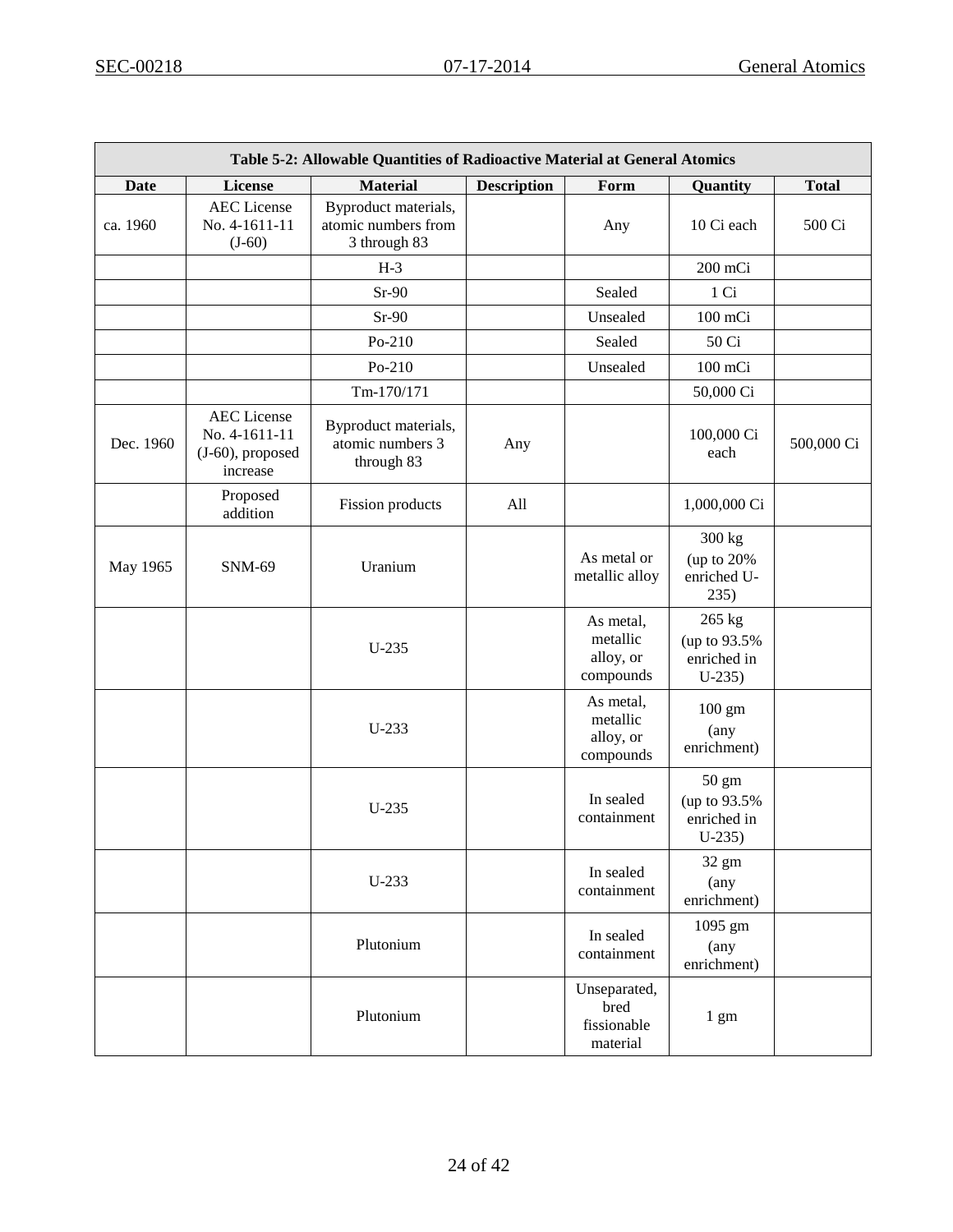## <span id="page-24-0"></span>**6.0 Feasibility of Dose Reconstruction for the Proposed Class**

42 C.F.R. § 83.14(b) states that HHS will consider a NIOSH determination that there was insufficient information to complete a dose reconstruction, as indicated in this present case, to be sufficient, without further consideration, to conclude that it is not feasible to estimate the levels of radiation doses of individual members of the class with sufficient accuracy.

In the case of a petition submitted to NIOSH under 42 C.F.R. § 83.9(b), NIOSH has already determined that a dose reconstruction cannot be completed for an employee at the DOE or AWE facility. This determination by NIOSH provides the basis for the petition by the affected claimant. Per § 83.14(a), the NIOSH-proposed class defines those employees who, based on completed research, are similarly affected and for whom, as a class, dose reconstruction is similarly not feasible.

In accordance with § 83.14(a), NIOSH may establish a second class of co-workers at the facility for whom NIOSH believes that dose reconstruction is similarly infeasible, but for whom additional research and analysis is required. If so identified, NIOSH would address this second class in a separate SEC evaluation rather than delay consideration of the claim currently under evaluation (see Section 10). This would allow NIOSH, the Board, and HHS to complete, without delay, their consideration of the class that includes a claimant for whom NIOSH has already determined a dose reconstruction cannot be completed, and whose only possible remedy under EEOICPA is the addition of a class of employees to the SEC.

This section of the report summarizes research findings by which NIOSH determined that it lacked sufficient information to complete the relevant dose reconstruction and on which basis it has defined the class of employees for which dose reconstruction is not feasible. NIOSH's determination relies on the same statutory and regulatory criteria that govern consideration of all SEC petitions.

### <span id="page-24-1"></span>**6.1 Feasibility of Estimating Internal Exposures**

NIOSH has evaluated the available personnel and workplace monitoring data and source term information, and has determined that there are insufficient data for estimating internal exposures, as described below.

As stated in Section 3.0 of this report, HHS has designated an SEC class for General Atomics workers for the period from January 1, 1960 through December 31, 1969 (HHS, 2007). In the class designation letter, HHS states:

- *(1) General Atomics AWE employees in the proposed class could have received internal and external radiation exposures from uranium, thorium, plutonium, and other radioactive materials.*
- *(2) NIOSH lacks sufficient information, including biological monitoring data, air monitoring information and process and radiological source information, that would allow it to estimate the potential intakes(s) of thorium, and the resulting dose to which the proposed class may have been exposed for the period from January 1, 1960, through December 31, 1969.*
- *(3) Pursuant to 42 C.F.R. § 83.13(c)(I), NIOSH determined that there is insufficient information either to estimate the maximum radiation dose for every type of cancer for which radiation doses*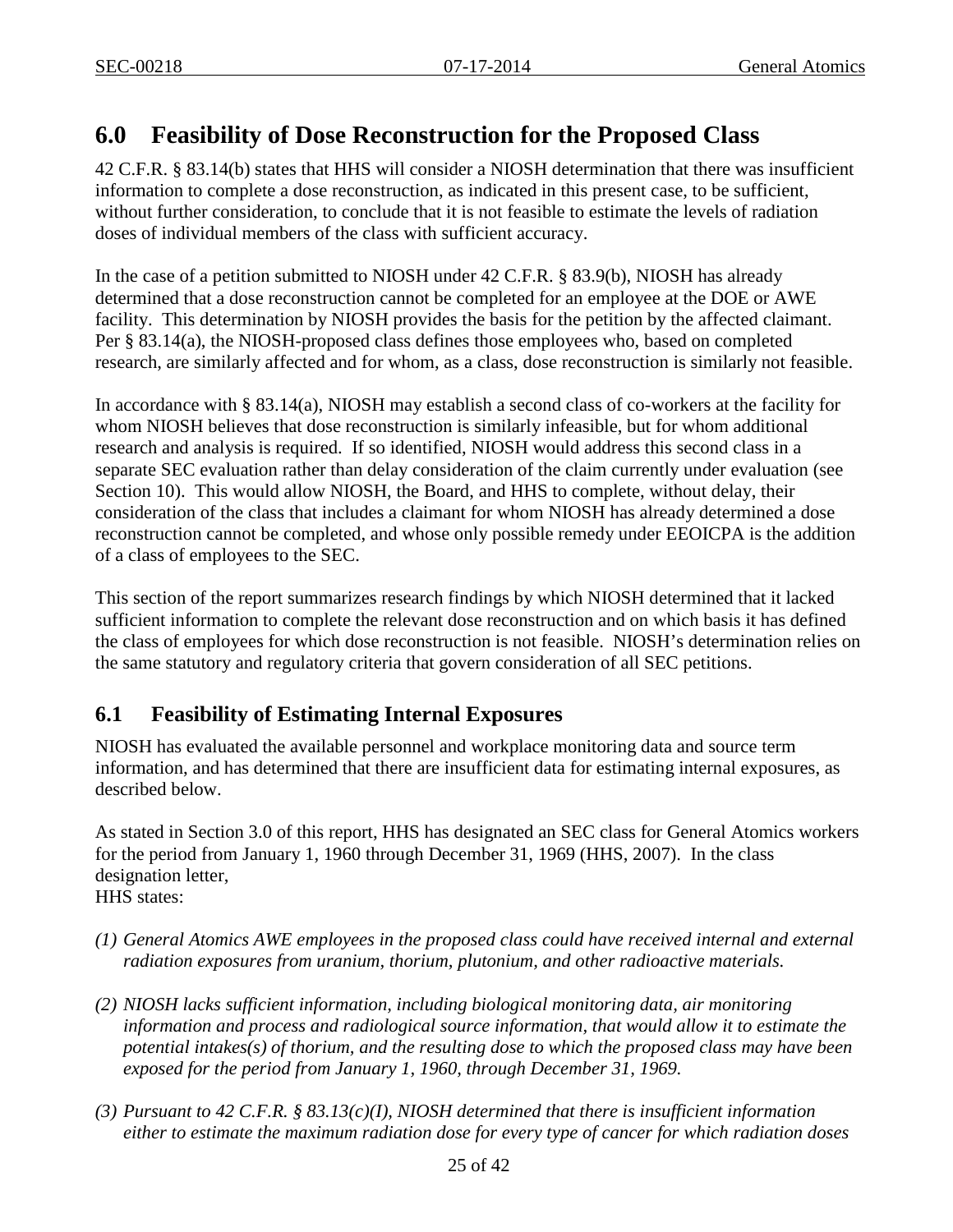*.*

*are reconstructed that could have been incurred under plausible circumstances by any member of the class, or to estimate the radiation doses of members of the class more precisely than a maximum dose estimate.*

*(4) Although NIOSH is unable to adequately estimate total internal exposures for members of the class, internal dose due to intake of uranium can be reconstructed for exposures starting in October 1963, and tritium internal dose can be estimated after September 1965. NIOSH considers the reconstruction of occupational external radiation doses, including medical dose to be feasible for members of the class*

The associated SEC class designated by HHS included only those employees who worked in Science Laboratories A, B, and C (Building 2); Experimental Building (Building 9); Maintenance (Building 10); Service Building (Building 11); Buildings 21 and 22; Hot Cell Facility (Building 23); Waste Yard (Buildings 25 and 26); Experimental Area (Buildings 27 and 27-1); LINAC Complex (Building 30); HTGR-TCF (Building 31); Fusion Building (Building 33); Fusion Doublet III (Building 34); SV-A (Building 37); SV-B (Building 39); and SV-D (no building number).

The 2007 class description was based on the NIOSH determination that exposure potential was limited to workers in these buildings, that all workers with the potential for radiation exposures during the proposed SEC class time period were included in the external dose monitoring program, and that unmonitored workers had no potential for radiation exposures.

A NIOSH review of existing SEC class definitions evaluated criteria such as consistency, applicability, and whether any class definitions needed to be corrected by NIOSH (DCAS, 2010). In this review NIOSH determined that the class definition recommended in its 2006 evaluation of SEC-00064 needed revising because of the potential for difficulties in implementing the class definition. In addition, through the course of ongoing dose reconstruction and research, NIOSH has determined that, due to undocumented worker movements across the site, limited claimant-specific information pertaining to work locations, and observation that employment records do not always indicate work locations, NIOSH is unable to eliminate any specific worker from potential exposure scenarios based on assigned work location. NIOSH has found that a determination cannot always be made as to the specific area an employee worked in, or whether an employee should have been monitored for radiological exposures.

Accordingly, NIOSH has determined that it is necessary to remove the area-specific and monitoring criteria from the class description associated with SEC-00064 thorium exposures for the period from January 1, 1960 through December 31, 1969. As such, NIOSH recommends expanding the SEC class definition to include all areas of the General Atomics facility, and to include all employees of Atomic Weapons Employees who worked for General Atomics during the period from January 1, 1960 through December 31, 1969.

Also through the course of ongoing dose reconstruction and methodology reviews conducted by NIOSH and the Board after implementation of SEC-00064, the following issues have been identified that may pertain to assessing internal exposures during the General Atomics period from 1960 through 1969:

• Using non-contemporaneous data to estimate exposures during the AWE operational period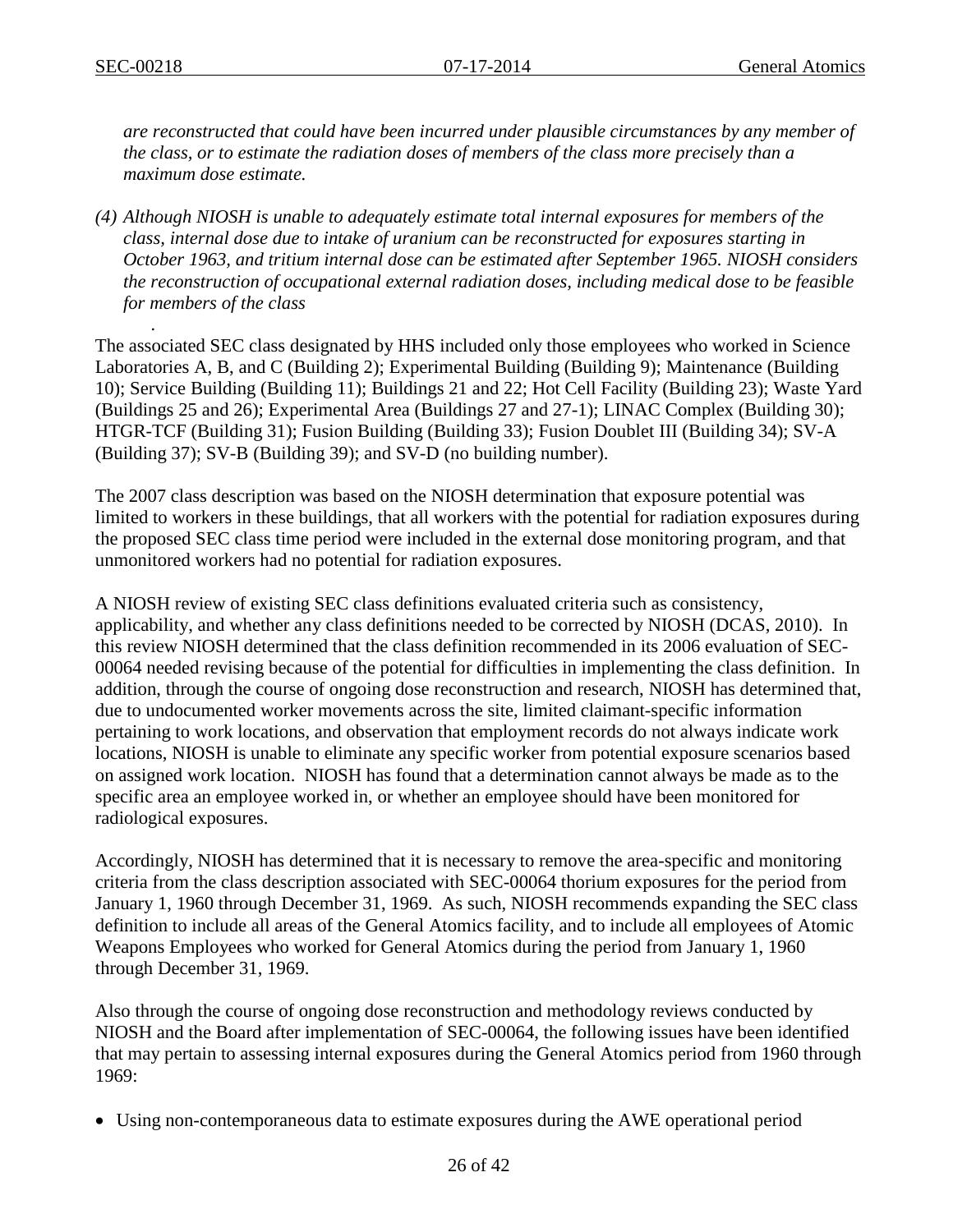- o Concerns were raised regarding the use of long-lived gross airborne alpha activity observed in the Fuel Fabrication Facility from 1965 through 1968 to estimate exposures during earlier time periods (i.e., 1960 through 1964). Concerns were also raised regarding the use of radionuclides observed in the high-level cell area in 1994 to estimate plutonium exposures throughout the facility during the earlier AWE operational period.
	- o Applying air sample results from one period to other periods and locations relies on the assumption that the relative quantities of radionuclides used and the work practices remained the same throughout various time periods and locations.
	- o NIOSH has little information regarding inventory of the materials used in the Fuel Fabrication Facility and whether the type of work conducted changed during the AWE period. The licenses include various quantities of isotopes of uranium, plutonium, natural thorium, fission products, and activation products. It is known that General Atomics employees worked with these radionuclides throughout the AWE period. The fuel fabrication work moved from the Experimental Building to the Fuel Fabrication Facility in 1962 (ORAUT-TKBS-0045, PDF p. 25).
	- o Available site documentation indicates that supplied air hoods were required in the thorium process area of the Fuel Fabrication Facility by January 1966 (ORAUT-TKBS-0045, PDF p. 44), possibly indicating that work or work process at the facility may have changed around that period.
	- o Because NIOSH does not have access to records indicating time periods, locations, and the quantities of uranium, plutonium, and thorium present, their isotopic ratios as well as their relative isotopic ratios of airborne activity cannot be established with any degree of confidence. Thus, there does not appear to be a defensible way to extrapolate airborne exposure for the 1960-1964 period from the long-lived gross airborne alpha activity observed during the 1965-1968 period.
- Gross alpha procedures used during the AWE period
	- o Concerns were raised regarding the gross alpha procedures that were used during the AWE operational period. There are indications that little consideration was given to the presence of plutonium isotopes, as well as americium and other alpha emitters in the samples.
	- o The explanation for bioassay codes in ORAUT-TKBS-0045, Table 3-1 states that uranium urinalysis (results written as U-235 in urine) can be assumed to be total uranium. These samples could either have been analyzed by fluorimetry or gross-alpha counting. Any alpha emitter that made it through the chemical processing of the urine would be detected by the gross-alpha counting methods, but the actual chemical recovery for non-uranium alpha emitters is unknown, so only uranium is assumed (ORAUT-TKBS-0045, PDF p. 49).
	- o If the chemical recovery of non-uranium alpha emitter is unknown, then internal dose resulting from intake of other radionuclides cannot be correctly accounted for. Thus, accuracy of dose reconstruction using such partial data is doubtful.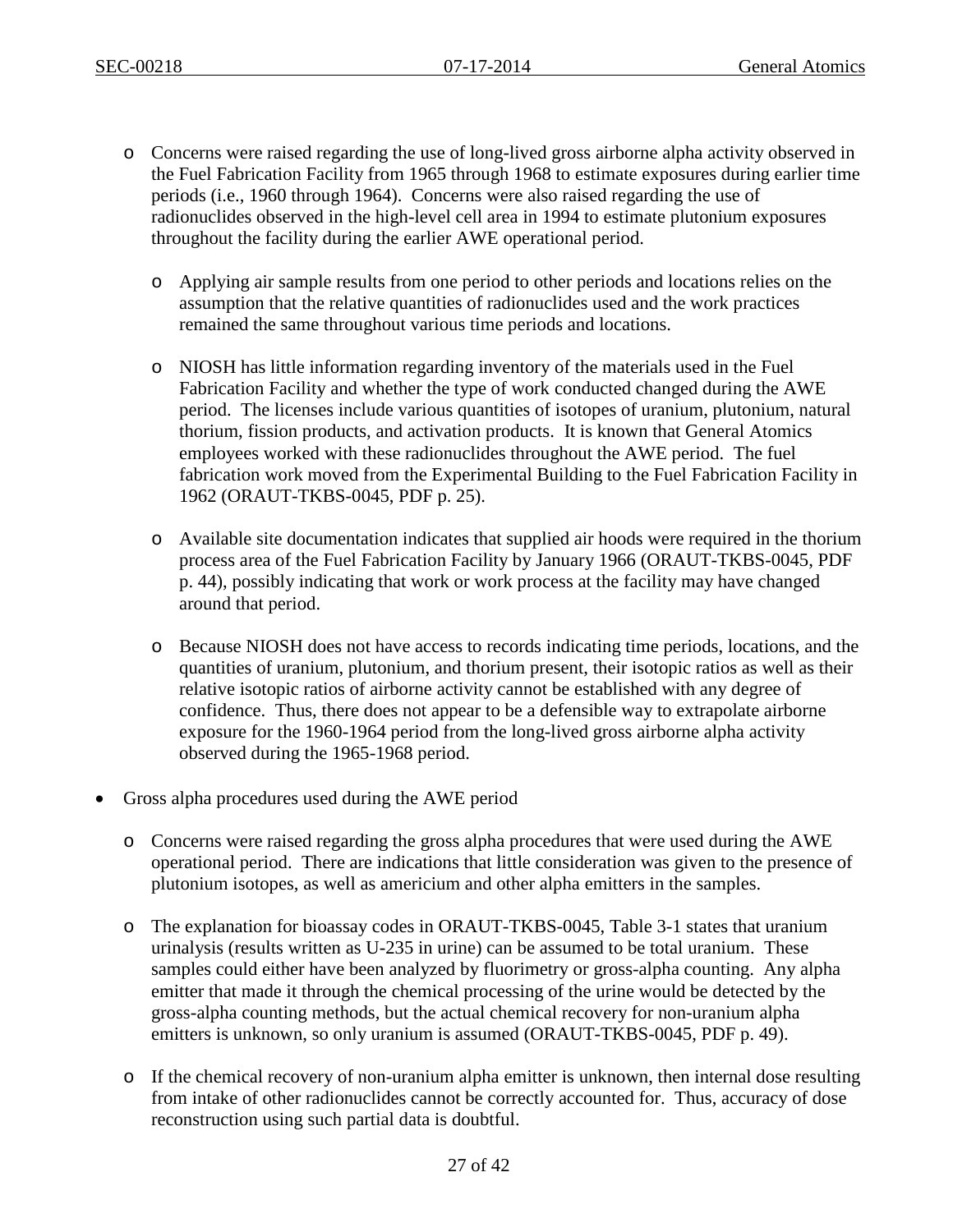- Strontium exposure/dose reconstruction
	- o The need was identified for a method to reconstruct internal doses to workers who might have been exposed to strontium during the AWE operational period, but were not part of a bioassay program.
		- o The earliest indication of presence of strontium at General Atomics is in AEC license No. 4-1611-11 from 1960, which includes Sr-90 in sealed and unsealed forms (ORAUT-TKBS-0045, PDF p. 124). The initial focus of the bioassay program appeared to be uranium. Bioassay before October 1963 occurred only in response to nose wipes and incidents and was not routine. Records of urinalysis for fission and activation products are available as early as 1963 (ORAUT-TKBS-0045, PDF p. 48).
		- o Strontium could have been associated with irradiated fuels or the Y-90 production, as well as other programs.
		- o ORAUT-TKBS-0045 states that specific information on the chemical form(s) of Sr-90 at General Atomics is unavailable; although strontium that was associated with the irradiated fuels is likely to be in the form of an oxide and not titanate. If strontium was being used for the production of thermoelectric generators it might have been in the form of  $SrTiO<sub>3</sub>$ .
		- o ORAUT-TKBS-0045 further suggests that in the absence of any information about the urine sample processing at General Atomics during the AWE period, it is favorable to the claimant to assume that the analysis is strontium; this results in the largest strontium values on which other radionuclides are based.
		- o However, all of the current dose reconstruction methodologies for General Atomics assume that urinalysis was performed. In absence of any urinalysis because the workers were not part of any bioassay program, reasonable and accurate strontium dose reconstruction cannot be performed.
- Metal tritide exposure/dose reconstruction
	- o A concern was raised regarding the possible need for expanded consideration of the potential for exposure to metal tritides and the methods used to identify workers that might have been exposed to metal tritides.
		- o Monthly reports in the mid-1960s discuss the use of titanium tritide associated with the TRIGA reactor building. It appears that targets were irradiated in the TRIGA reactor and then the Activation Analysis group worked with the targets in the Experimental Area Building #1.
		- o Little information has been found regarding the quantities and chemical forms of tritium that were used at General Atomics, but site documentation indicates that a Texas Nuclear Corporation Neutron Generator console at the LINAC was being used with a "new 3 to 5 curie tritium target" in January 1963 (ORAUT-TKBS-0045, PDF p. 39).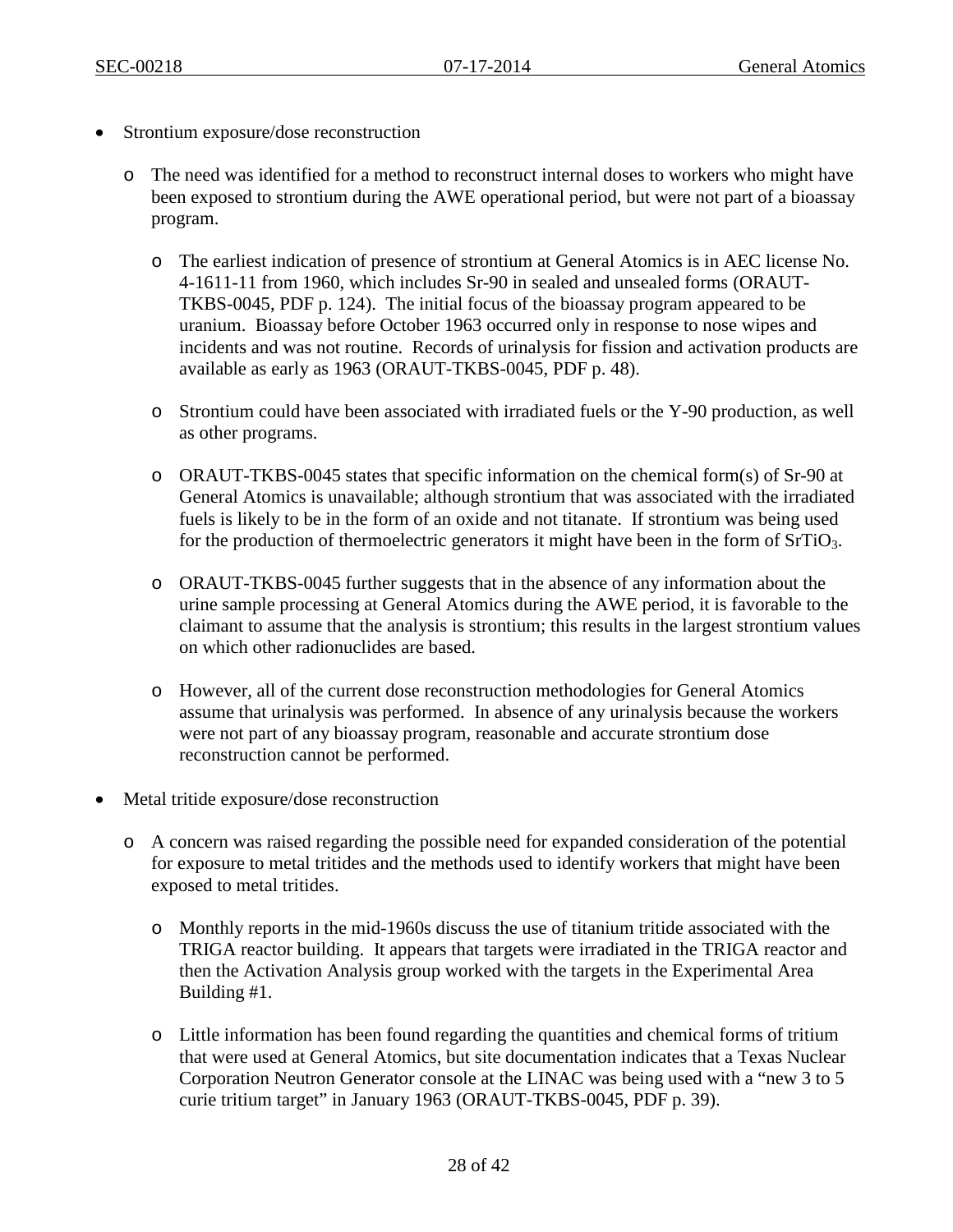- o The October 1965 monthly report for TRIGA and Activation Analysis Facilities noted that 25 used tritium targets that totaled 111 Ci were transferred from General Atomics for storage and ultimate disposal. Tritides (particulate) and tritiated water vapor and tritiated gas (the latter compounds would be released during off-gassing of the tritium targets) were likely chemical forms on the site (ORAUT-TKBS-0045, PDF p. 39).
- o Various materials were used as LINAC targets, including fissile material. Documents mention the use of LINAC tritium targets. However, there is no information on the material used in the construction of the targets, the number of tritium targets, nor the tritium activity within the targets used in the LINAC.
- o If all tritium is in the form of insoluble (Type "S") metal tritide, a urinalysis program could fail to detect rather large intakes, which could result in correspondingly large missed doses, particularly to the lung.
- o There is no information on whether any analyses were performed on the type(s) of metal tritide that may have been present at General Atomics, nor on what the potential intake by workers might have been during the AWE period. Thus, without the knowledge of the type of metal tritide and the fraction of tritium intake that the metal tritide may represent, sufficiently accurate internal dose assessment cannot be made.
- Plutonium-241 exposure/dose reconstruction
	- o A concern was raised regarding the possible need for an expanded consideration of plutonium-241 exposures. Pu-241 has a 14-year half-life and decays to Am-241 through beta emission.
		- o Table E-1 in Attachment E of ORAUT-TKBS-0045, provides information on the types of work and radiological monitoring that were performed at the Plutonium Laboratory in the HCF. The work appears to have involved mostly unencapsulated fuel-grade plutonium in glove boxes (ORAUT-TKBS-0045, PDF p. 38).
		- o ORAUT-TKBS-0045 states that at the HCF Plutonium Laboratory the beta-activity fraction was as high as or higher than the alpha-activity fraction, possibly due to the presence of Pu-241, which might have been significant (about 85%) in terms of activity in a Pu-239/Pu-240 source term. With the maximum energy beta emissions of 21 keV, Pu-241 would be difficult to detect unless a windowless counter was used. But it is possible that the photon emissions from the plutonium isotopes and Am-241, as well as the bremsstrahlung from the Pu-241 beta emissions, were detected and attributed to beta emissions (ORAUT-TKBS-0045, PDF p. 38).
		- o Documentation available to NIOSH does not mention Am-241 in association with the plutonium source term. For fresh source terms the Am-241 activity would be insignificant, but after 5 years the Am-241 in-growth would account for approximately 8% of the total radioactivity in an unirradiated reactor fuel-grade source term.
		- o Thus, it is possible that Pu-241 could have escaped detection or its presence could have been attributed to other isotopes. Moreover, without the knowledge of whether Pu-241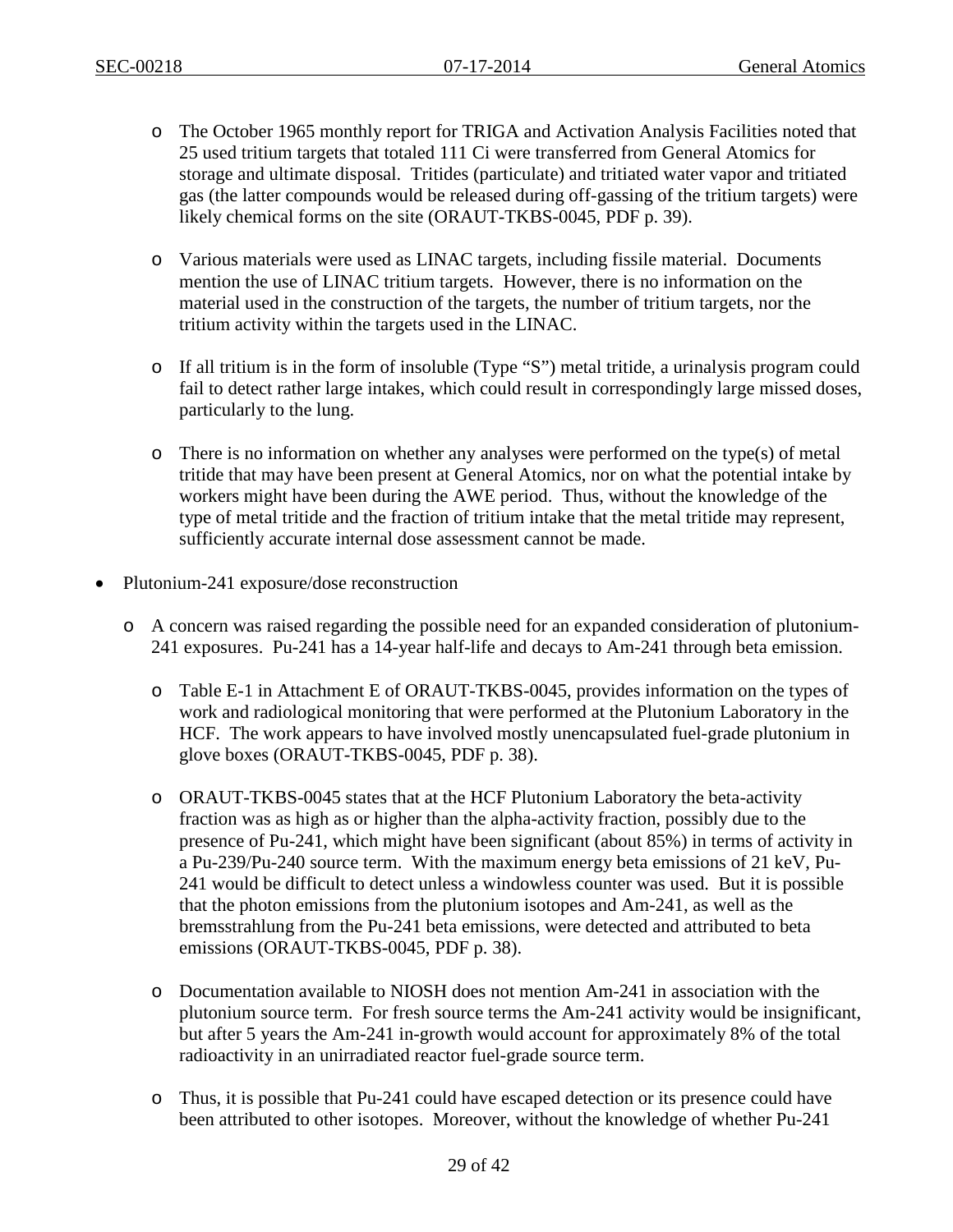went undetected or was erroneously identified as other isotopes, and the lack of information on the magnitude of the missed activity, sufficiently accurate Pu-241 dose construction cannot be performed.

- Thoron exposure/dose reconstruction
	- o Concerns were raised regarding the use of thoron measurements performed at the Pilot Plant during post-operations to characterize possible thoron exposures during AWE operations.
		- o No explicit concentration measurements of thoron or its progeny have been found for 1960 through 1969. A later set of measurements from 1975 is not considered representative of the 1960-1969 period (ORAUT-TKBS-0045, PDF p. 47).
		- o ORAUT-TKBS-0045 states that given the fairly routine references to contamination on air samples from thoron progeny in the fuel fabrication area and the lack of information about what activities took place at the Thorium Pilot Plant, it seems unreasonable to assume that these later Pilot Plant measurements are useful for estimating thoron concentrations during the operational period in areas where large quantities of thorium were stored and handled (ORAUT-TKBS-0045, PDF p. 61).

Due to the issues indicated above, NIOSH has determined that infeasibilities associated with sufficiently accurate reconstruction of internal exposures during the period from January 1, 1960 through December 31, 1969 extend beyond the assessment of thorium exposures, as was presented in NIOSH's 2006 evaluation of SEC-00064. NIOSH does not have access to sufficient personnel monitoring, workplace monitoring, or source term data to estimate potential internal exposures to unmonitored radionuclides, including unmonitored uranium, thorium, plutonium, tritium, and fission and activation products, during the period of AWE operations. Consequently, NIOSH finds that it is not feasible to estimate, with sufficient accuracy, internal exposures to unmonitored radionuclides, including unmonitored uranium, thorium and progeny, plutonium, tritium, and fission and activation products, and resulting doses for the class of employees covered by this evaluation.

Although NIOSH found that it is not possible to completely reconstruct internal radiation doses for the proposed class, NIOSH intends to use any internal monitoring data that may become available for an individual claim (and that can be interpreted using existing NIOSH dose reconstruction processes or procedures). Therefore, dose reconstructions for individuals employed at General Atomics during the period from January 1, 1960 through December 31, 1969, but who do not qualify for inclusion in the SEC, may be performed using these data as appropriate.

### <span id="page-29-0"></span>**6.2 Feasibility of Estimating External Exposures**

This evaluation responds to a petition based on NIOSH determining that internal radiation exposures to unmonitored radionuclides could not be reconstructed for a dose reconstruction referred to NIOSH by the Department of Labor (DOL). As noted above, HHS will consider this determination to be sufficient without further consideration to determine that it is not feasible to estimate the levels of radiation doses of individual members of the class with sufficient accuracy. Although it is consequently not necessary for NIOSH to fully evaluate the feasibility of reconstructing external radiation exposures for the class of workers covered by this report, this sections presents NIOSH's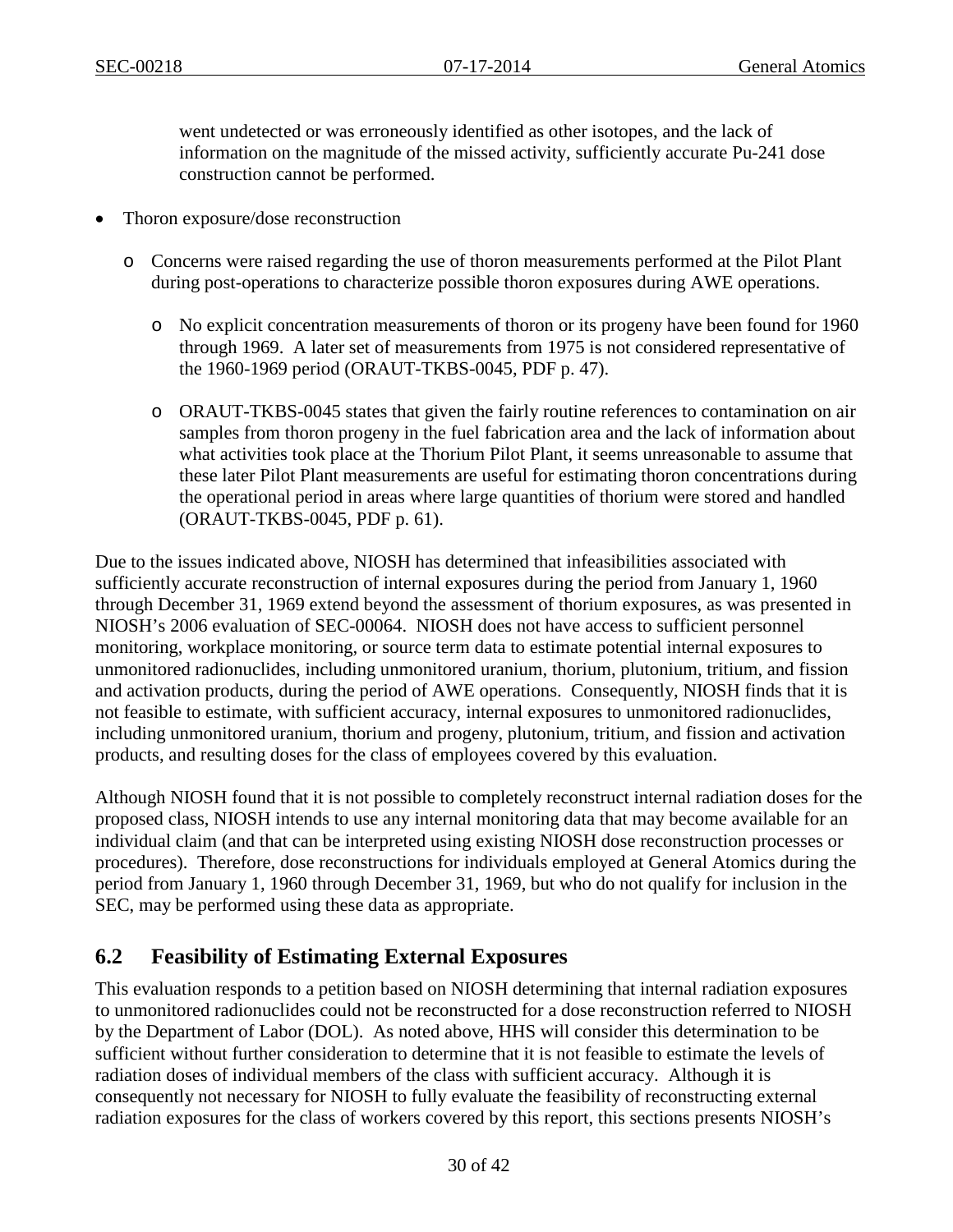findings regarding issues identified through the course of ongoing dose reconstruction and methodology reviews conducted by NIOSH and the Board after implementation of SEC-00064.

As presented above, the existing SEC class description for SEC-00064 was based on NIOSH's 2006 determination that exposure potential was limited to workers in specific buildings, that all workers with the potential for radiation exposures during the SEC-00064 class time period were included in the external dose monitoring program, and that unmonitored workers had no potential for radiation exposures. Through the course of ongoing dose reconstruction and methodology reviews conducted by NIOSH and the Board after implementation of SEC-00064, the following issues have been identified that may pertain to assessing external exposures during the General Atomics period from 1960 through 1969:

- External photon and neutron angles of incidence associated with reconstructing beta doses for skin cancers
- The validation of neutron adjustment factors presented in the General Atomics Site Profile (ORAUT-TKBS-0045)
- The neutron energy distributions assumed

Due to thus far unresolved issues such as those indicated above, NIOSH has determined that infeasibilities associated with sufficiently accurate reconstruction of worker doses during the period from January 1, 1960 through December 31, 1969 extend beyond the assessment of internal exposures, as was presented in NIOSH's 2006 evaluation of SEC-00064. NIOSH has determined that it is unable to define individual worker exposure scenarios for those workers that were not monitored for external exposure at General Atomics during the period 1960 through 1969. NIOSH has been unable to verify that external monitoring results are available for all workers with potential for external beta, gamma, or neutron exposures during the period.

NIOSH does not have access to sufficient personnel monitoring, workplace monitoring, or source term data to estimate unmonitored external beta, gamma, or neutron exposures during the period of AWE operations from January 1, 1960 through December 31, 1969.

In addition, NIOSH considers the adequate reconstruction of medical dose for General Atomics workers feasible by using claimant-favorable assumptions as well as applicable protocols specified in the complex-wide TIB ORAUT-OTIB-0006, *Technical Information Bulletin: Dose Reconstruction from Occupationally Related Diagnostic X-Ray Procedures*.

Although NIOSH found that it is not possible to completely reconstruct external radiation doses for the proposed class, NIOSH intends to use any external monitoring data that may become available for an individual claim (and that can be interpreted using existing NIOSH dose reconstruction processes or procedures). Therefore, dose reconstructions for individuals employed at General Atomics during the period from January 1, 1960 through December 31, 1969, but who do not qualify for inclusion in the SEC, may be performed using these data as appropriate.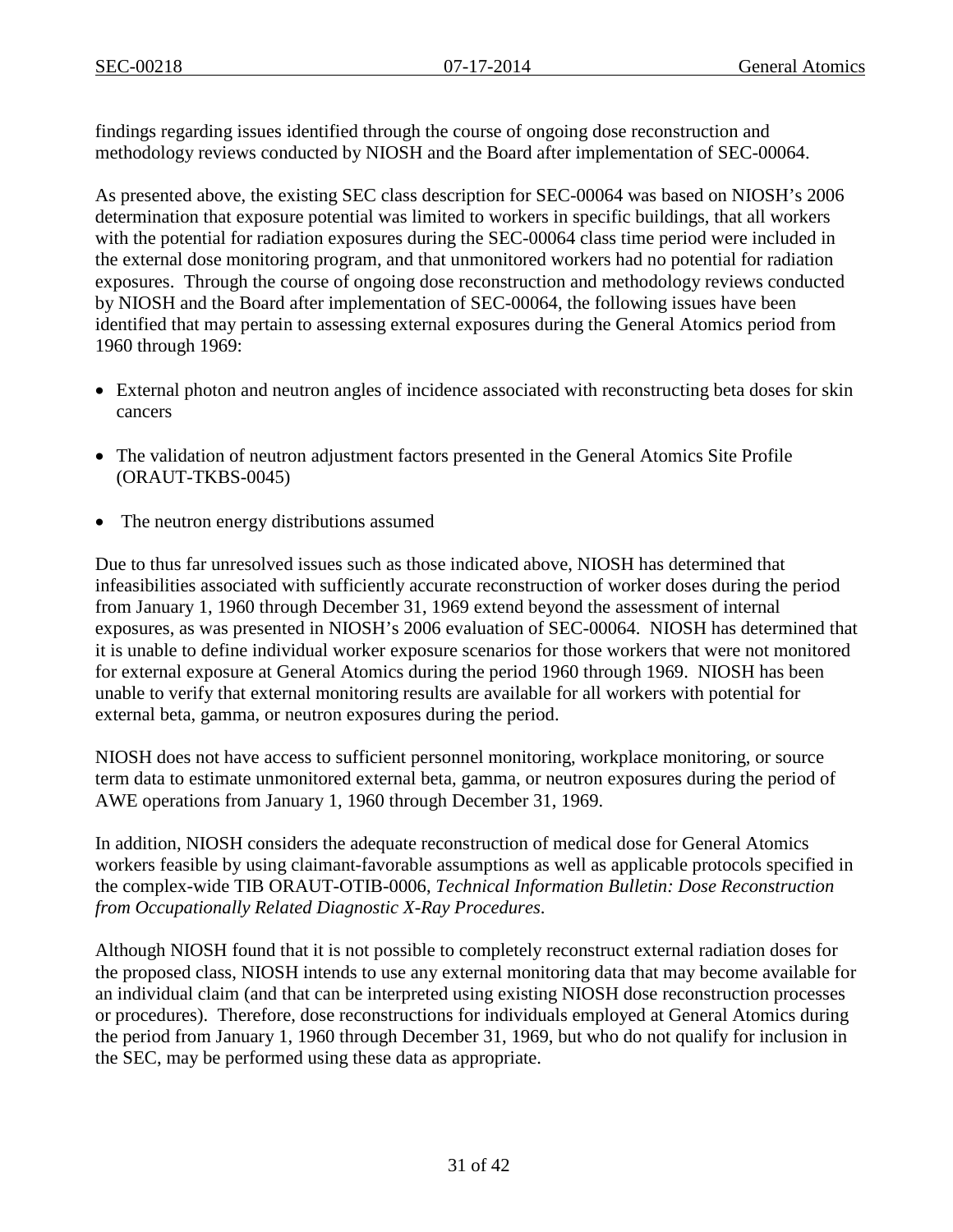### <span id="page-31-0"></span>**6.3 Class Parameters Associated with Infeasibility**

HHS has designated an SEC class associated with SEC-00064 for General Atomics workers for the period from January 1, 1960 through December 31, 1969 (HHS, 2007). The time period covered by this current report is unchanged from that previously designated by HHS in 2007. The area-specific and personnel monitoring requirements designated by HHS in 2007 are removed by this current report. NIOSH therefore recommends that the current class include all workers and all areas of the General Atomics site for the time period from January 1, 1960 through December 31, 1969.

## <span id="page-31-1"></span>**7.0 Summary of Feasibility Findings for Petition SEC-00218**

This report evaluates the feasibility for completing dose reconstructions for employees at General Atomics from January 1, 1960, through December 31, 1969. NIOSH determined that members of this class may have received radiation exposures from radionuclides of uranium, thorium, plutonium, tritium, and fission and activation products associated with radiological research and production activities, including reactor and accelerator operations. NIOSH lacks sufficient information, including biological monitoring data, sufficient air monitoring information, or sufficient process and radiological source information that would allow it to estimate with sufficient accuracy the potential unmonitored internal exposures, including unmonitored uranium, thorium, plutonium, tritium, and fission and activation products, to which the proposed class may have been subjected.

NIOSH has documented herein that it cannot complete the dose reconstruction(s) related to this petition. The basis of this finding demonstrates that NIOSH does not have access to sufficient information to estimate either the maximum radiation dose incurred by any member of the class or to estimate such radiation doses more precisely than a maximum dose estimate.

NIOSH has determined that it is necessary to remove the area-specific and monitoring criteria from the class description associated NIOSH's 2006 evaluation of SEC-00064 exposures for the period from January 1, 1960 through December 31, 1969. Additionally, due to the issues identified during ongoing dose reconstruction and methodology reviews conducted by NIOSH and The board after implementation of SEC-00064, NIOSH has determined that infeasibilities associated with sufficiently accurate reconstruction of internal exposures during the period from January 1, 1960 through December 31, 1969 extend beyond the assessment of thorium exposures as was presented in NIOSH's 2006 evaluation of SEC-00064. NIOSH lacks sufficient information that would allow it to estimate with sufficient accuracy the potential unmonitored internal exposures, including unmonitored uranium, thorium, plutonium, tritium, and fission and activation products, to which the proposed class may have been subjected.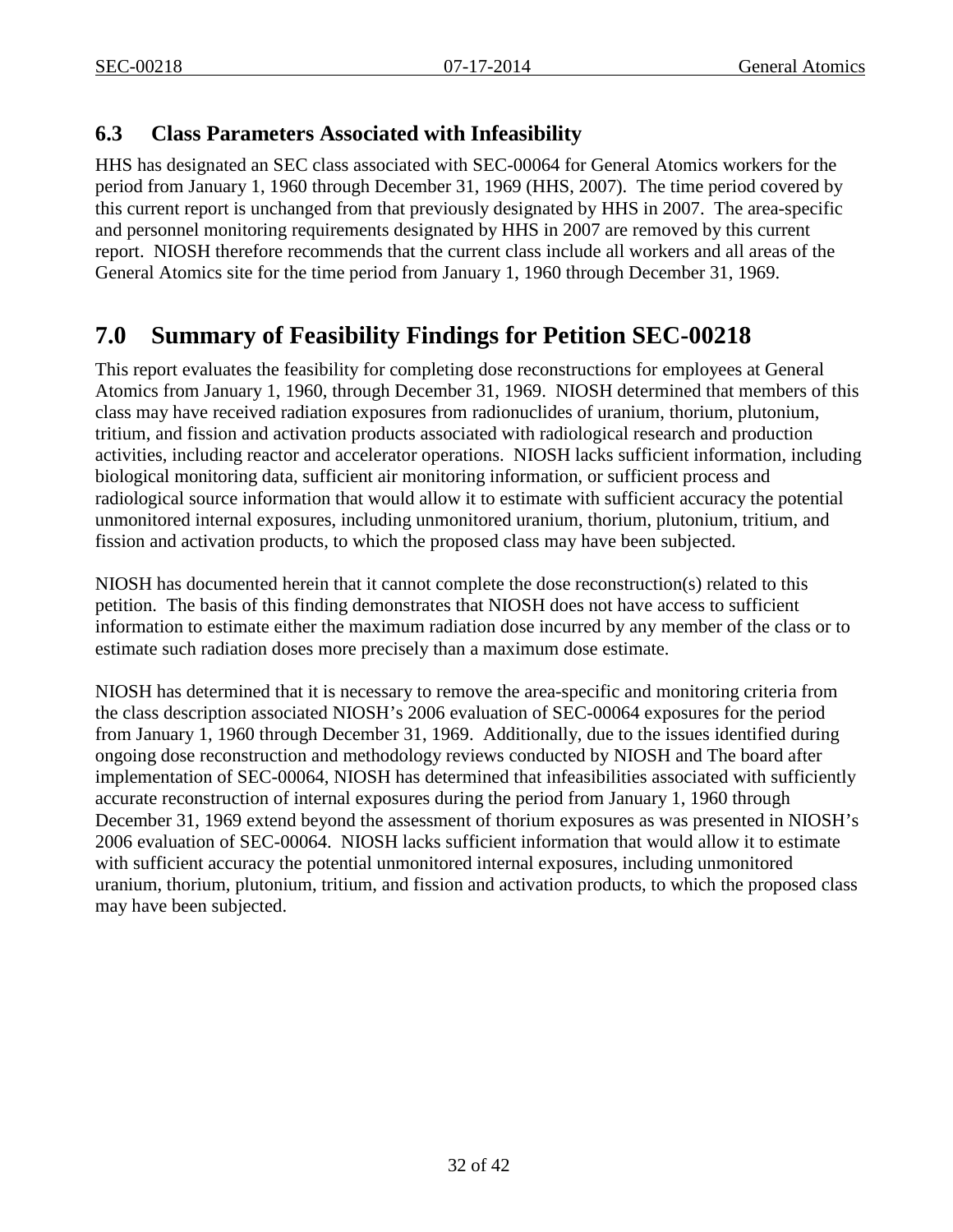| <b>Table 7-1: Summary of Feasibility Findings for General Atomics</b><br>January 1, 1960 through December 31, 1969 |                                                                             |                                              |                                          |                                       |  |
|--------------------------------------------------------------------------------------------------------------------|-----------------------------------------------------------------------------|----------------------------------------------|------------------------------------------|---------------------------------------|--|
|                                                                                                                    | <b>SEC-00064 Previous Designation</b><br>SEC class effective March 18, 2007 |                                              | <b>SEC-00218 NIOSH Determination</b>     |                                       |  |
| <b>Source of Exposure</b>                                                                                          | <b>Reconstruction</b><br><b>Feasible</b>                                    | <b>Reconstruction</b><br><b>Not Feasible</b> | <b>Reconstruction</b><br><b>Feasible</b> | <b>Reconstruction Not</b><br>Feasible |  |
| Internal <sup>1</sup>                                                                                              |                                                                             | X                                            |                                          | $\mathbf{X}$                          |  |
| - Thorium                                                                                                          |                                                                             | X                                            |                                          | $X$ (unmonitored) <sup>1</sup>        |  |
| - Thorium Progeny                                                                                                  |                                                                             | Not Specifically Addressed                   |                                          | X (unmonitored)                       |  |
| - Uranium                                                                                                          | $\mathbf{X}$                                                                | X                                            |                                          |                                       |  |
| (Natural, Depleted and                                                                                             | (October 1963)                                                              | (before October                              |                                          | $X$ (unmonitored) <sup>1</sup>        |  |
| Enriched)                                                                                                          | onward)                                                                     | 1963)                                        |                                          |                                       |  |
| - Uranium Progeny                                                                                                  |                                                                             | Not Specifically Addressed                   |                                          | $X$ (unmonitored) <sup>1</sup>        |  |
| - Plutonium                                                                                                        |                                                                             | Not Specifically Addressed                   |                                          | $X$ (unmonitored) <sup>1</sup>        |  |
| - Tritium                                                                                                          | X<br>(October 1965<br>onward)                                               | X<br>(before October<br>1963)                |                                          | $X$ (unmonitored) <sup>1</sup>        |  |
| - Fission and<br><b>Activation Products</b>                                                                        | Not Specifically Addressed                                                  |                                              |                                          | $X$ (unmonitored) <sup>1</sup>        |  |
| <b>External</b>                                                                                                    | $\mathbf{X}$                                                                |                                              |                                          | X                                     |  |
| - Gamma                                                                                                            | $\mathbf X$                                                                 |                                              |                                          | $X$ (unmonitored) <sup>1</sup>        |  |
| - Beta                                                                                                             | X                                                                           |                                              |                                          | $X$ (unmonitored) <sup>1</sup>        |  |
| - Neutron                                                                                                          | X                                                                           |                                              |                                          | $X$ (unmonitored) <sup>1</sup>        |  |
| - Occupational Medical<br>X-ray                                                                                    | X                                                                           |                                              | X                                        |                                       |  |

Notes:

1 - Although NIOSH found that it is not possible to completely reconstruct radiation doses for the proposed class, NIOSH intends to use any internal and external monitoring data that may become available for an individual claim (and that can be interpreted using existing NIOSH dose reconstruction processes or procedures).

Through the course of ongoing dose reconstruction and methodology reviews conducted by NIOSH and the Board after implementation of SEC-00064, NIOSH has also determined that NIOSH is unable to define individual worker external exposure scenarios for those worker that were not monitored for external exposure. NIOSH does not have access to sufficient personnel monitoring, workplace monitoring, or source term data to estimate unmonitored external beta, gamma, or neutron exposures during the period of AWE operations from January 1, 1960 through December 31, 1969. NIOSH considers the adequate reconstruction of medical dose for General Atomics workers feasible by using claimant-favorable assumptions as well as applicable protocols specified in the complex-wide ORAUT-OTIB-0006, *Technical Information Bulletin: Dose Reconstruction from Occupationally Related Diagnostic X-Ray Procedures.*

Although NIOSH found that it is not possible to completely reconstruct radiation doses for the proposed class, NIOSH intends to use any internal and external monitoring data that may become available for an individual claim (and that can be interpreted using existing NIOSH dose reconstruction processes or procedures). Therefore, dose reconstructions for individuals employed at General Atomics during the period from January 1, 1960 through December 31, 1969, but who do not qualify for inclusion in the SEC, may be performed using these data as appropriate.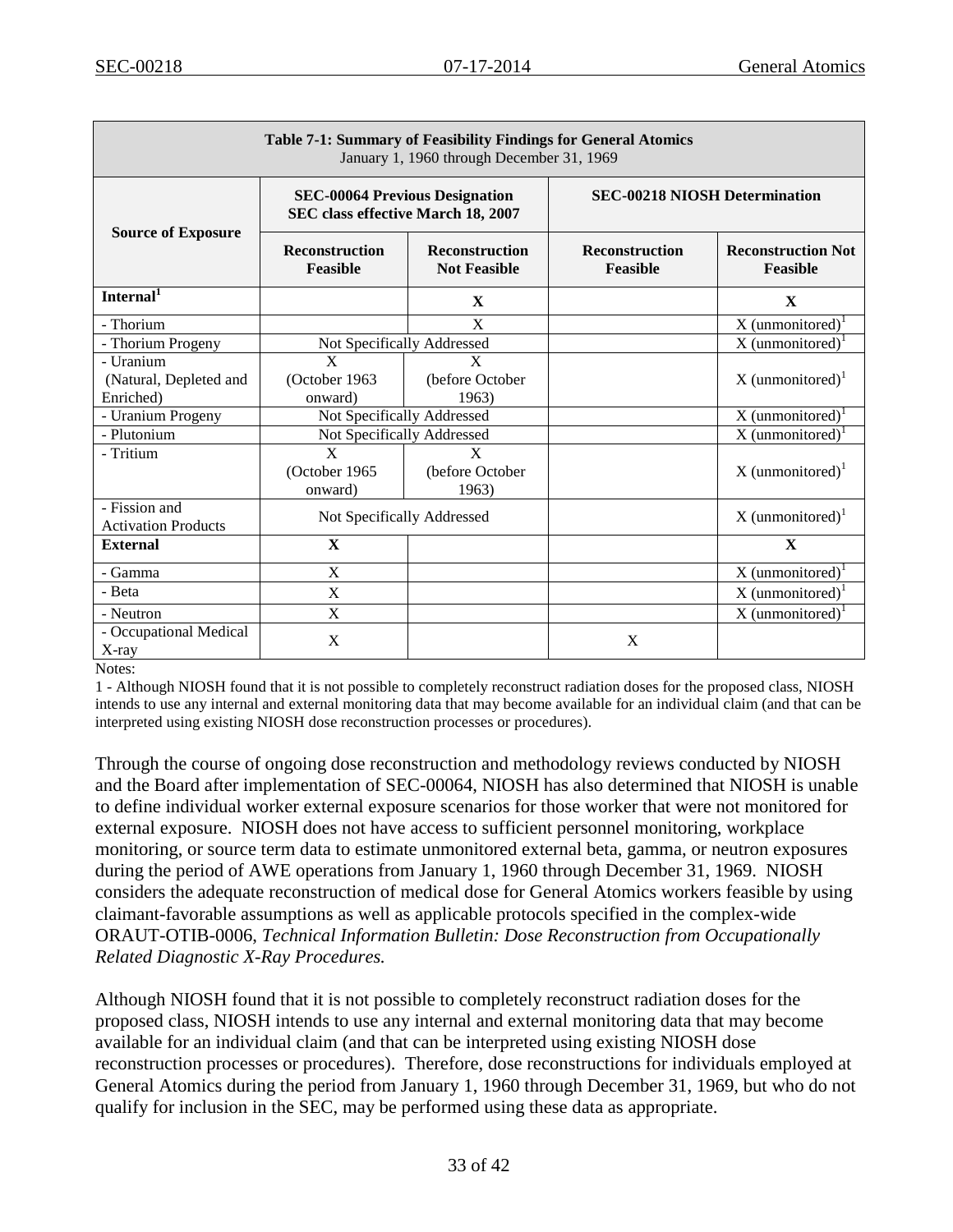## <span id="page-33-0"></span>**8.0 Evaluation of Health Endangerment for Petition SEC-00218**

The health endangerment determination for the class of employees covered by this evaluation report is governed by EEOICPA and 42 C.F.R. § 83.14(b) and § 83.13(c)(3). Pursuant to these requirements, if it is not feasible to estimate with sufficient accuracy radiation doses for members of the class, NIOSH must determine that there is a reasonable likelihood that such radiation doses may have endangered the health of members of the class. The regulations require NIOSH to assume that any duration of unprotected exposure may have endangered the health of members of a class when it has been established that the class may have been exposed to radiation during a discrete incident likely to have involved levels of exposure similarly high to those occurring during nuclear criticality incidents. If the occurrence of such an exceptionally high-level exposure has not been established, then NIOSH is required to specify that health was endangered for those workers who were employed for a number of work days aggregating at least 250 work days within the parameters established for the class or in combination with work days within the parameters established for one or more other classes of employees in the SEC.

NIOSH has determined that members of the class were not exposed to radiation during a discrete incident likely to have involved levels of exposure similarly high to those occurring during nuclear criticality incidents. However, the evidence reviewed in this evaluation indicates that some workers in the class may have accumulated chronic radiation exposures from uranium, thorium, plutonium, americium, tritium, and fission and activation products associated with radiological research and production activities, including reactor and accelerator operations. Consequently, NIOSH is specifying that health was endangered for those workers covered by this evaluation who were employed for a number of work days aggregating at least 250 work days within the parameters established for this class or in combination with work days within the parameters established for one or more other classes of employees in the SEC.

## <span id="page-33-1"></span>**9.0 NIOSH-Proposed Class for Petition SEC-00218**

The evaluation defines a single class of employees for which NIOSH cannot estimate radiation doses with sufficient accuracy. This class includes all Atomic Weapons Employees who worked for General Atomics at its facility in La Jolla, California, during the period from January 1, 1960 through December 31, 1969, for a number of work days aggregating at least 250 work days, occurring either solely under this employment or in combination with work days within the parameters established for one or more other classes of employees included in the Special Exposure Cohort.

## <span id="page-33-2"></span>**10.0 Evaluation of Second Similar Class**

In accordance with § 83.14(a), NIOSH may establish a second class of co-workers at the facility, similar to the class defined in Section 9.0, for whom NIOSH believes that dose reconstruction may not be feasible, and for whom additional research and analyses is required. If a second class is identified, it would require additional research and analyses. Such a class would be addressed in a separate SEC evaluation rather than delay consideration of the current claim. At this time, NIOSH has not identified a second similar class of employees at General Atomics for whom dose reconstruction may not be feasible.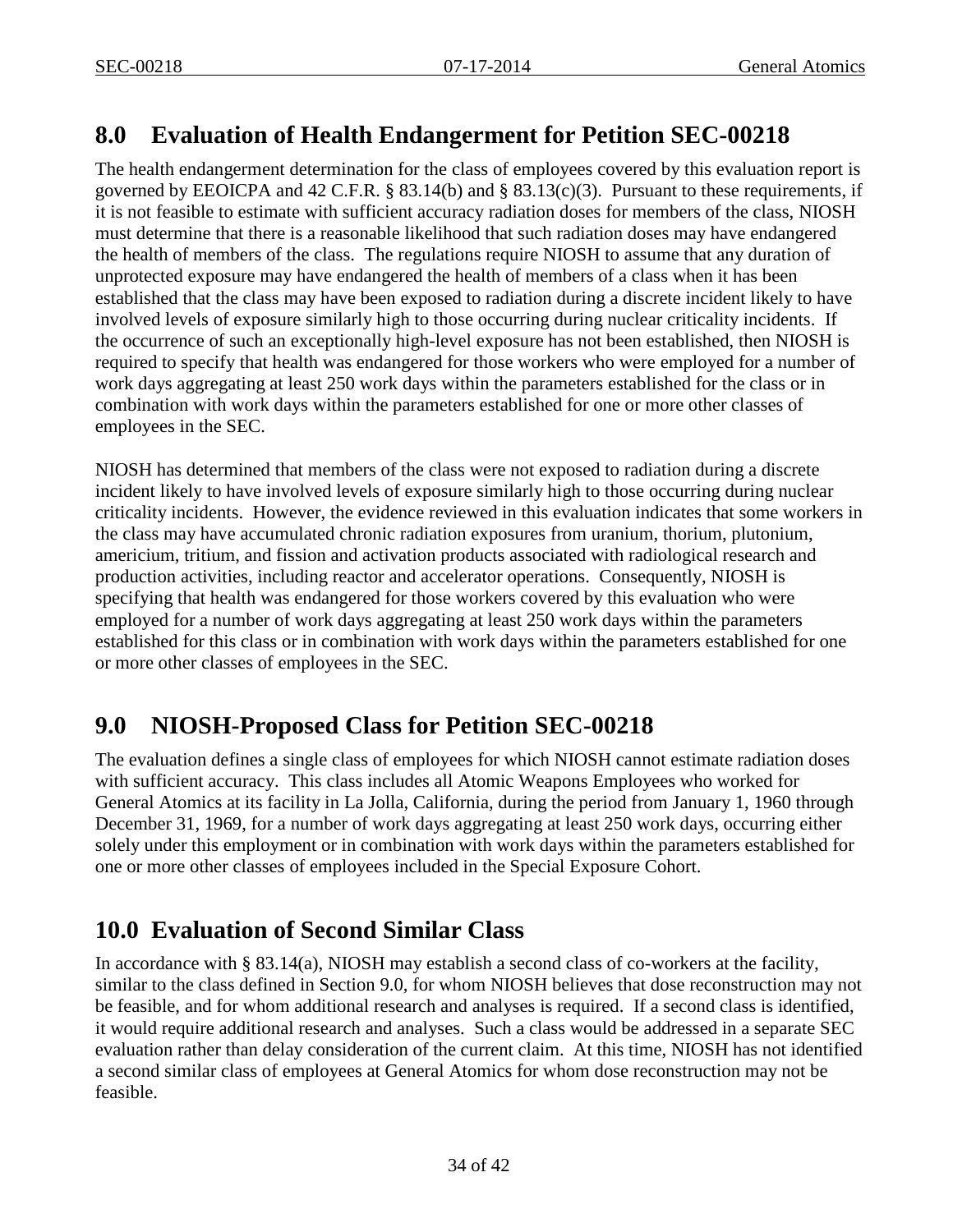## <span id="page-34-0"></span>**11.0 References**

42 C.F.R. pt. 81, *Guidelines for Determining the Probability of Causation Under the Energy Employees Occupational Illness Compensation Program Act of 2000;* Final Rule, Federal Register/Vol. 67, No. 85/Thursday, p 22,296; May 2, 2002; SRDB Ref ID: 19391

42 C.F.R. pt. 82, *Methods for Radiation Dose Reconstruction Under the Energy Employees Occupational Illness Compensation Program Act of 2000*; Final Rule; May 2, 2002; SRDB Ref ID: 19392

42 C.F.R. pt. 83, *Procedures for Designating Classes of Employees as Members of the Special Exposure Cohort Under the Energy Employees Occupational Illness Compensation Program Act of 2000*; Final Rule; May 28, 2004; SRDB Ref ID: 22001

42 U.S.C. §§ 7384-7385 [EEOICPA], *Energy Employees Occupational Illness Compensation Program Act of 2000*; as amended; DCAS website

Bethard, May1961, *Highlights of the Medical Department from April 22, 1961 through May 22, 1961*, correspondence to H. B Fry; W. F. Bethard; May 23, 1961; SRDB Ref ID: 20271, PDF pp. 59-63

Bethard, Jun1961, *Highlights of the Medical Department from May 23, 1961 through June 22, 1961*, correspondence to H. B Fry; W. F. Bethard; June 22, 1961; SRDB Ref ID: 20271, PDF pp. 64-73

Bethard, Sep1961, *Highlights of the Medical Department from August 24, 1961 through September 18, 1961*, correspondence to H. B Fry; W. F. Bethard; September 18, 1961; SRDB Ref ID: 20271, PDF pp. 98-104

Bold, 1961, *Progress Report for Period May 16, 1961 through June 15, 1961*, correspondence to W. H. Ray; F. O. Bold; June 19, 1961; SRDB Ref ID: 20367, PDF pp. 130-131

Bold, 1962, *Health Physics Operations Report for Period January 15, 1962 through February 15, 1962*, correspondence to W. F. Bethard; F. O. Bold; February 15, 1962; SRDB Ref ID: 20367, PDF p. 121

Bold, 1963, *Health Physics Report for the Period January 1, 1963 through January 31, 1963*, correspondence to E. A. Long; F. O. Bold; February 12, 1963; SRDB Ref ID: 20367, PDF pp. 85-88

Bold, 1964, *Health Physics Report for the Period October 1, 1964 through October 31, 1964*, correspondence to E. A. Long; F. O. Bold; November 18, 1964; SRDB Ref ID: 20367, PDF pp. 9-12

Bold, 1968, *Radiological Safety Guide*, GGA-417 (Rev. 3/68); F. O. Bold; Rev. March 1968; SRDB Ref ID: 17859

Cockle, 1965, *October Monthly Report – TRIGA and Activation Analysis Facilities*, correspondence to F. O. Bold; R. J. Cockle; November 1, 1965; SRDB Ref ID: 19000, PDF p. 109-113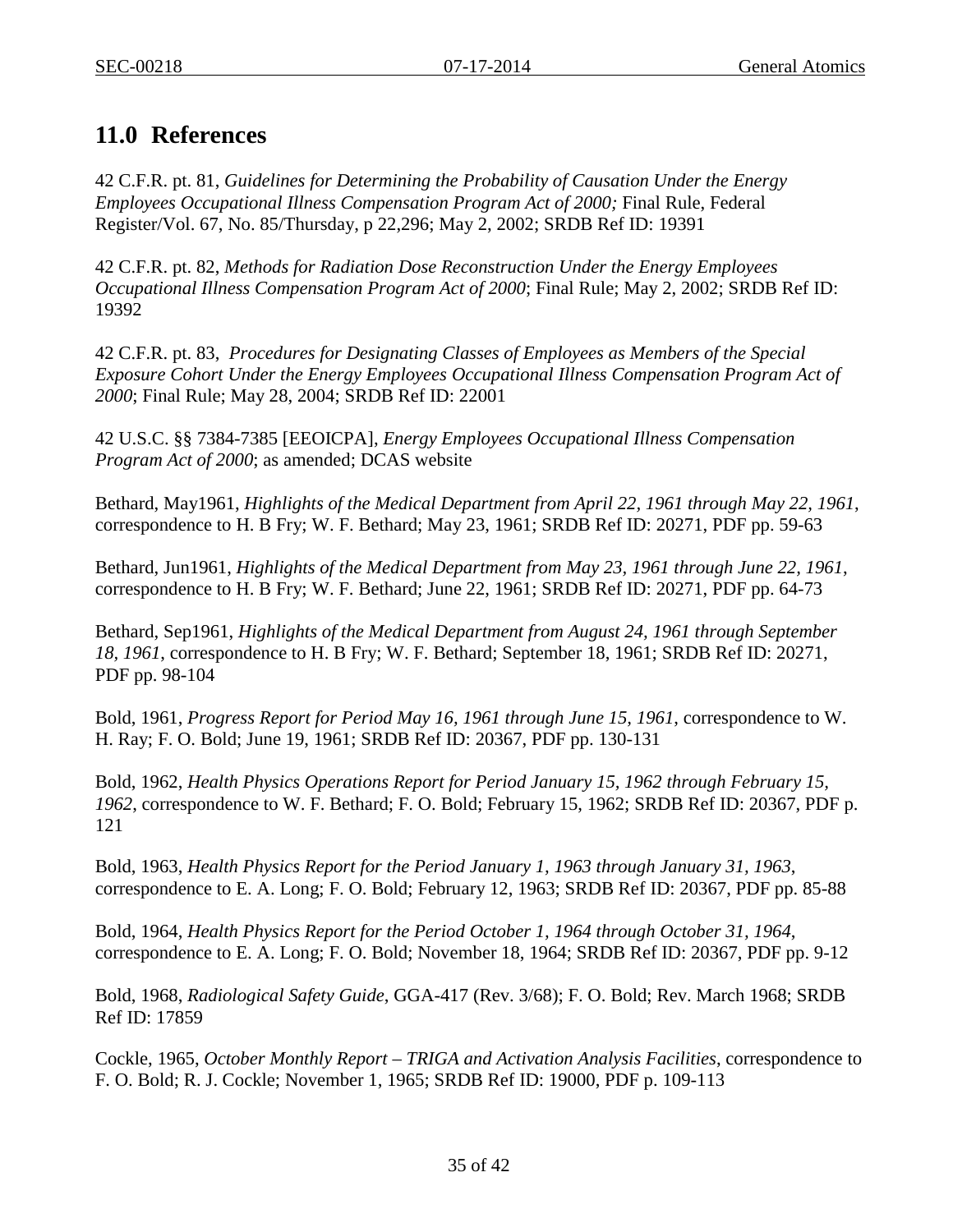DCAS, 2010, *DCAS Assessment Report-Review of SEC Class Definitions*; Division of Compensation Analysis and Support (DCAS), Lara Hughes; November 3, 2010; SRDB Ref ID: 99551

General Atomics, 1960, *Draft Safety Study for the General Atomic Hot Cell Facility*; General Atomics Division of General Dynamics Corporation and Holmes & Narver, Inc.; December 21, 1960; SRDB Ref ID: 17538

General Atomics, 1961, *Safety Study for the General Atomic Hot Cell Facility*; General Atomics Division of General Dynamics Corporation and Holmes & Narver, Inc.; January 21, 1961; SRDB Ref ID: 17939

General Atomics, 1964, *A Report on General Atomics Division of General Dynamics*; General Atomics Corporation; Fall 1964; SRDB Ref ID: 20410

General Atomics, 1966-1969, *Instruction Manual for the Torrey Pines TRIGA Reactors*, GA-7275; General Atomics; August 1, 1966 and then interim changes on October 15, 1968 and February 11, 1969; SRDB Ref ID: 20366

General Atomics, 1998, *General Atomics Hot Cell Facility Decommissioning Plan*, PC-000423/4; General Atomics Corporation; January 1998; SRDB Ref ID: 18096

Gurren, 1966, *Hand Exposure of* [Redacted] *at Triga Facility -7-01-1966*, correspondence to F. O. Bold; E. J. Gurren; July 5, 1966; SRDB Ref ID: 17917, PDF p. 31

Helgeson, 1966, *Report of Whole Body Counting for General Atomics*; Helgeson Nuclear Services; May 3, 1966; SRDB Ref ID: 19024

Helgeson, 1969, *Report of In Vivo Counting for Gulf General Atomics, Work Performed on May 26- 29, 1969*; Helgeson Nuclear Services Pleasanton; Report dated September 19, 1969; SRDB Ref ID: 20403

HHS, 2007, *HHS Designation of Additional Members of the Special Exposure Cohort under the Energy Employees Occupational Illness Compensation Program Act for General Atomics, La Jolla, California*; Health and Human Services (HHS); February 16, 2007; SRDB Ref ID: 56081

Hughes, 1964, *Urine Bioassays of* [Redacted], correspondence to F. O. Bold; G. J. Hughes; March 20, 1964; SRDB Ref ID: 17928

Hughes, 1967, *Report of Fire in Controlled Area on 12-28-66*, correspondence to F. O. Bold; G. J. Hughes; January 3, 1967; SRDB Ref ID: 17914

Hughes, 1969, *Contamination in Clean High Bay,* correspondence to F. O. Bold; G. J. Hughes; January 24, 1969; SRDB Ref ID: 17975

Kesting, 1964, *High Radiation Field in LINAC Flight Path Area*, correspondence to F. O. Bold; H. L. Kesting and R. J. Cockle; January 30, 1964; SRDB Ref ID: 17889, PDF pp. 5-6

Kesting, 1969, *Contamination Incident in Lab L-218*, correspondence to F. O. Bold; H. L. Kesting;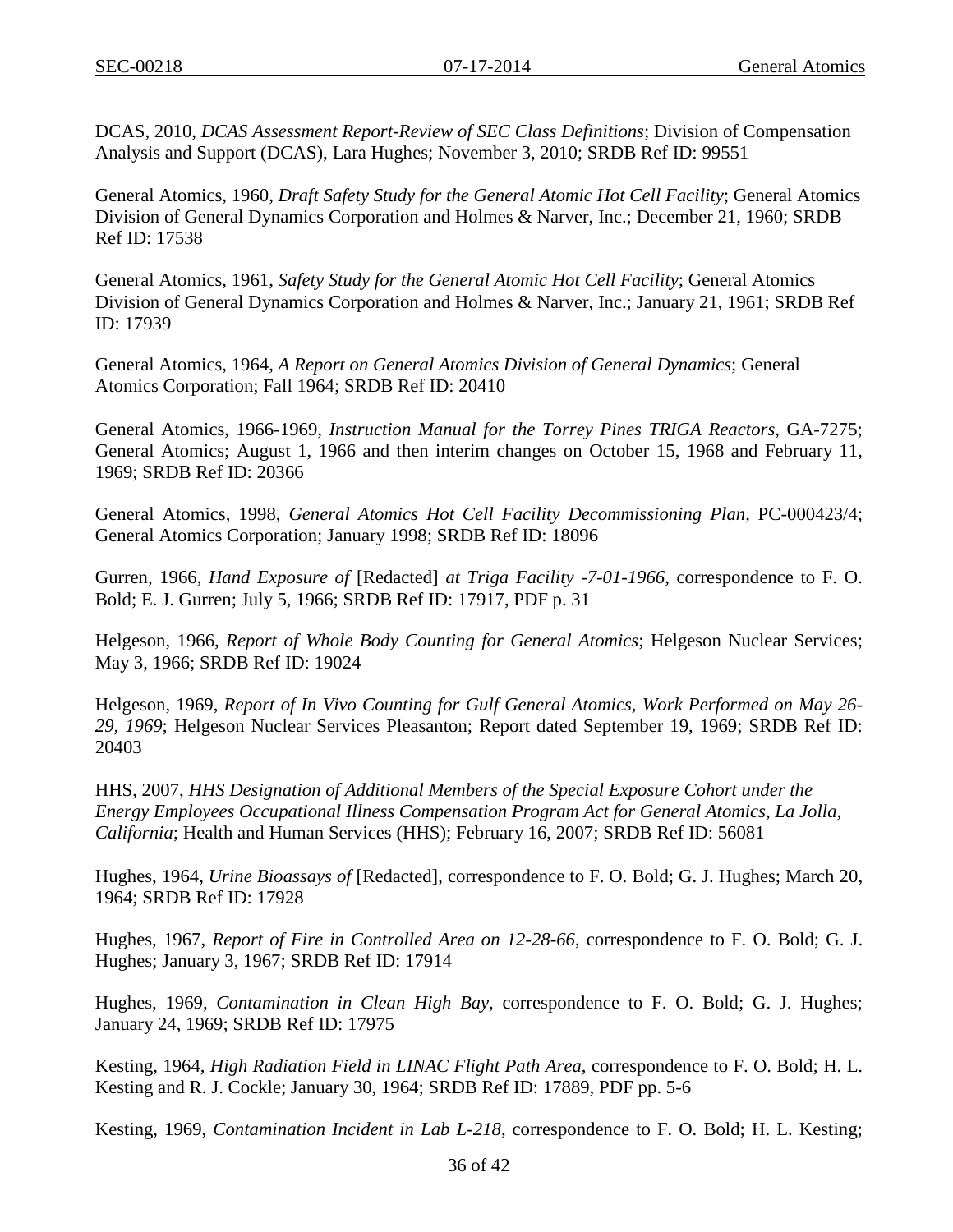January 29, 1969; SRDB Ref ID: 17974, PDF pp. 13-14

Lepper, 1963, *Radioactive Spill in L-*403, correspondence to F. O. Bold; F. R. Lepper; September 19, 1963; SRDB Ref ID: 17890

NIOSH, 2006, *SEC Petition Evaluation Report for Petition SEC-00064, General Atomics*; National Institute for Occupational Safety and Health (NIOSH); September 20, 2006; SRDB Ref ID: 133364

ORAUT-OTIB-0006, *Dose Reconstruction from Occupationally-Related Diagnostic X-Ray Procedures*, Rev. 04; ORAU Team Dose Reconstruction Project for NIOSH; June 20, 2011; SRDB Ref ID: 98147

ORAUT-TKBS-0045, *Site Profile for General Atomics*, Rev. 00; ORAU Team Dose Reconstruction Project for NIOSH; effective September 26, 2008; SRDB Ref ID: 49950

Pound, 1974, *TCF/ECF Facility*, correspondence to C. J. Good; D. C. Pound; March 29, 1974; SRDB Ref ID: 20355, PDF pp. 2-4

Ray, 1960, *Log Book Entry for Room L-540*; signed by W. H. Ray; December 19, 1960; SRDB Ref ID: 17534, PDF p. 2

Russell, 1967, *Thermionic Critical Experiment Spectrum Measurements: Description and Safety Analysis*, J. L. Russell; September 8, 1967; SRDB Ref ID: 20353

SNM-69, *Special Nuclear Materials License 69* (Docket 70-72), with Amendments 1 through 62; General Atomics; La Jolla, California; March 29, 1963 and amendments with multiple dates; SRDB Ref ID: 19011, 19012, and 19013

SNM-696, *Special Nuclear Materials License 696* (Docket 70-734); multiple dates; General Atomics; La Jolla, California; SRDB Ref ID: 19014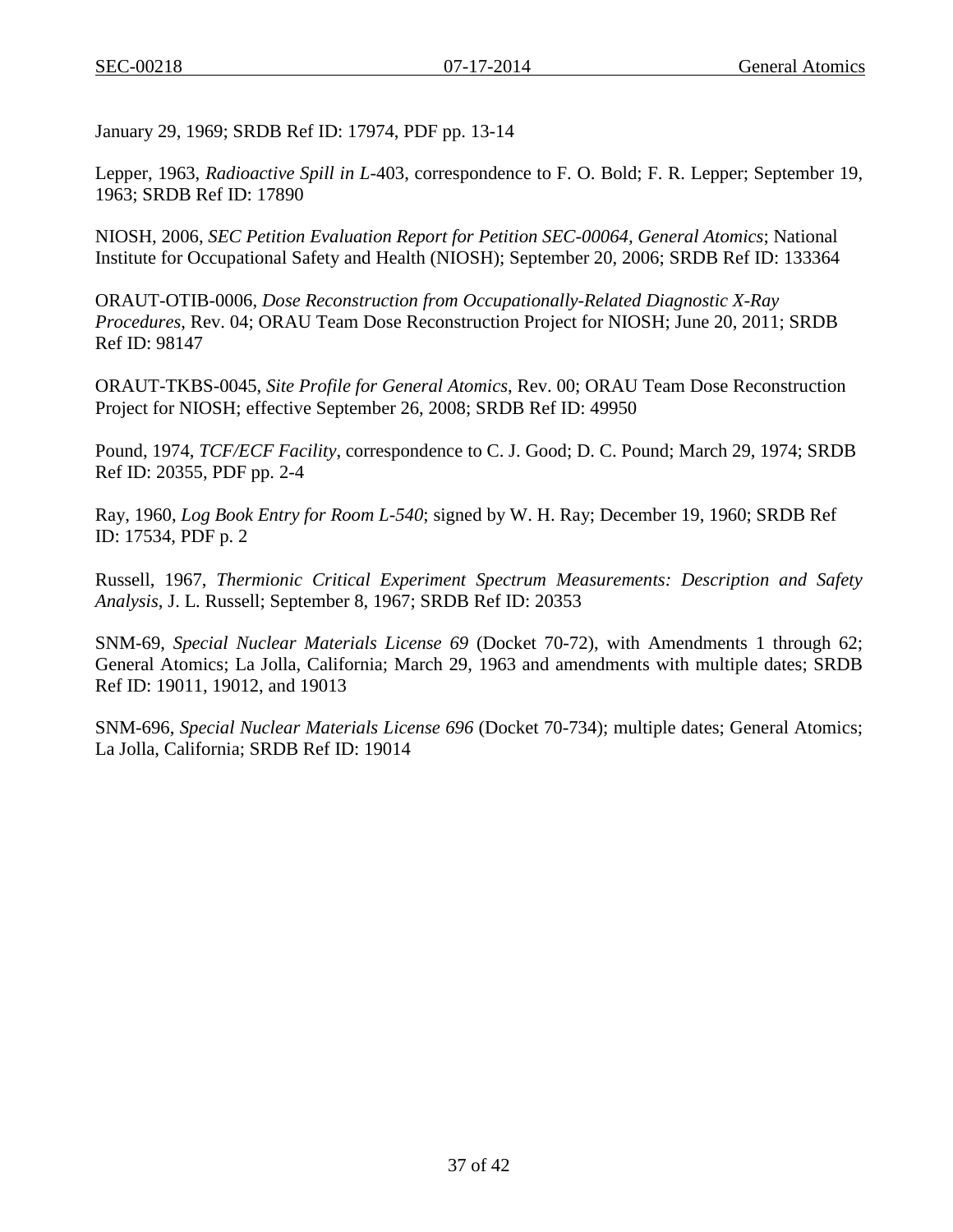This page intentionally left blank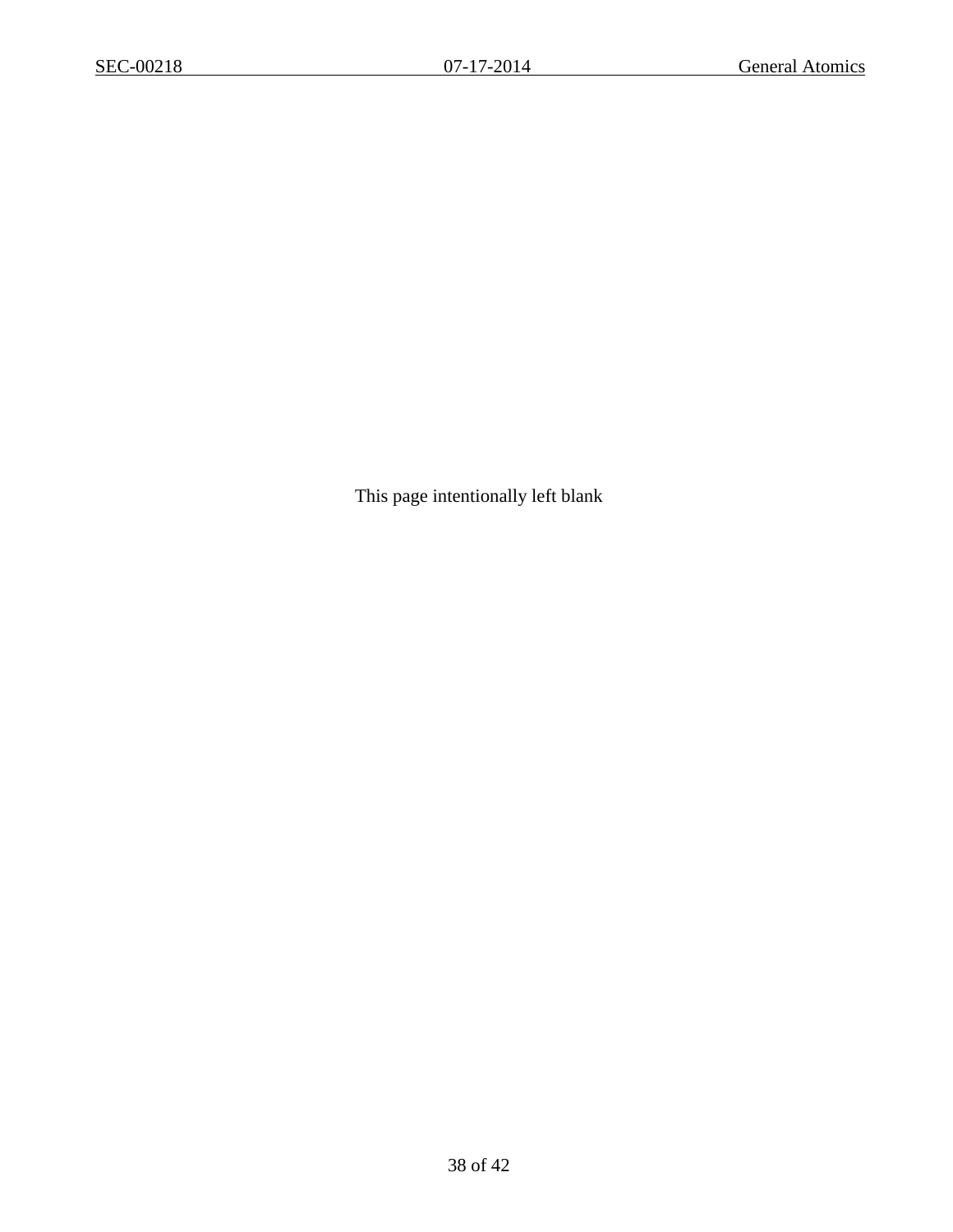# **Attachment One: Data Capture Synopsis**

<span id="page-38-0"></span>

| Table A1-1: Summary of Holdings in the SRDB for General Atomics, La Jolla, California                                                                                                                                                                                                                                                                                                                                                                                                                                                                                         |                                                                                                                                                                                                                                                                                                                                                                                                                                                                                                                                                                                                                                                                                                                                                                                                                                                                                                                                                                          |            |                 |
|-------------------------------------------------------------------------------------------------------------------------------------------------------------------------------------------------------------------------------------------------------------------------------------------------------------------------------------------------------------------------------------------------------------------------------------------------------------------------------------------------------------------------------------------------------------------------------|--------------------------------------------------------------------------------------------------------------------------------------------------------------------------------------------------------------------------------------------------------------------------------------------------------------------------------------------------------------------------------------------------------------------------------------------------------------------------------------------------------------------------------------------------------------------------------------------------------------------------------------------------------------------------------------------------------------------------------------------------------------------------------------------------------------------------------------------------------------------------------------------------------------------------------------------------------------------------|------------|-----------------|
| <b>Data Capture Information</b>                                                                                                                                                                                                                                                                                                                                                                                                                                                                                                                                               | <b>Data Capture Description</b>                                                                                                                                                                                                                                                                                                                                                                                                                                                                                                                                                                                                                                                                                                                                                                                                                                                                                                                                          | Date       | <b>Uploaded</b> |
|                                                                                                                                                                                                                                                                                                                                                                                                                                                                                                                                                                               |                                                                                                                                                                                                                                                                                                                                                                                                                                                                                                                                                                                                                                                                                                                                                                                                                                                                                                                                                                          | Completed  | into SRDB       |
| Primary Site/Company Name: General<br>Atomics<br>BE 1959-1967; AWE 1960-1969; Residual<br>Radiation 1970-1995, 2000; DOE 1996-1999<br>(Remediation)<br>Other Site Names:<br><b>GA</b><br>Division of General Dynamics<br>John Jay Hopkins Laboratory for Pure and<br><b>Applied Science</b><br>Physical Size of the Site:                                                                                                                                                                                                                                                     | Decontamination and decommissioning of hot cell proposal, personnel list,<br>bioassay data, personnel termination reports, isotope committee approvals,<br>environmental data, personnel radiation exposure, uranium scrap recovery<br>operations, radiological surveys, site, facility, fuel material and waste<br>characterization plan, safety evaluation report, air sample data, license<br>SNM-69 material, hot cell area dosimeter readings, investigation reports,<br>radiological safety guide and procedures, emergency plan, hot cell facility<br>reports, incident reports, hot cell facility procedures, byproduct material,<br>license 4-1611-11, decommissioning and decontamination of fuel<br>fabrication facility, trip reports, health physics reports, determination of fast<br>and thermal neutron dosages, license manuals, material balance reports,<br>whole body counts, in-vivo lung and total body counter, and General<br>Atomics notebooks. | 03/22/2011 | 416             |
| General Atomics occupies approximately 120<br>acres on two contiguous sites. The Hot Cell<br>Facility encompassed approximately 7,400<br>square feet. The site contained 43 buildings in<br>1994.<br>Site Population:<br>Samples of the number of personnel monitored<br>for radiation exposure (excluding visitors)<br>during the SEC064 period of $1/1/1960$ -<br>12/31/1969 based on monthly exposure<br>printouts are: 350 (April 1960); 390 (December<br>1964). Note: for additional informational<br>purposes only, there were 1400 total personnel<br>on site in 1994. | Note: Additional data capture not required per NIOSH direction.                                                                                                                                                                                                                                                                                                                                                                                                                                                                                                                                                                                                                                                                                                                                                                                                                                                                                                          |            |                 |
| <b>State Contacted: NA</b>                                                                                                                                                                                                                                                                                                                                                                                                                                                                                                                                                    | Note: Additional data capture not required per NIOSH direction.                                                                                                                                                                                                                                                                                                                                                                                                                                                                                                                                                                                                                                                                                                                                                                                                                                                                                                          | 03/22/2011 | $\overline{0}$  |
| Battelle National Laboratory - King Avenue                                                                                                                                                                                                                                                                                                                                                                                                                                                                                                                                    | A hazard report.                                                                                                                                                                                                                                                                                                                                                                                                                                                                                                                                                                                                                                                                                                                                                                                                                                                                                                                                                         | 04/11/2011 | $\mathbf{1}$    |
| DOE Carlsbad                                                                                                                                                                                                                                                                                                                                                                                                                                                                                                                                                                  | HTGR applications program contract summary and safety analysis<br>supplement for the standard MHTGR.                                                                                                                                                                                                                                                                                                                                                                                                                                                                                                                                                                                                                                                                                                                                                                                                                                                                     | 08/10/2010 | $\overline{2}$  |
| <b>DOE</b> Germantown                                                                                                                                                                                                                                                                                                                                                                                                                                                                                                                                                         | Contract AT(40-1)-3367-General Atomics, U-233 product distribution, and<br>Westinghouse Hanford Company audit of Gulf General Atomic, toxic                                                                                                                                                                                                                                                                                                                                                                                                                                                                                                                                                                                                                                                                                                                                                                                                                              | 06/18/2008 | 10              |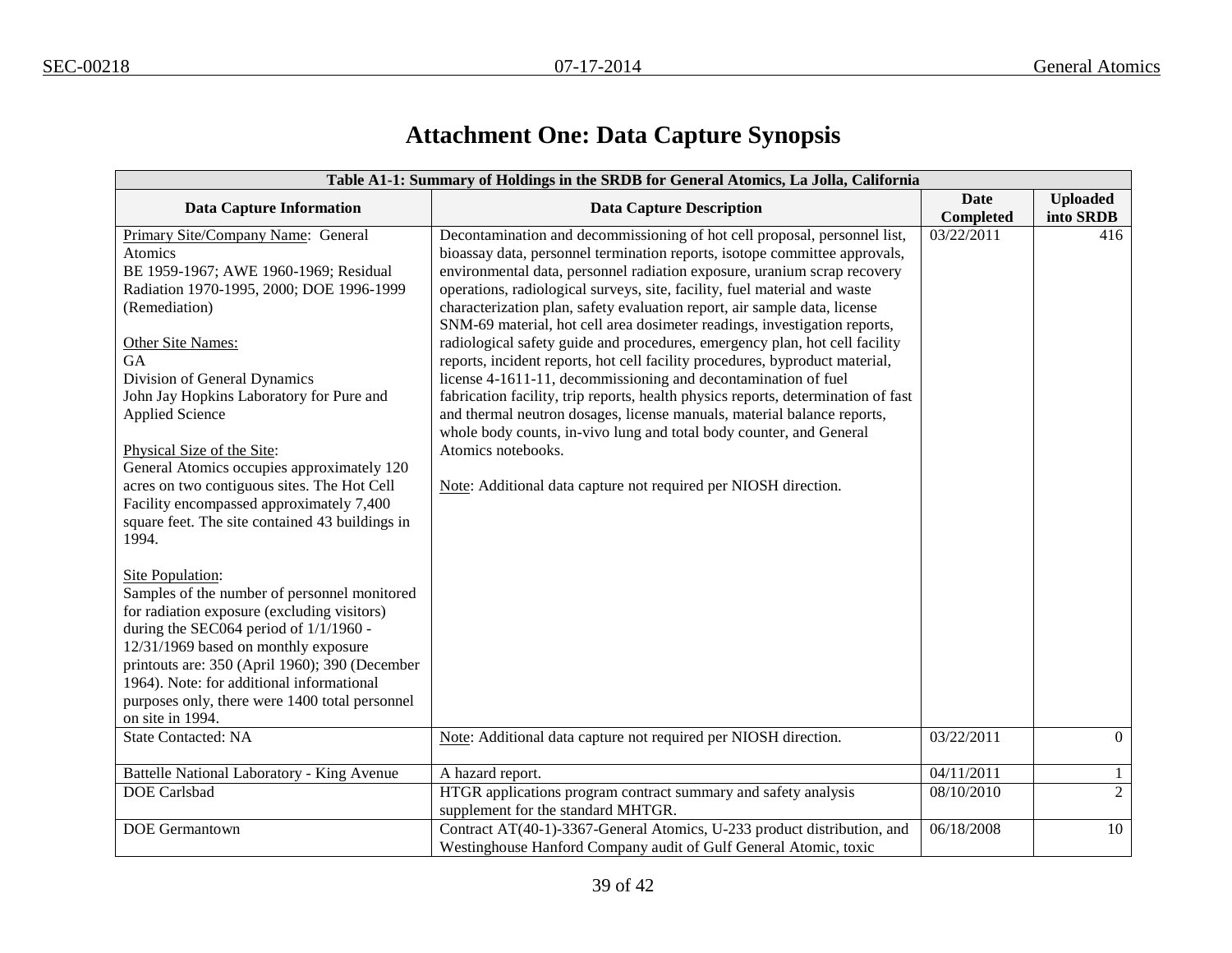| Table A1-1: Summary of Holdings in the SRDB for General Atomics, La Jolla, California |                                                                                                                                                                                                                                                                                                                                                                                                                                                                                                              |                                 |                              |  |
|---------------------------------------------------------------------------------------|--------------------------------------------------------------------------------------------------------------------------------------------------------------------------------------------------------------------------------------------------------------------------------------------------------------------------------------------------------------------------------------------------------------------------------------------------------------------------------------------------------------|---------------------------------|------------------------------|--|
| <b>Data Capture Information</b><br><b>Data Capture Description</b>                    |                                                                                                                                                                                                                                                                                                                                                                                                                                                                                                              | <b>Date</b><br><b>Completed</b> | <b>Uploaded</b><br>into SRDB |  |
|                                                                                       | hazards of beryllium.                                                                                                                                                                                                                                                                                                                                                                                                                                                                                        |                                 |                              |  |
| DOE Legacy Management - Grand Junction<br>Office                                      | Long range plan for fiscal years 1985-1988, termination dosimetry reports,<br>thorium stockpile and use in breeder reactor, trip reports, National Lead<br>Company of Ohio minutes of staff meeting, bills of lading for shipments,<br>shipping logs, disposition of enriched uranium scrap, thorium sludge<br>shipments, summary of Brazilian thorium sludge transferred to NLO, and                                                                                                                        | 09/20/2010                      | 28                           |  |
|                                                                                       | purchasing of DOE thorium residues.                                                                                                                                                                                                                                                                                                                                                                                                                                                                          |                                 |                              |  |
| DOE Legacy Management - Morgantown                                                    | Enriched uranium shipment information.                                                                                                                                                                                                                                                                                                                                                                                                                                                                       | 02/03/2011                      | $\overline{2}$               |  |
| DOE Legacy Management - MoundView                                                     | Bioassay information, radioactive waste management report, and a<br>Building 21 acceptance document.                                                                                                                                                                                                                                                                                                                                                                                                         | 09/08/2008                      | 9                            |  |
| DOE Office of Scientific and Technical<br>Information (OSTI)                          | Hot cell final environmental assessment, survey of irradiation facilities, and<br>a verification survey of the hot cell, breeder fuel development program<br>report, and radioactive waste shipment information.                                                                                                                                                                                                                                                                                             | 11/05/2012                      | $\overline{10}$              |  |
| DOE Oak Ridge Operations (ORO)                                                        | Personnel exposure records, future use and disposition of uranium-233, and<br>special nuclear material inventory.                                                                                                                                                                                                                                                                                                                                                                                            | 07/09/2012                      | 3                            |  |
| Federal Records Center (FRC) - San Bruno                                              | Analysis of nuclear radiation shields, photo induced reactions to nuclear<br>safeguards materials, curium-224/neptunium-237 recovery from the<br>Barnwell Nuclear Fuel Plant, monthly progress report, procedure manuals,<br>utilization of neutron radiography, SNAP program cost and schedule report,<br>fabrication of a thermionic reactor system using U-233, fast neutron<br>weighting factors, summaries of fuels and materials development programs,<br>and thorium utilization program information. | 08/03/2012                      | 19                           |  |
| Hanford                                                                               | History of Fernald thorium process operations and monthly reports.                                                                                                                                                                                                                                                                                                                                                                                                                                           | 11/24/2008                      | $5\overline{)}$              |  |
| Idaho National Laboratory                                                             | Lung and thyroid counter calibration information.                                                                                                                                                                                                                                                                                                                                                                                                                                                            | 05/09/2012                      | $\mathbf{1}$                 |  |
| <b>Internet - Defense Technical Information</b><br>Center (DTIC)                      | Shielding and control materials for gas cooled fast breeder reactor,<br>displacement radiation effects report, and a progress report.                                                                                                                                                                                                                                                                                                                                                                        | 12/05/2012                      | $\overline{4}$               |  |
| Internet - DOE Hanford Declassified Document<br>Retrieval System (DDRS)               | Hanford operations monthly reports.                                                                                                                                                                                                                                                                                                                                                                                                                                                                          | 01/14/2008                      | $\overline{5}$               |  |
| Internet - DOE Legacy Management<br><b>Considered Sites</b>                           | Radiological survey data, hot cell decommissioning plan, and fuel material<br>characterization and packing report, and a management guide.                                                                                                                                                                                                                                                                                                                                                                   | 08/01/2012                      | $\overline{8}$               |  |
| Internet - DOE OpenNet                                                                | Linking Legacies Appendix B and a financial report.                                                                                                                                                                                                                                                                                                                                                                                                                                                          | 09/20/2012                      | $5\overline{)}$              |  |
| <b>Internet - DOE OSTI Energy Citations</b>                                           | Program summary, thorium use progress report, and processing of Pu-238.                                                                                                                                                                                                                                                                                                                                                                                                                                      | 03/28/2013                      | $\overline{5}$               |  |
| Internet - DOE OSTI Information Bridge                                                | Report on shipments to and from the Nevada Test Site and counting<br>laboratory intercalibration information, site treatment plan, emergency<br>preparedness source term information, user facilities at the Lawrence<br>Berkeley National Laboratory, and fission product tritium distribution in<br>zircaloy cladding.                                                                                                                                                                                     | 03/29/2013                      | $\overline{22}$              |  |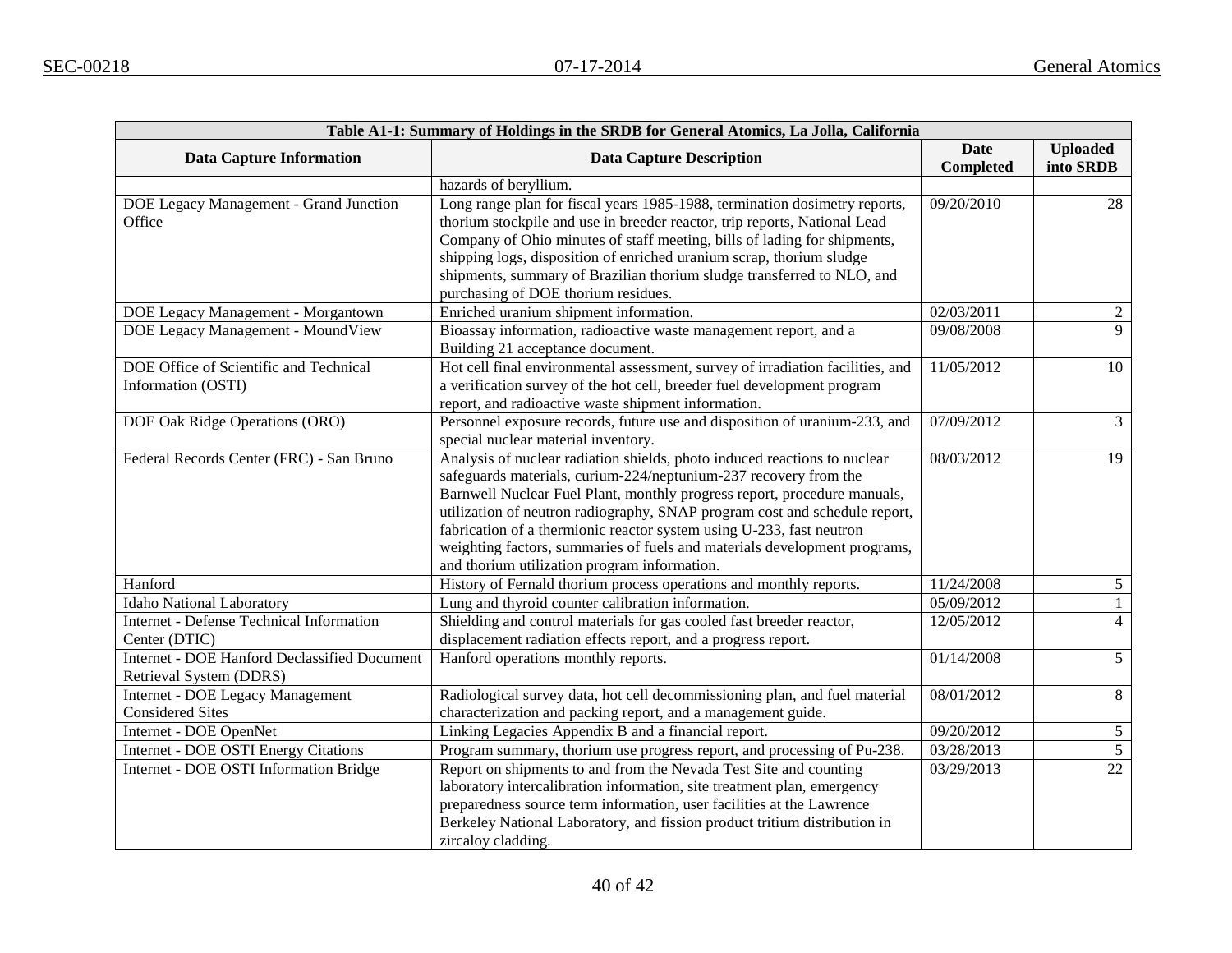| Table A1-1: Summary of Holdings in the SRDB for General Atomics, La Jolla, California |                                                                                                                                                                             |                                 |                              |  |
|---------------------------------------------------------------------------------------|-----------------------------------------------------------------------------------------------------------------------------------------------------------------------------|---------------------------------|------------------------------|--|
| <b>Data Capture Description</b><br><b>Data Capture Information</b>                    |                                                                                                                                                                             | <b>Date</b><br><b>Completed</b> | <b>Uploaded</b><br>into SRDB |  |
| Internet - Google                                                                     | Annual report to Congress of the Atomic Energy Commission, hot cell                                                                                                         | 04/14/2013                      | 37                           |  |
|                                                                                       | characterization, decontamination and decommissioning, information on                                                                                                       |                                 |                              |  |
|                                                                                       | nuclear batteries, and the importance of gas cooled reactors.                                                                                                               |                                 |                              |  |
| Internet - NIOSH                                                                      | A beryllium contamination report.                                                                                                                                           | 09/14/2011                      | 5                            |  |
| Internet - NRC Agencywide Document Access<br>and Management (ADAMS)                   | FUSRAP sites review, NUREG-0713 excerpts, and NRC decommissioning<br>criteria.                                                                                              | 03/26/2013                      | 26                           |  |
| <b>Internet - Oak Ridge National Laboratory</b><br>(ORNL)                             | Progress and status reports and out of pile studies of fission product release.                                                                                             | 12/18/2012                      | 19                           |  |
| <b>Kansas City Plant</b>                                                              | Radioactive sources documentation.                                                                                                                                          | 12/04/2012                      | 1                            |  |
| National Archives and Records Administration<br>(NARA) - Atlanta                      | Information on the Dragon Project, feasibility report for the General<br>Atomic HTGR critical assembly fuel elements, and documentation<br>regarding U-233 thorium project. | 05/20/2008                      | $\overline{4}$               |  |
| National Archives and Records Administration<br>(NARA) - College Park                 | Survey of a beryllium problem.                                                                                                                                              | 09/11/2002                      | $\mathbf{1}$                 |  |
| National Institute for Occupational Safety and<br>Health (NIOSH)                      | Establishment of compensation program.                                                                                                                                      | 12/12/2011                      |                              |  |
| Nevada Test Site (NTS)                                                                | Final environmental impact statement for the Nevada Test Site.                                                                                                              | 10/01/2003                      | 1                            |  |
| <b>Nuclear Regulatory Commission PDR</b>                                              | Semi annual effluent report.                                                                                                                                                | 06/06/2011                      | $\overline{2}$               |  |
| Oak Ridge National Laboratory (ORNL)                                                  | Radioisotope sales and a progress report.                                                                                                                                   | 01/23/2013                      | $\overline{2}$               |  |
| <b>ORAU</b> Team                                                                      | Documented communication and technical basis documents.                                                                                                                     | 03/06/2012                      | $\overline{4}$               |  |
| R. S. Landauer                                                                        | No relevant documents identified.                                                                                                                                           | 07/07/2014                      | $\overline{0}$               |  |
| <b>SAIC</b>                                                                           | Radiation exposure summary.                                                                                                                                                 | 09/02/2004                      | $\overline{5}$               |  |
| S. Cohen & Associates (SC&A)                                                          | Fernald related radioactive material information and license documents.                                                                                                     | 04/07/2011                      | $\overline{4}$               |  |
| Sandia National Laboratory - NM                                                       | A trip report.                                                                                                                                                              | 07/10/2005                      |                              |  |
| Savannah River Site                                                                   | Visitor dosimetry cards, thoria fuel irradiation program information, and<br>progress reports.                                                                              | 03/19/2012                      | 11                           |  |
| Southern Illinois University, Edwardsville, IL                                        | Environmental and health legacy of the Mallinckrodt Chemical Works.                                                                                                         | 10/29/2008                      | 2                            |  |
| Unknown                                                                               | Final safety analysis report, personnel external exposure information,                                                                                                      | 07/31/2003                      | 10                           |  |
|                                                                                       | reports on nuclear reactor program and special nuclear material license No.<br>SNM-33.                                                                                      |                                 |                              |  |
| <b>Westinghouse Site</b>                                                              | Employee exposure records.                                                                                                                                                  | 04/07/2009                      |                              |  |
| <b>Total</b>                                                                          |                                                                                                                                                                             |                                 | 692                          |  |